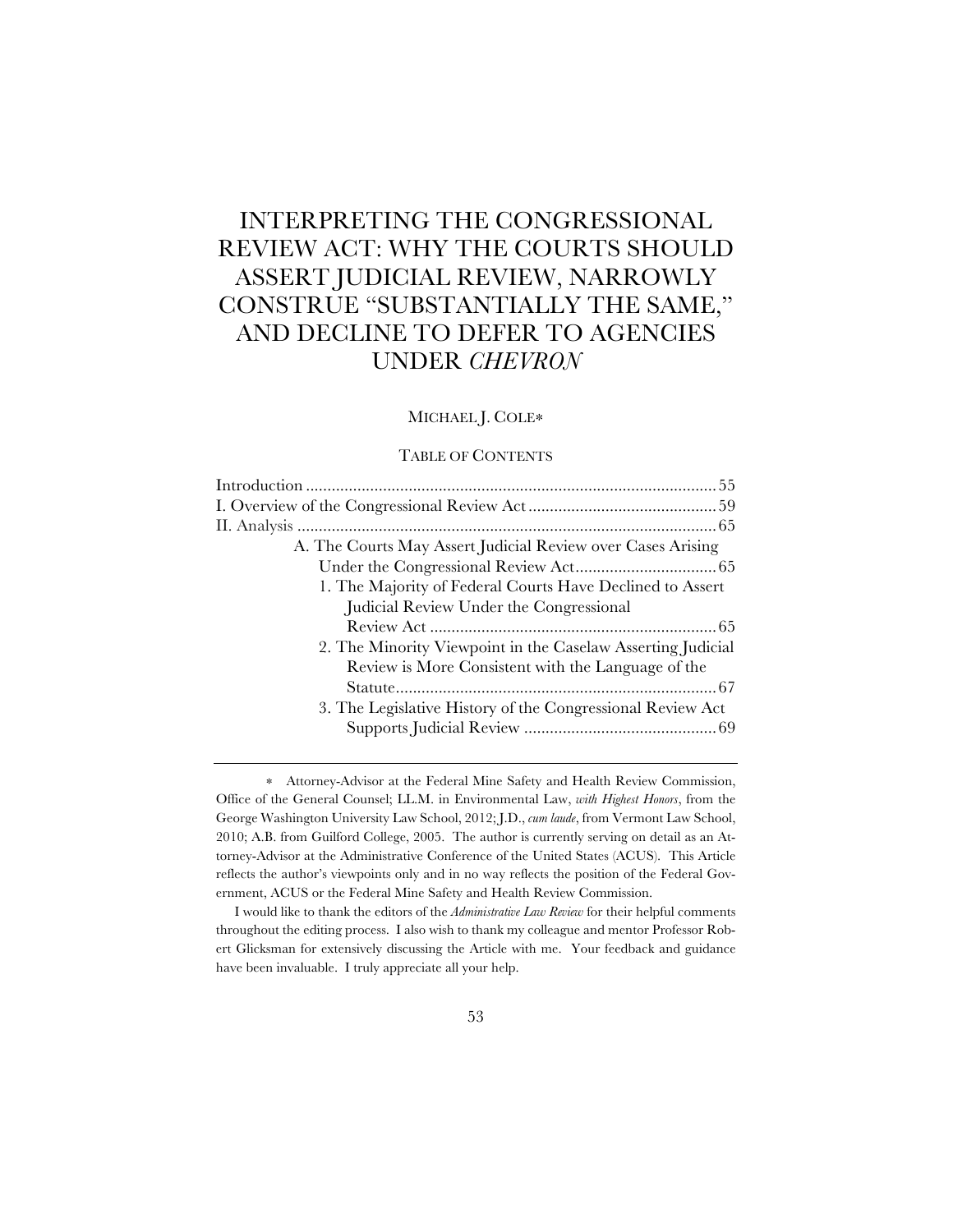| 4. The APA's Presumption of Judicial Review and its         |
|-------------------------------------------------------------|
| Constitutional Underpinnings Apply to Agency Action         |
|                                                             |
| B. The Judiciary May Decide How to Interpret "Substantially |
| The Same" as a Necessary Part of its Constitutional         |
| Authority to Decide Cases and Controversies Arising Under   |
|                                                             |
| 1. Overview of the Non-Delegation Doctrine 76               |
| 2. Arguments Exist to Support the Non-Delegation            |
| Doctrine's Application to Statutes Interpreted by the       |
|                                                             |
| 3. The Arguments that Challenge the Constitutionality of    |
| $\S 801(b)(2)$ and Claim that the Non-Delegation Doctrine   |
| Applies to the Judiciary Must Ultimately Fail 81            |
| C. The Courts Should Interpret "Substantially the Same"     |
|                                                             |
| 1. Seven Different Proposed Interpretations of              |
|                                                             |
| 2. The Interpretation Stating that a Reissued Rule Need     |
| Only be Altered so as to Have Significantly Greater         |
| Benefits or Significantly Lower Costs than the Original     |
| Rule, if not Both, to not be "Substantially the Same" is a  |
|                                                             |
| D. The Courts Should Decline to Grant Chevron Deference to  |
| Agency Interpretations of "Substantially the Same"  93      |
|                                                             |
| 2. Arguments Exist to Support Chevron's Application to      |
| Agency Interpretations of $\S 801(b)(2)$ of the             |
|                                                             |
| 3. Chevron Does Not Apply to the Congressional Review Act   |
| Because the Statute is Not Agency-Specific, so Deferring    |
| Here Would Create a Lack of Uniformity on an Issue of       |
| Great Economic and Political Magnitude that is Outside      |
| any Agencies' Expertise, Without any Meaningful             |
| 96                                                          |
| E. The Courts Should Apply the Arbitrary and Capricious     |
| Standard of Review to Agencies' Determinations About        |
| Whether a Rule is "Substantially the Same" 100              |
| 1. Overview of the Arbitrary and Capricious Standard to     |
|                                                             |
| 2. For Pragmatic Reasons, the Courts Should Extend the      |
| Deferential Arbitrary and Capricious Standard to            |
| Agencies' Conclusions Regarding the Difference in           |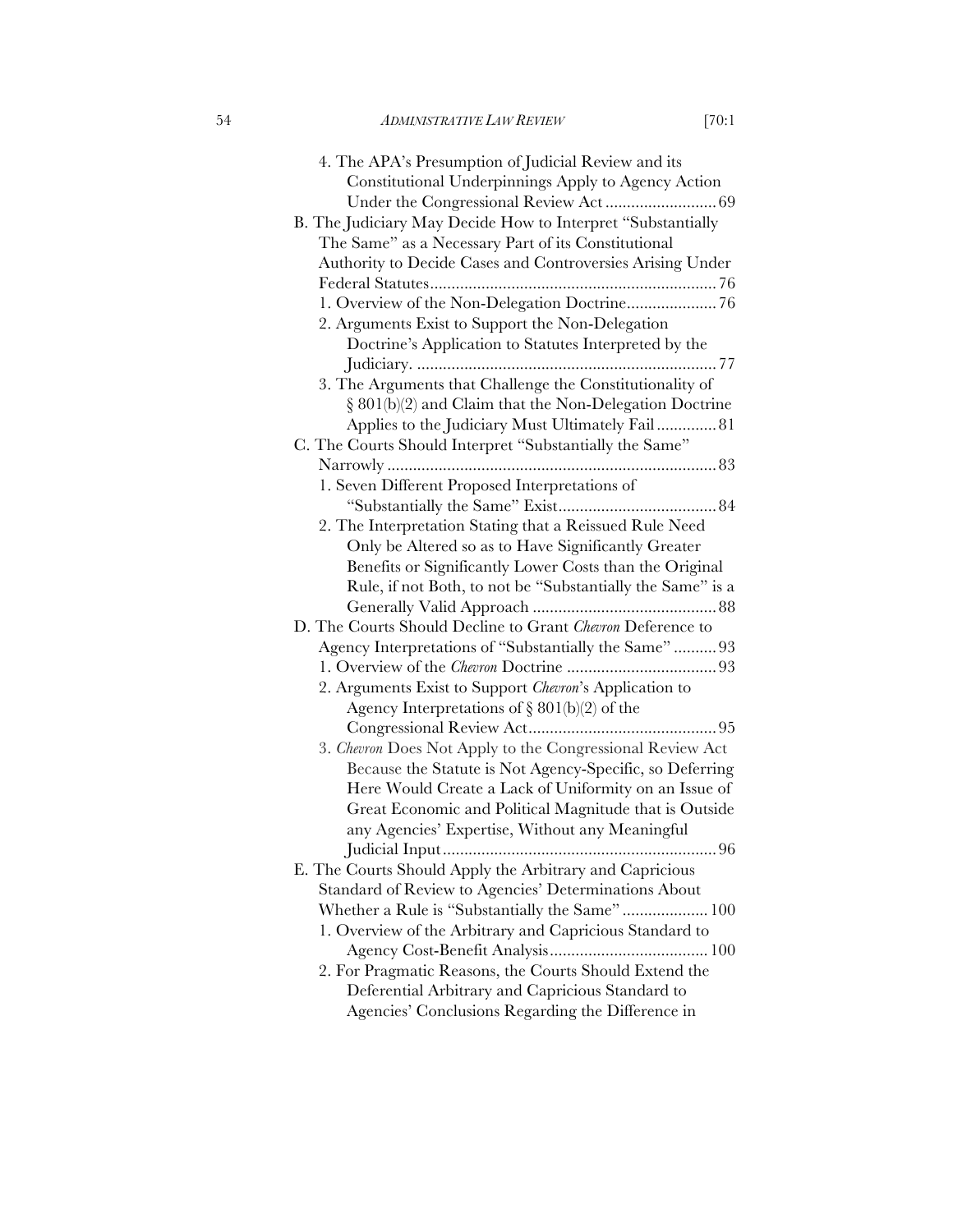| Costs and Benefits Between their Reissued and Original |
|--------------------------------------------------------|
| Rules, Despite Concerns that Doing So May              |
| Undermine the Congressional Review Act's Goal of       |
|                                                        |
|                                                        |

#### INTRODUCTION

Contrary to popular belief, Congress and the President, in vetoing a rule that they object to under the Congressional Review Act (CRA),<sup>1</sup> may not forever bar the issuing agency from regulating the area of law addressed by the rule. This is because courts should foreclose such an outcome by interpreting the CRA in a non-restrictive manner for agencies. At the same time, however, courts should refrain from granting *Chevron* deference to agency interpretations of the CRA.2 Courts should instead give deference to agencies under the arbitrary and capricious standard of review. This approach reflects a proper understanding of the relative scope of legislative, judicial, and executive power and responsibility.

To understand these arguments, it is necessary to have some basic knowledge of the CRA. The CRA is a regulatory oversight statute that provides a shortcut mechanism for Congress to overturn agency rules by passing a joint resolution of disapproval.3 Although Congress has always possessed the power to overturn a specific rule promulgated by an agency, the CRA allows Congress to overturn rules before they go into effect without having to rely on the slow and cumbersome process of amending or repealing the agency's enabling statute.4 As a result, the CRA provides Congress with the opportunity to preemptively thwart entire lines of regulatory enforcement before they begin.

As a practical matter, "the CRA mechanism is most relevant in times of presidential transition"5 because the President can always "veto resolutions disapproving rules under the CRA."6 This means that the CRA is "unlikely

<sup>1.</sup> 5 U.S.C. §§ 801–808 (2012).

<sup>2.</sup> *See* Chevron U.S.A., Inc. v. Nat. Res. Def. Council, Inc., 467 U.S. 837, 842–43 (1984).

<sup>3.</sup> Adam M. Finkel & Jason W. Sullivan, *A Cost-Benefit Interpretation of the "Substantially Similar" Hurdle in the Congressional Review Act: Can OSHA Ever Utter the E-Word (Ergonomics) Again?*, 63 ADMIN. L. REV. 707, 708 (2011).

<sup>4.</sup> *See id.* at 708–09.

<sup>5.</sup> Note, *The Mysteries of the Congressional Review Act*, 122 HARV. L. REV. 2162, 2162 n.5 (2009).

<sup>6.</sup> Robert V. Percival, *Presidential Management of the Administrative State: The Not-So-Unitary Executive*, 51 DUKE L.J. 963, 1002 (2001).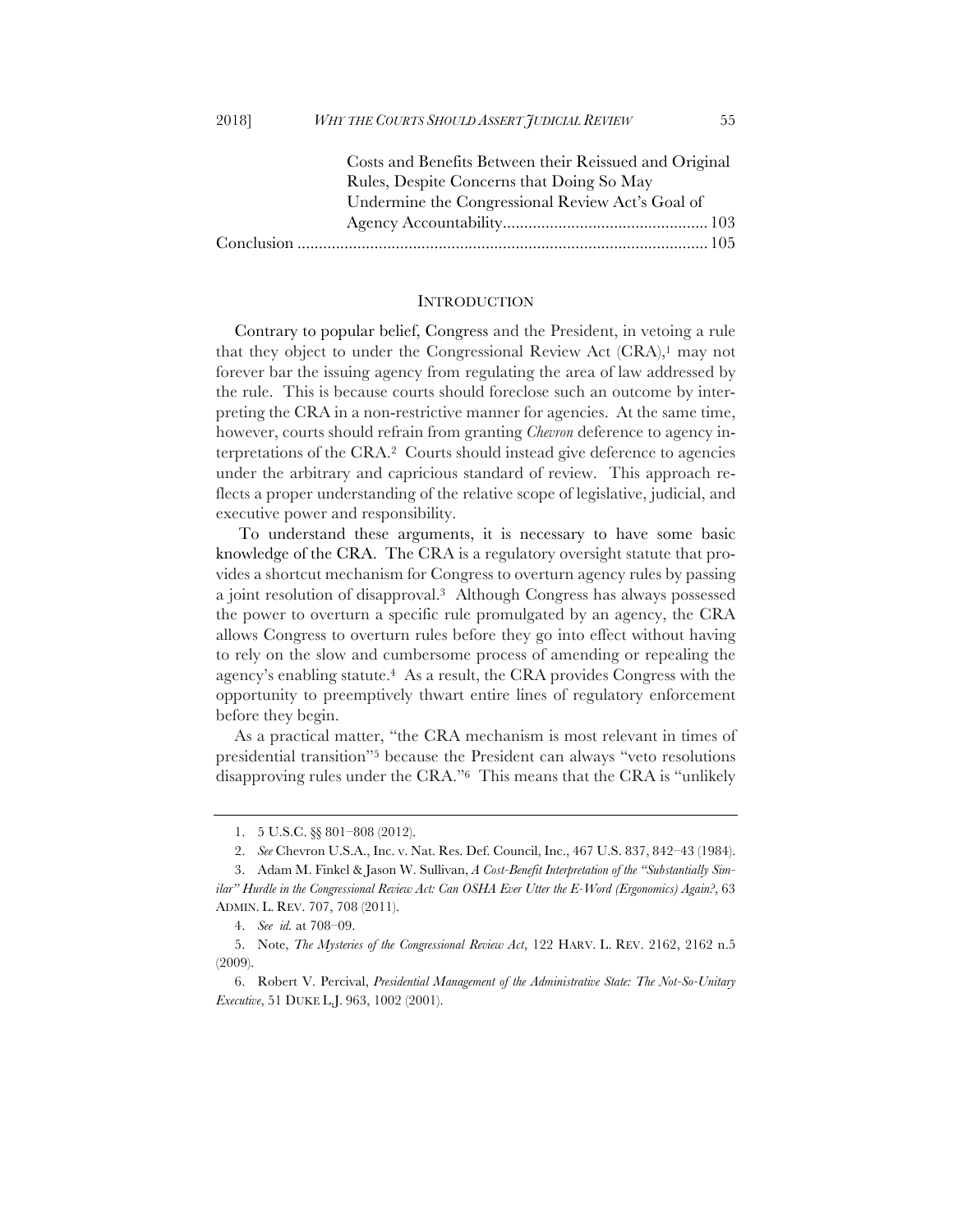relative ease."8 The question remains, however, whether Congress can use this mechanism not only to kill a regulation, but to, "in effect, [do] to [the] regulation what the Russian nobles reputedly did to Rasputin—poison it, shoot it, stab it, and throw its weighted body into a river—that is, to veto not only the instant rule it objects to, but forever bar an agency from regulating in that area."<sup>9</sup> This question arises under the key clause in  $\S 801(b)(2)$  of the statute, which prohibits an agency from issuing a new rule that is "substantially the same" as one vetoed under the CRA.<sup>10</sup>

This "prohibition is a crucial component of the CRA, as without it the CRA is merely a reassertion of authority Congress always had, albeit with a streamlined process."<sup>11</sup> In other words, Congress would need to enact legislation "invalidating a rule *and* specifically state exactly what the agency could not do to re-issue it," in order to kill future rules.12 Under the CRA's "substantially the same" prohibition, however, "Congress can now kill certain future rules semiautomatically and perhaps render them unenforceable in court."13

The component of judicial involvement makes the interpretation of the "'substantially the same' prohibition" into a legal issue, as opposed to merely a political matter.14 While Congress enjoys the discretion to "choose whether to void a subsequent rule that is substantially similar to an earlier vetoed rule (either for [a] violation of the 'substantially the same' prohibition or on a new substantive basis)," the judiciary must interpret "substantially the same" in accordance with established principles of law and jurisprudence.15 Any determination made by the judiciary "that a reissued rule is . . . 'substantially

15. *Id.*

<sup>7.</sup> Note, *supra* note 5*,* at 2162 n.5.

<sup>8.</sup> Finkel & Sullivan, *supra* note 3, at 708.

<sup>9.</sup> *Id.* at 709.

<sup>10. 5</sup> U.S.C.  $\S 801(b)(2)(2012)$  (stating that a "rule [that is vetoed under the Congressional Review Act (CRA)] may not be reissued in substantially the same form, and a new rule that is substantially the same as such a rule may not be issued, unless the reissued or new rule is specifically authorized by a law enacted after the date of the joint resolution disapproving the original rule").

<sup>11.</sup> Finkel & Sullivan, *supra* note 3, at 709.

<sup>12.</sup> *Id.*

<sup>13.</sup> *Id.*

<sup>14.</sup> *Id.*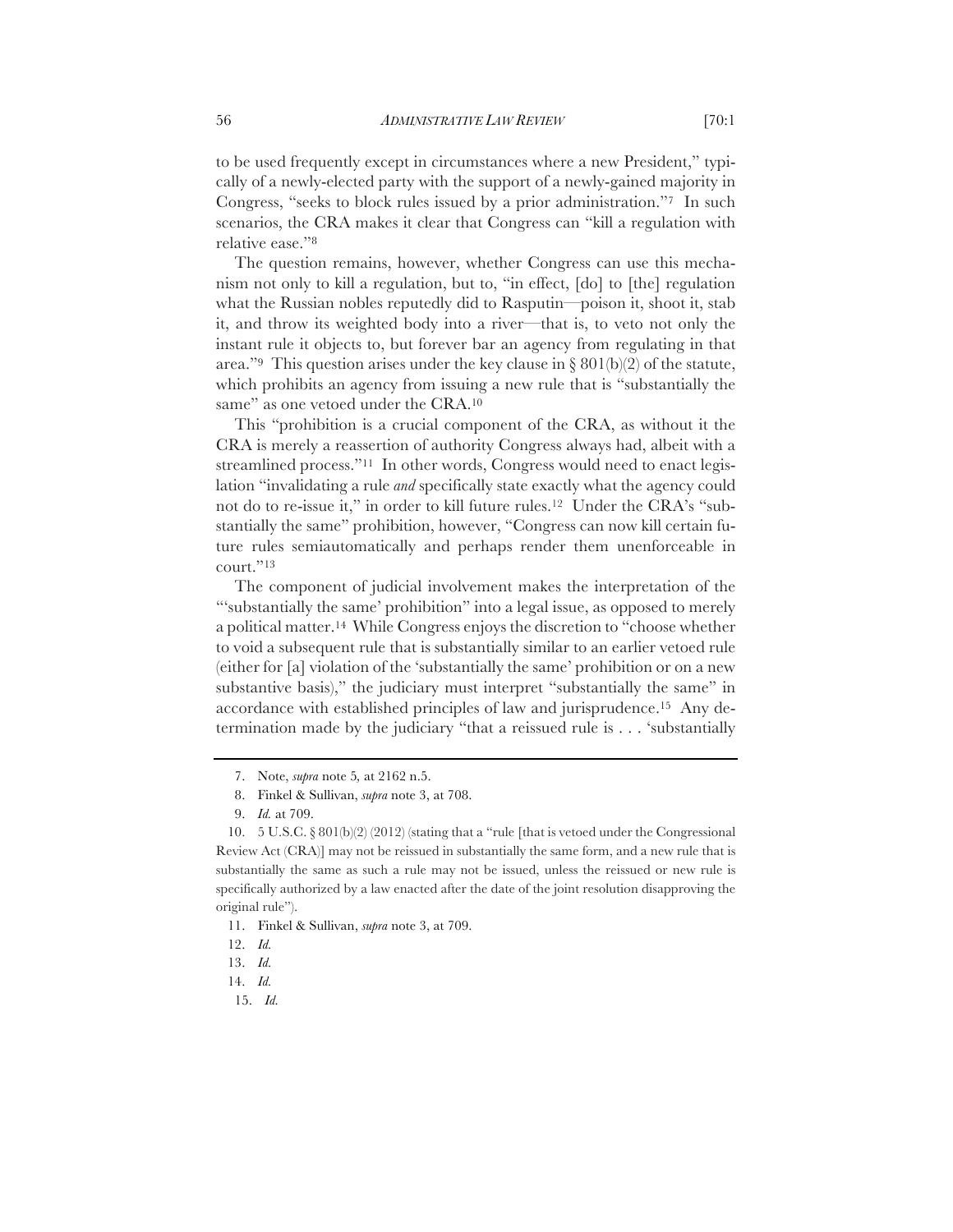the same'" would obligate the court to "treat the new rule as *void ab initio* even if Congress had failed to enact a new veto."16

Problematically, the CRA does not define the phrase "substantially the same."<sup>17</sup> This raises complex issues involving the judiciary's interpretation of the term, including whether Congress can constitutionally avoid defining "substantially the same" in the statute, and if so, whether the courts must grant *Chevron* deference to agencies' interpretations of the term.18 Further complicating matters, the CRA states that "[n]o determination, finding, action, or omission under this chapter shall be subject to judicial review."19 As a result, the questions of whether and how to interpret "substantially the same" have been, in my view, oversimplified, shrouded in mystery, and muddled by misinterpretations. I hope to clarify these issues while paying tribute to their nuance.

To achieve this end, this Article provides a roadmap of the legal issues that would arise if a challenge is filed to a reissued regulation under the CRA. The article also recommends to the courts how to resolve these issues. In Part I, I describe the basic legal framework of the CRA because I believe it is helpful for the reader to understand the legal issues involved. Part II contains five sections, summarizes current literature, and presents original legal arguments. Specifically, in Part II.A, I argue that courts may assert judicial review over rules that are alleged to be out of compliance with the CRA because asserting judicial review is consistent with the language of the statute, its legislative history, and the presumption in favor of judicial review of agency action. This is true despite the fact that the majority of courts have

18. The *Chevron* deference standard of review provides a two-step analytical framework for deciding whether to uphold an agency's interpretation of a statute. Chevron U.S.A., Inc. v. Nat. Res. Def. Council, Inc., 467 U.S. 837 (1984). The first question courts consider is "whether Congress has directly spoken to the precise question at issue." *Id.* at 842. If Congress has clearly and unambiguously spoken to the issue at hand, "that is the end of the matter." *Id.* However, if Congress has not spoken to "the precise question at issue," the agency's interpretation of the statutory provision will stand if it is reasonable. *Id.* at 843.

19. 5 U.S.C. § 805.

<sup>16.</sup> *Id.*

<sup>17.</sup> 5 U.S.C. §§ 801–808 (2012) (enumerating the statutory mechanism for congressional review of agency rulemaking without defining "substantially the same"); Finkel & Sullivan, *supra* note 3, at 710 (describing the phrase "substantially the same" as "murky"); *see* Daniel Cohen & Peter L. Strauss, *Congressional Review of Agency Regulations*, 49 ADMIN. L. REV. 95, 104 (1997) (explaining that it is impossible to determine the scope of an agency's substantive authority regarding whether a reissued rule is "substantially similar" "without [the benefit of] subsequent litigation"); Julie A. Parks, *Lessons in Politics: Initial Use of the Congressional Review Act*, 55 ADMIN. L. REV. 187, 200 (2003) (describing the "language found in the substantially similar standard" as "unnecessarily vague").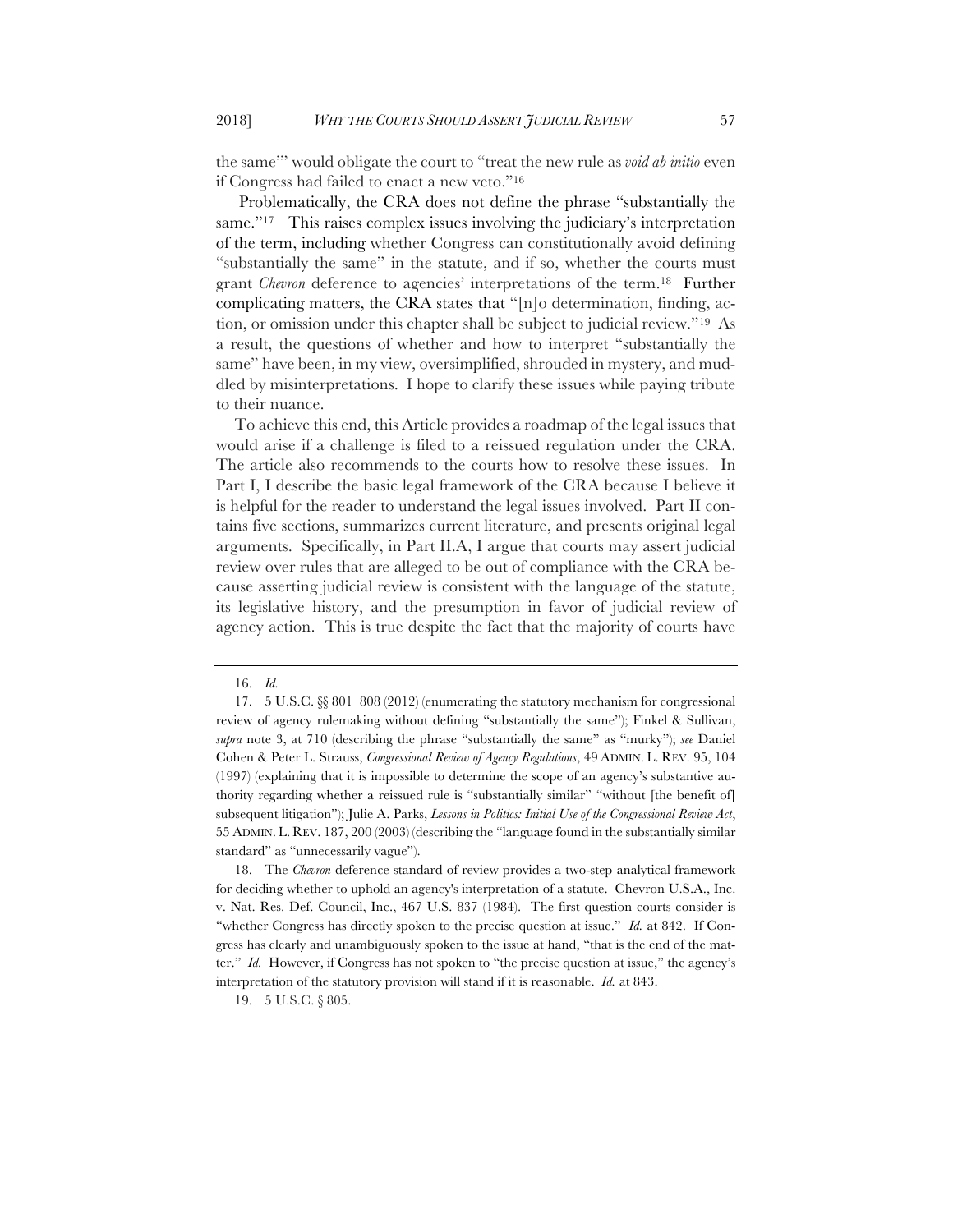held that the language of the CRA precludes judicial review. In Part II.B, I contend that, in addition to being able to assert judicial review, the courts have the authority under Article III, Section 2, Clause 1 of the Constitution to decide how to interpret "substantially the same," regardless of commentators' concerns that doing so would be an unconstitutional exercise of excessively delegated authority by Congress.

In Part II.C., I address the issue of how to interpret "substantially the same." I start by summarizing the current literature on the matter. I then explain how the literature has formulated a hierarchy of plausible interpretations that a court could adopt, starting from the least stringent, moving to the most restrictive of interpretations (from the perspective of federal agencies).20 I also argue that one of the interpretations advocated for in the literature—that a reissued rule need only be "altered so as to have significantly greater benefits . . . or significantly lower costs than the original rule," if not both, to not be "substantially the same"—is a generally valid approach.21 In making this argument, I go beyond the literature by testing the validity of the "cost-benefit" interpretation in other regulatory scenarios, concluding that the approach is useful in most (but not all) scenarios.

In Part II.D, I argue that courts, in adopting a cost-benefit interpretation of "substantially the same," should do so de novo and decline to grant *Chevron*  deference to agencies on the issue because the CRA is not an agency-specific statute. Granting deference here creates a lack of uniformity on an issue of great economic and political importance without any meaningful judicial input. In arguing this point, I disagree with contentions made in a prior article by Finkel and Sullivan that advocate for the applicability of *Chevron* to the CRA.22 The arguments made in that article are the only ones of which I am aware that analyze, within a piece of scholarly literature, *Chevron* in the context of the CRA.23 In disagreeing with these arguments, I offer a fresh perspective to an issue that has received insufficient attention.

Finally, in Part II.E, I conclude that, for pragmatic reasons, courts should apply the deferential arbitrary and capricious standard of review to an agency's conclusions regarding the relative costs and benefits between its reissued and original rules, despite concerns that deferring may undermine the

<sup>20.</sup> *See* Finkel & Sullivan, *supra* note 3, at 734–37.

<sup>21.</sup> *See id.* at 735–36.

<sup>22.</sup> *See id.* at 752–53.

<sup>23.</sup> Although scholars have discussed the issue, they have not done so in articles considered to be scholarly by any reasonable standard. *See, e*.*g*., Arianna Skibell & Geof Koss, *SEC Rule Repeal Sets Stage for Unprecedented Legal Fight*, E&E NEWS DAILY (Feb. 10, 2017) https://www.eenews.net/eedaily/2017/02/10/stories/1060049856 (news article quoting Cary Coglianese who stated that *Chevron* only applies to agency-specific statutes and not general ones like the CRA).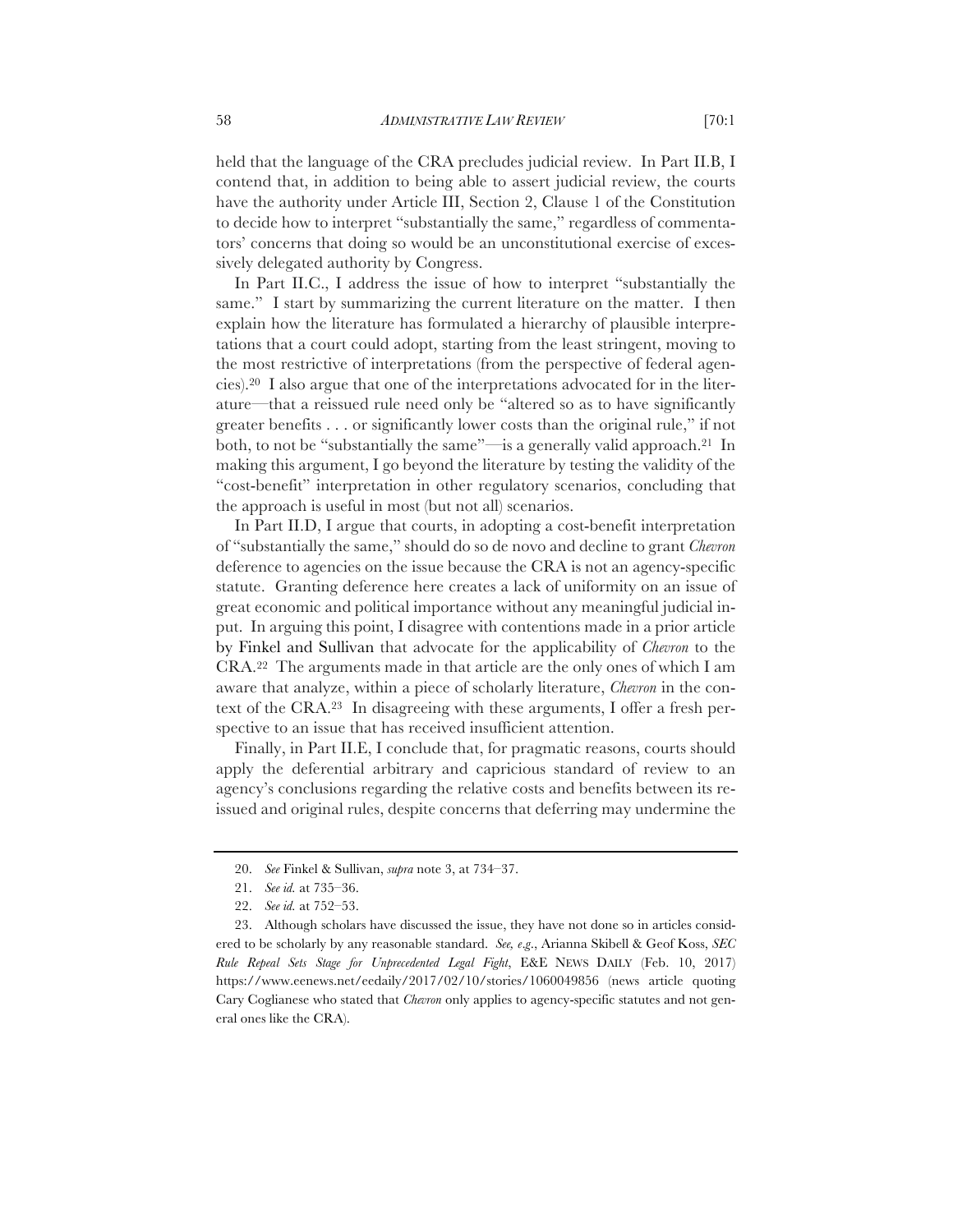CRA's purpose of holding agencies accountable.

#### I. OVERVIEW OF THE CONGRESSIONAL REVIEW ACT

Understanding the legal arguments related to the CRA requires familiarity with the CRA's legislative background, political history, statutory language, prescribed procedures, and purpose. The CRA was enacted in a bipartisan manner in 1996 after the Republican Party's success in the 1995 midterm elections and as part of the Contract with America Advancement Act of 1996.24 Following the elections, the new Republican leadership "intended to stop the regulatory process in its tracks by imposing" greater accountability on, and oversight over, agency rulemaking.25 To meet this goal, the new Republican-controlled Congress implemented the CRA to establish an expedited process for congressional review of agency regulations.26

Congress's intention in creating this expedited process is clear. It wanted to "give respect" to the requirements that the Supreme Court had articulated in *Immigration & Naturalization Service v. Chadha*<sup>27</sup> in 1983.28 There, the Court struck down  $\S 224(c)(2)$  of the Immigration and Nationality Act (INA) because the provision permitted a single house of Congress to veto the Attorney General's decision to suspend an illegal alien's deportation.29 The Court held that, for a bill to become law, either both houses of Congress must pass the bill and it must be signed by the President, or Congress must override a presidential veto of the bill with a two-thirds majority in each house.30 According to the CRA's legislative history, the *Chadha* decision spurred the authors of the CRA to develop a procedure requiring passage by both houses and presentment to the President.<sup>31</sup>

26. *See generally* 5 U.S.C. §§ 801–802 (2012); MAEVE P. CAREY, ALISSA M. DOLAN & CHRISTOPHER M. DAVIS, CONG. RESEARCH SERV., THE CONGRESSIONAL REVIEW ACT: FREQUENTLY ASKED QUESTIONS 11–16 (2016).

<sup>24.</sup> Finkel & Sullivan, *supra* note 3, at 715.

<sup>25.</sup> *Id.* at 715–16; *see also* Melissa Healy, *GOP Seeks Moratorium on New Federal Regulations,* L.A.TIMES, Dec. 13, 1994, at A32 (reporting that Senate Majority Leader Bob Dole of Kansas and House Speaker Newt Gingrich of Georgia sent an open letter to the White House urging President Clinton to: (1) issue an executive order that imposes a moratorium on new federal rules, (2) "rout out unnecessary or inefficient regulations already on the books," and (3) "provide Congress with the internal analyses supporting its rule-making decisions").

<sup>27.</sup> 462 U.S. 919 (1983).

<sup>28.</sup> *See* Finkel & Sullivan, *supra* note 3, at 722 n.77 (describing how *Chadha* impacted the way Congress designed the CRA).

<sup>29.</sup> *Chadha*, 462 U.S. at 959.

<sup>30.</sup> *See id.* at 958–59.

<sup>31.</sup> *See* 142 CONG. REC. 6926 (1996) (statement of Rep. Hyde) (noting that, after *Chadha*, "the one-house or two-house legislative veto . . . was thus voided," and as a consequence the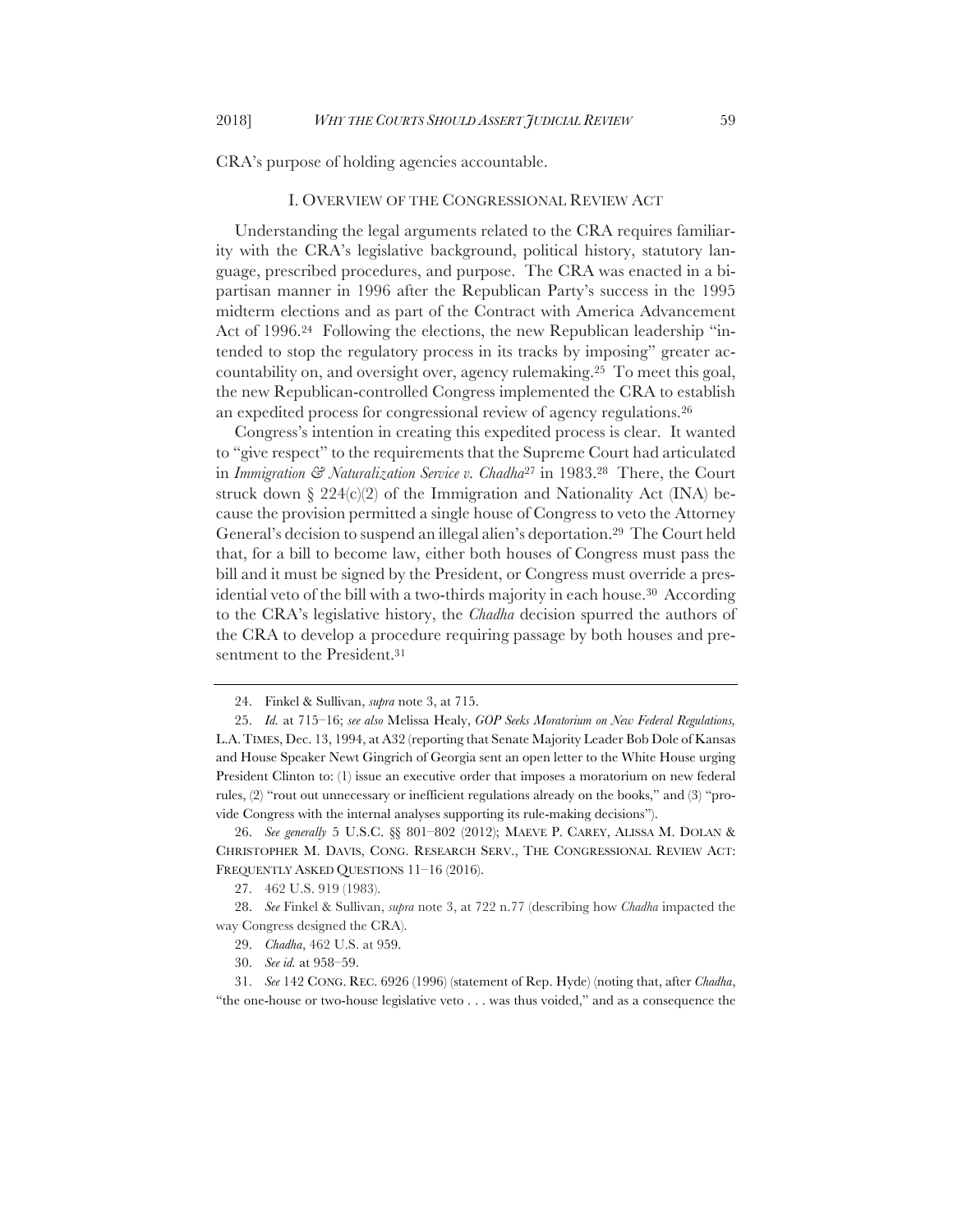Accordingly, the CRA permits Congress to enact a "joint resolution of disapproval," which, if "passed by both houses of Congress and signed by the President"—or two-thirds majorities in both houses to overcome a presidential veto—would overturn any rule promulgated by a federal administrative agency.32 As with a presidential veto, a joint resolution of disapproval must be all-or-nothing, meaning that "all non-offending portions of the vetoed rule

[T]he whole or a part of an agency statement of general or particular applicability and future effect designed to implement, interpret, or prescribe law or policy or describing the organization, procedure, or practice requirements of an agency and includes the approval or prescription for the future of rates, wages, corporate or financial structures or reorganizations thereof, prices, facilities, appliances, services or allowances therefore or of valuations, costs, or accounting, or practices bearing on any of the foregoing.

5 U.S.C. § 551(4) (2012). The CRA also carves out three major exceptions into the definition of "rule." The first exception excludes "rules of particular applicability, including a rule that approves or prescribes for the future rates, wages, prices, services, or allowances therefor, corporate or financial structures, reorganizations, mergers, or acquisitions thereof, or accounting practices or disclosures bearing on any of the foregoing."  $5 \text{ U.S.C.}$  § 804(3)(A). The second exception covers "any rule relating to agency management or personnel." 5 U.S.C. § 804(3)(B). Finally, "any rule of agency organization, procedure, or practice that does not substantially affect the rights or obligations of non-agency parties" is also exempt from the definition of "rule." 5 U.S.C. § 804(3)(C).

Notably, the CRA likely applies to rules that are exempt from notice-and-comment rulemaking procedures, such as interpretive rules or statements of public policy. 5 U.S.C. § 553(b)(3)(B). Although the CRA incorporates the APA's definition of a "rule" from § 551 (subject to the exceptions listed above), it does not incorporate any of the separate provisions in § 553 that exempt certain types of rules from rulemaking procedures. *See id.* If Congress had intended to incorporate the language of  $\S 553$  into the CRA, it would have done so explicitly. As such, agency guidance documents exempt from APA rulemaking procedures are likely subject to the CRA's requirements. CAREY, DOLAN & DAVIS, *supra* note 26, at 6.

If this was not the case, agencies would otherwise be able to circumvent the accountability goals of the CRA. *See, e.g.*, 142 CONG. REC. 8197 (1996) (joint statement of Sens. Nickles, Reid & Stevens) (reflecting congressional intent to hold agencies accountable for overly burdensome regulations). Specifically, agencies would receive *Skidmore* deference on guidance they issue without regard to whether the guidance is substantially similar to the agencies' prior, vetoed rules. *See* United States v. Mead Corp., 533 U.S. 218, 219 (2001) (holding that *Skidmore* deference based on an agency's "power to persuade" applies to an agency's guidance documents). As a result, it would be impossible to tell whether the agencies' interpretations (embodied in their guidance documents) fall outside the agencies' statutory authority (as amended by Congress's joint resolutions of disapproval). Thus, applying the CRA to guidance documents is necessary.

CRA's authors developed a procedure that required passage by both houses of Congress and presentment to the President).

<sup>32.</sup> Parks, *supra* note 17, at 196. The CRA incorporates the broad definition of rule found in the Administrative Procedure Act (APA), which defines a "rule" as: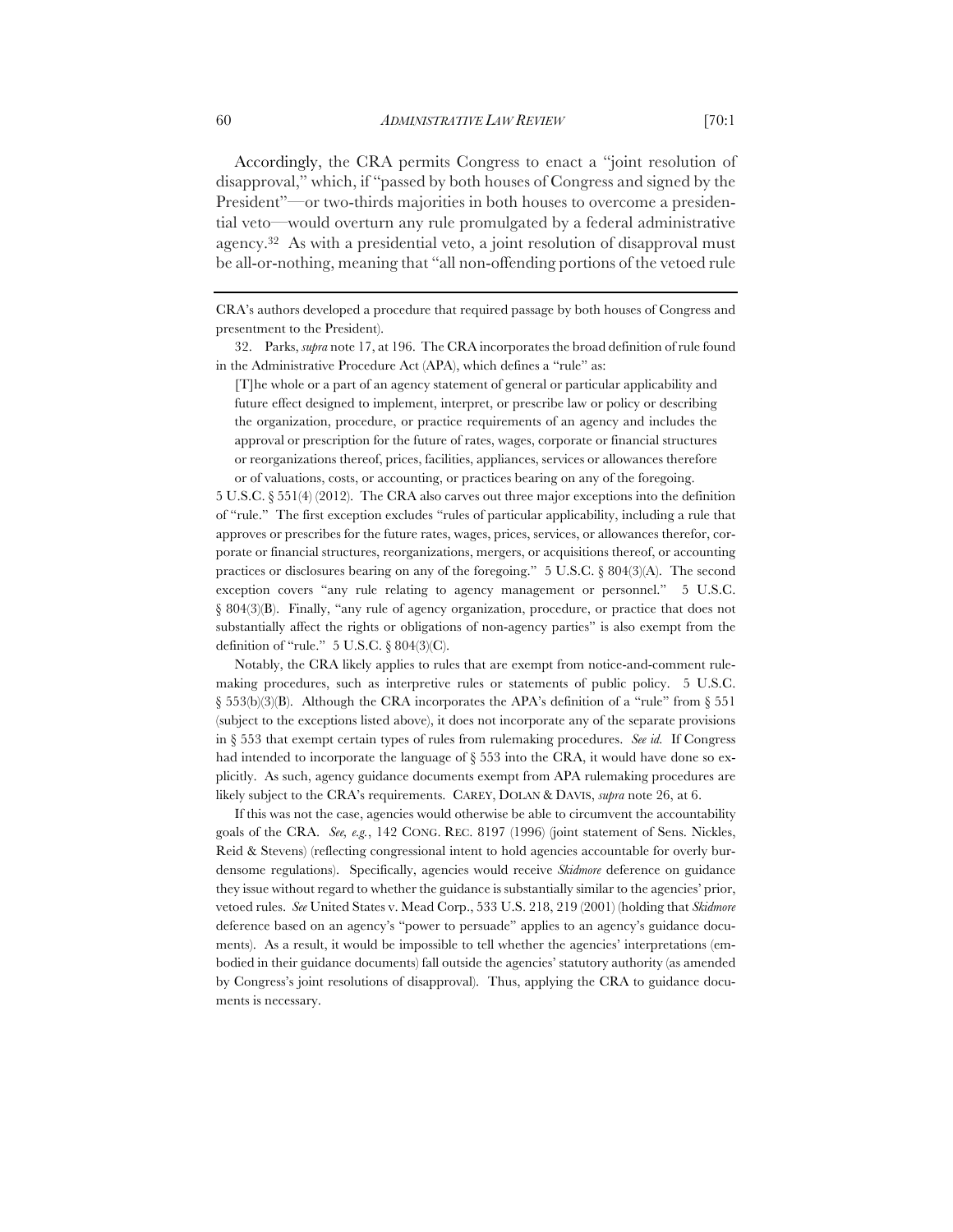must fall along with the offending ones" or the rule cannot be vetoed at all.33

In addition, the CRA requires that, before a regulation takes effect, the agency issuing the rule must submit a report that contains, among other things, the rule and its complete cost-benefit analysis (if required), to the Senate, House of Representatives, and the Comptroller General of the Government Accountability Office (GAO).<sup>34</sup> The report is then reviewed by the chairman and ranking member of each relevant committee in each congressional chamber.<sup>35</sup> Some types of rules, including those "relating to agency management or personnel" or those pertaining to the "monetary policy of the Federal Reserve System," are not subject to this procedure.36

From the date that the agency submits its report of the rule, Congress has sixty session or legislative days<sup>37</sup> to pass the joint resolution. This procedure is "further expedited in the Senate, where debate over a joint resolution of disapproval is limited to a maximum of ten hours, effectively preventing any possibility of a filibuster."38 These enactment procedures are expedited "to try to provide Congress with an opportunity to act on resolutions of disapproval before regulated parties must invest the significant resources necessary to comply with a major rule."39

Prior to President Donald J. Trump's election, the CRA had been successfully used only once to overturn a regulation. Specifically, in 2001, with the signature of former President George W. Bush, Congress vetoed a rule on ergonomic standards from the Clinton Administration's Occupational Safety

38. Finkel & Sullivan, *supra* note 3, at 722; *see* 5 U.S.C. § 802(d)(2); *cf*. S. Res. 337, 110th Cong. (2007) (enacted) (requiring the affirmative vote of three-fifths of Senators to close debate on most legislative actions).

39. 147 CONG. REC. 2816 (2001) (statement of Sen. Jeffords) (noting that "scarce agency resources are also a concern" that justifies a stay on the enforcement of major rules).

<sup>33.</sup> Finkel & Sullivan, *supra* note 3, at 740; *see* 5 U.S.C. § 802 (requiring that a joint resolution of disapproval read: "That Congress disapproves the rule submitted by the relating to \_\_\_, and such rule shall have no force or effect.").

<sup>34.</sup> 5 U.S.C. § 801(a)(1)(A)–(B).

<sup>35.</sup> 5 U.S.C. § 801(a)(1)(C); Finkel & Sullivan, *supra* note 3, at 721.

<sup>36.</sup> 5 U.S.C. §§ 804(3), 807; Finkel & Sullivan, *supra* note 3, at 721.

<sup>37.</sup> A day is counted within the CRA using either legislative days (for the House of Representatives) or session days (for the Senate), and it often excludes counting days where either the House or the Senate is adjourned for more than three consecutive calendar days. Generally, if there are different time periods calculated as a result of differences between legislative days and session days, the CRA prescribes using the time period that gives Congress more time to consider action regarding a rule. 5 U.S.C. §§ 801(a)(3), 802(a); *see also* Daniel R. Pérez, *Congressional Review Act Fact Sheet*, REG. STUDS. CTR. (Nov. 21, 2016), https://regulatorystudies.columbian.gwu.edu/congressional-review-act-fact-sheet#\_ftn1 (explaining the procedures under the CRA).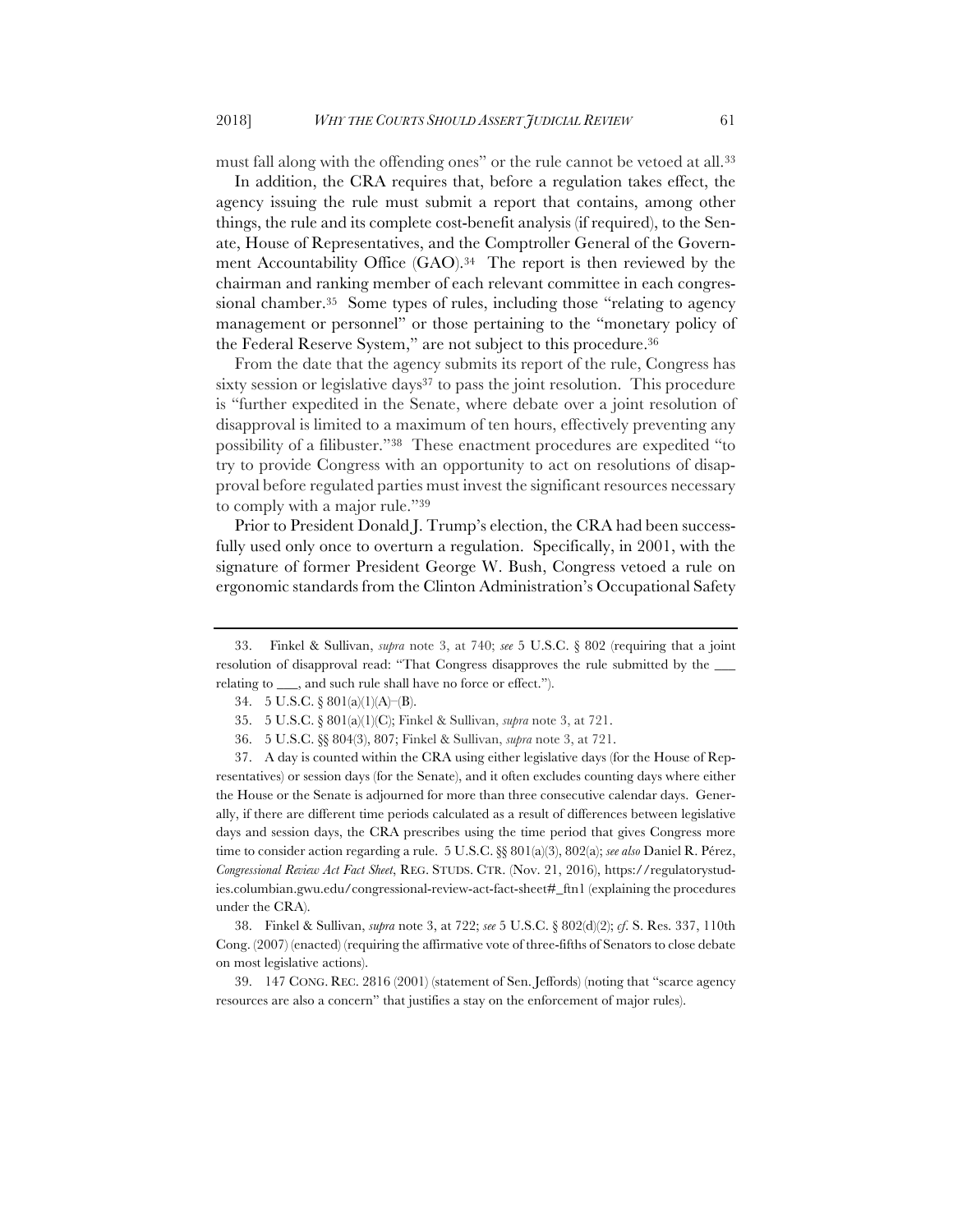and Health Administration (OSHA).40 Since President Trump and his Administration took office, however, the White House and Republicans in control of the 115th Congress used the CRA to veto 14 out of the 15 "midnight" regulations promulgated by the Obama Administration.<sup>41</sup> These regulations include the Department of the Interior's Office of Surface Mining's Stream Protection Rule, which was intended to protect streams from the negative environmental impacts of coal waste disposal.42 They also include privacy protections for broadband Internet consumers passed by the

42. Stream Protection Rule, 81 Fed. Reg. at 93,066.

<sup>40.</sup> *See* Act of Mar. 20, 2001, Pub. L. No. 107-5, 115 Stat. 7 (2001) (vetoing rule relating to ergonomics published at 65 Fed. Reg. 68,261 (Mar. 20, 2001)).

<sup>41.</sup> *See* Act of Feb. 16, 2017, Pub. L. No. 115-5, 131 Stat. 10 (2017) (vetoing Stream Protection Rule, 81 Fed. Reg. 93,066 (Dec. 20, 2016)); Act of Apr. 3, 2017, Pub. L. No. 115- 22, 131 Stat. 88 (2017) (vetoing Protecting the Privacy of Customers of Broadband and Other Telecommunication Services, 81 Fed. Reg. 87,274 (Dec. 2, 2016)); Act of Mar. 27, 2017, Pub. L. No. 115-14, 131 Stat. 78 (2017) (vetoing Teacher Preparation Issues, 81 Fed. Reg. 75,494 (Oct. 31, 2016)); Act of Mar. 27, 2017, Pub. L. No. 115-11, 131 Stat. 75 (2017) (vetoing Federal Acquisition Regulation; Fair Pay and Safe Workplaces, 81 Fed. Reg. 58,562 (Aug. 25, 2016)); Act of Feb. 24, 2017, Pub. L. No. 115-4, 131 Stat. 9 (2017) (vetoing Disclosure of Payments by Resource Extraction Issuers, 81 Fed. Reg. 49,359 (July 27, 2016)); Act of Feb. 28, 2017, Pub. L. No. 115-8, 131 Stat. 15 (2017) (vetoing Implementation of the NICS Improvement Amendments Act of 2007, 81 Fed. Reg. 91,702 (Dec. 19, 2016)); Act of Mar. 31, 2017, Pub. L. No. 115-17, 131 Stat. 81 (2017) (vetoing Federal-State Unemployment Compensation Program; Middle Class Tax Relief and Job Creation Act of 2012 Provision on Establishing Appropriate Occupations for Drug Testing of Unemployment Compensation Applicants, 81 Fed. Reg. 50,298 (Aug. 1, 2016)); Act of Apr. 13, 2017, Pub. L. No. 115-23, 131 Stat. 89 (2017) (vetoing Compliance With Title X Requirements by Project Recipients in Selecting Subrecipients, 81 Fed. Reg. 91,852 (Dec. 19, 2016)); Act of Mar. 27, 2017, Pub. L. No. 115-12, 131 Stat. 76 (2017) (vetoing Resource Management Planning, 81 Fed. Reg. 89,580 (Dec. 12, 2016)); Act of Mar. 27, 2017, Pub. L. No. 115-13, 131 Stat. 77 (2017) (vetoing Elementary and Secondary Education Act of 1965, as Amended by the Every Student Succeeds Act-Accountability and State Plans, 81 Fed. Reg. 86,076 (Nov. 29, 2016)); Act of May 17, 2017, Pub. L. No.115-35, 131 Stat. 848 (2017) (vetoing Savings Arrangements Established by States for Non-Governmental Employees, 81 Fed. Reg. 59,464 (Aug. 30, 2016)); Act of Apr. 13, 2017, Pub. L. No. 115-24, 131 Stat. 90 (2017) (vetoing Savings Arrangements Established by Qualified State Political Subdivisions for Non-Governmental Employees, 81 Fed. Reg. 92,639 (Dec. 20, 2016)); Act of Apr. 3, 2017, Pub. L. No. 115-20, 131 Stat. 86 (2017) (vetoing Non-Subsistence Take of Wildlife, and Public Participation and Closure Procedures, on National Wildlife Refuges in Alaska, 81 Fed. Reg. 52,247 (Aug. 5, 2016)); Act of Apr. 3, 2017 Pub. L. No. 115-21, 131 Stat. 87 (2017) (vetoing Clarification of Employer's Continuing Obligation to Make and Maintain an Accurate Record of Each Recordable Injury and Illness, 81 Fed. Reg. 91,792 (Dec. 19, 2016)).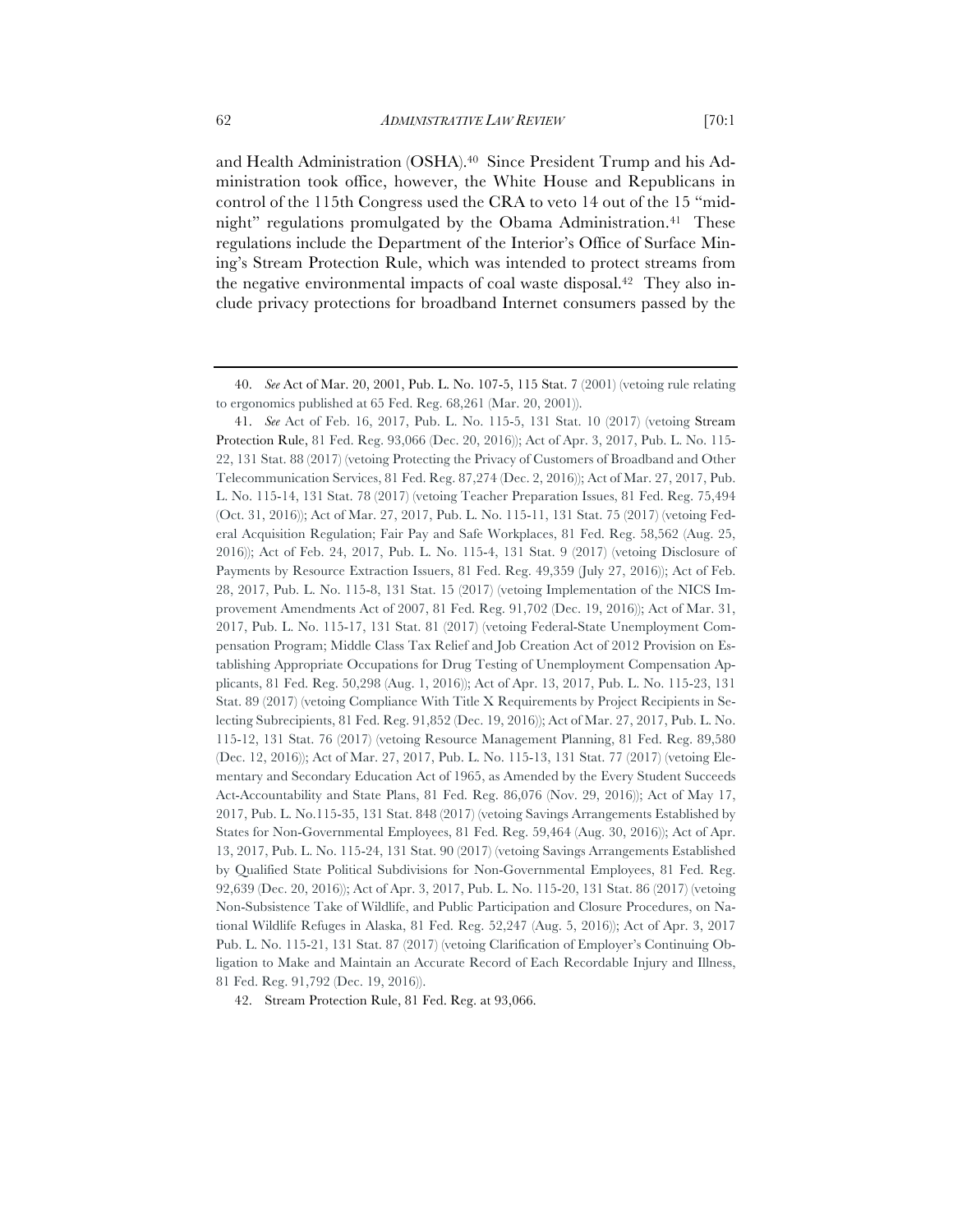Federal Communications Commission.<sup>43</sup> In vetoing the midnight regulations, Congress did not explain its basis for doing so in any of its joint resolutions of disapproval even though the CRA does not explicitly "bar a joint disapproval resolution from having a preamble [that] . . . describ[es] the reasons for, and intent of, a measure."<sup>44</sup> Either way, the CRA received a lot of attention45 in the first few months of President Trump's tenure in the White House because of its widespread use to roll back Obama-era regulations.46

Congress had until May 11, 2017, to use the CRA to issue joint resolutions on regulations promulgated on or after June 13, 2016.47 Although the deadline has since expired, regulated entities and industry groups may nevertheless challenge any reissued regulations in court on the basis that they are substantially the same as prior, vetoed regulations. This would make it necessary

45. *See, e.g.*, David A. Baay & Robert A. Lemus, *Legal Alert: A Sea of Change: The Congressional Review Act and Energy Regulation*, EVERSHEDS SUTHERLAND (May 24, 2017), http://www.lexology.com/library/detail.aspx?g=674e68b3-7f03-40be-ad69-7194570c5ada (describing the rules vetoed by Congress under the CRA); Skibel & Koss, *supra* note 23 (describing the same).

46. The CRA is one of several tools being used by the current Administration and Congress to reduce regulation. On January 30, 2017, President Trump signed an executive order requiring agencies to repeal at least two existing rules when they propose or issue a new rule; anytime agencies issue a new rule, they must repeal at least two existing rules that impose aggregate costs that are at least as large as the costs imposed by the new rule. *See* Exec. Order No. 13,771, 82 Fed. Reg. 9339 (Jan. 30, 2017). In addition, on January 3, 2017, U.S. Representative John Ratcliffe introduced a bill entitled the "Separation of Powers Restoration Act," which would modify the scope of judicial review of agency action under § 706 of the APA. *See* H.R. 76, 115th Cong. § 2 (2017). The bill requires courts reviewing agency action to decide cases de novo, i.e., without giving *Chevron* or *Auer* deference to the agency's interpretation, on "all relevant questions of law, including the interpretation of: (1) constitutional and statutory provisions, and (2) rules made by agencies." *Id.*; *see* Chevron U.S.A., Inc. v. Nat. Res. Def. Council, Inc., 467 U.S. 837, 842 (1984) (providing framework for judicial deference to agency interpretations of statutes); Auer v. Robbins, 519 U.S. 452 (1977) (providing framework for deference to agency interpretations of regulations). On January 11, 2017, the House of Representatives passed a separate version of the bill entitled the "Regulatory Accountability Act," which was introduced by House Judiciary Chairman Bob Goodlatte. The bill has since subsumed H.R. 76. *See* H.R. 5, 115th Cong. (Jan. 11, 2017). On April 26, 2017, Republican Senator Rob Portman and Democratic Senator Heidi Heitkamp introduced their own bipartisan version of the Regulatory Accountability Act, which, unlike H.R. 76 and H.R. 5, would not eliminate *Chevron* deference. S. 951, 115th Cong. (Apr. 26, 2017). The bills and the executive order fall outside the scope of this Article.

47. Baay & Lemus, *supra* note 45.

<sup>43.</sup> *Id.*; Protecting the Privacy of Customers of Broadband and Other Telecommunications Services, 81 Fed. Reg. at 87,274.

<sup>44.</sup> *See* CAREY, DOLAN & DAVIS, *supra* note 26, at 13, 13 n.64.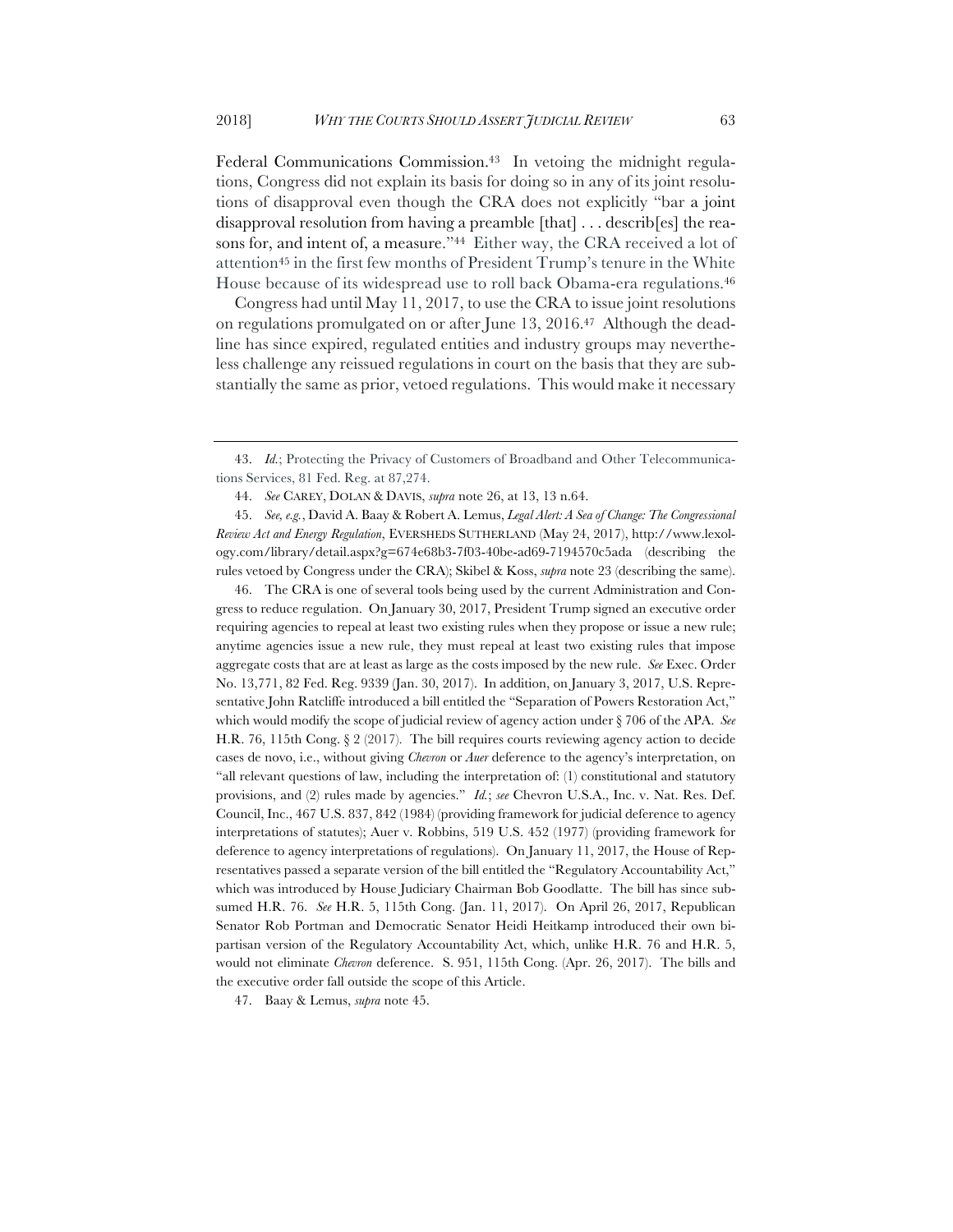for the courts to decide how to interpret "substantially the same."48

The issue is also expected to arise in the aftermath of a recent veto of a Securities and Exchange Commission (SEC) rule, which was promulgated pursuant to  $\S 1504$  of the Dodd-Frank Act.<sup>49</sup> Section 1504 requires the SEC to issue rules to make publicly traded companies that extract resources disclose their payments to governments around the world.<sup>50</sup> The SEC complied with its statutory mandate and issued such a rule.<sup>51</sup> On February 14, 2017,

49. 15 U.S.C. § 78m(q)(2)(A) (2012); Act of Feb. 14, 2017, Pub. L. No. 115-4, 131 Stat. 9 (2017) (vetoing Disclosure of Payments by Resource Extraction Issuers, 81 Fed. Reg. 49,359 (July 27, 2016)).

50. 15 U.S.C. § 78m(q)(2)(A). *But see* Financial CHOICE Act, H.R. 10, 115th Cong. (2017) (repealing the Dodd-Frank Act's financial disclosure requirement if enacted).

51. Disclosure of Payments by Resource Extraction Issuers, 81 Fed. Reg. 49,359 (July

<sup>48.</sup> Some prominent attorneys are arguing that the deadline never expired for many rules that were never properly submitted to Congress. Specifically, Todd Gaziano, a "top official at Pacific Legal who was the chief legislative counsel to the CRA's sponsor, former Rep. David McIntosh (R-Ind.), said over the years agencies have failed to properly report hundreds if not thousands of rules to Congress as mandated by the CRA." Arianna Skibell, *Conservatives Ponder Expansion of Congressional Review Act*, E&E NEWS DAILY (Mar. 7, 2017), https://www.eenews.net/eedaily/stories/1060051033/print. According to Gaziano, this "renders the rules legally unenforceable." *Id.* In addition, Wayne Crews, "vice president for policy and director of technology studies at the Competitive Enterprise Institute, said if rules are identified that were not properly submitted to Congress, he expects there will be legal challenges by affected parties." *Id.* Gaziano states that Pacific Legal is "already looking into adding this argument to currently pending cases against enforced rules, and potentially bringing new lawsuits against rules he said are being enforced illegally, and that "[s]hould agencies choose to send these rules now, the window for congressional disapproval would open, giving lawmakers sixty legislative days to toss rules dating as far back as the law itself." *Id.* If Congress were to toss any of these rules, and the agencies were to reissue them, this would open the door for private entities to challenge the rules before a judge on the basis that the rules are substantially the same as the vetoed rules, and therefore invalid. This would make it necessary for courts to define "substantially the same." As a result, the issue is not expected to disappear any time soon.

In fact, the consequences of agencies failing to report their rules are already playing out. On October 24, 2017, Congress vetoed a rule issued by the Bureau of Consumer Financial Protection that had prevented banks and financial institutions from inserting mandatory arbitration language into consumer contracts. Act of Nov. 1, 2017, Pub. L. No. 115-74, 131 Stat. 1243 (2017) (vetoing Arbitration Agreements, 82 Fed. Reg. 33,210 (July 19, 2017)). The agency only submitted its report on the rule to the Senate on July 13, 2017. Furthermore, it only published its rule in the Federal Register on July 19, 2017. As a result, the clock for sixty legislative days did not begin ticking until July 19, which allowed Congress plenty of time to veto the rule. Alan S. Kaplinsky, *What is the Deadline for the Senate to Pass a CRA Resolution to Override the CFPB's Arbitration Rule?*, JDSUPRA (Oct. 3, 2017), https://www.jdsupra.com/legalnews/what-is-the-deadline-for-the-senate-to-56309/.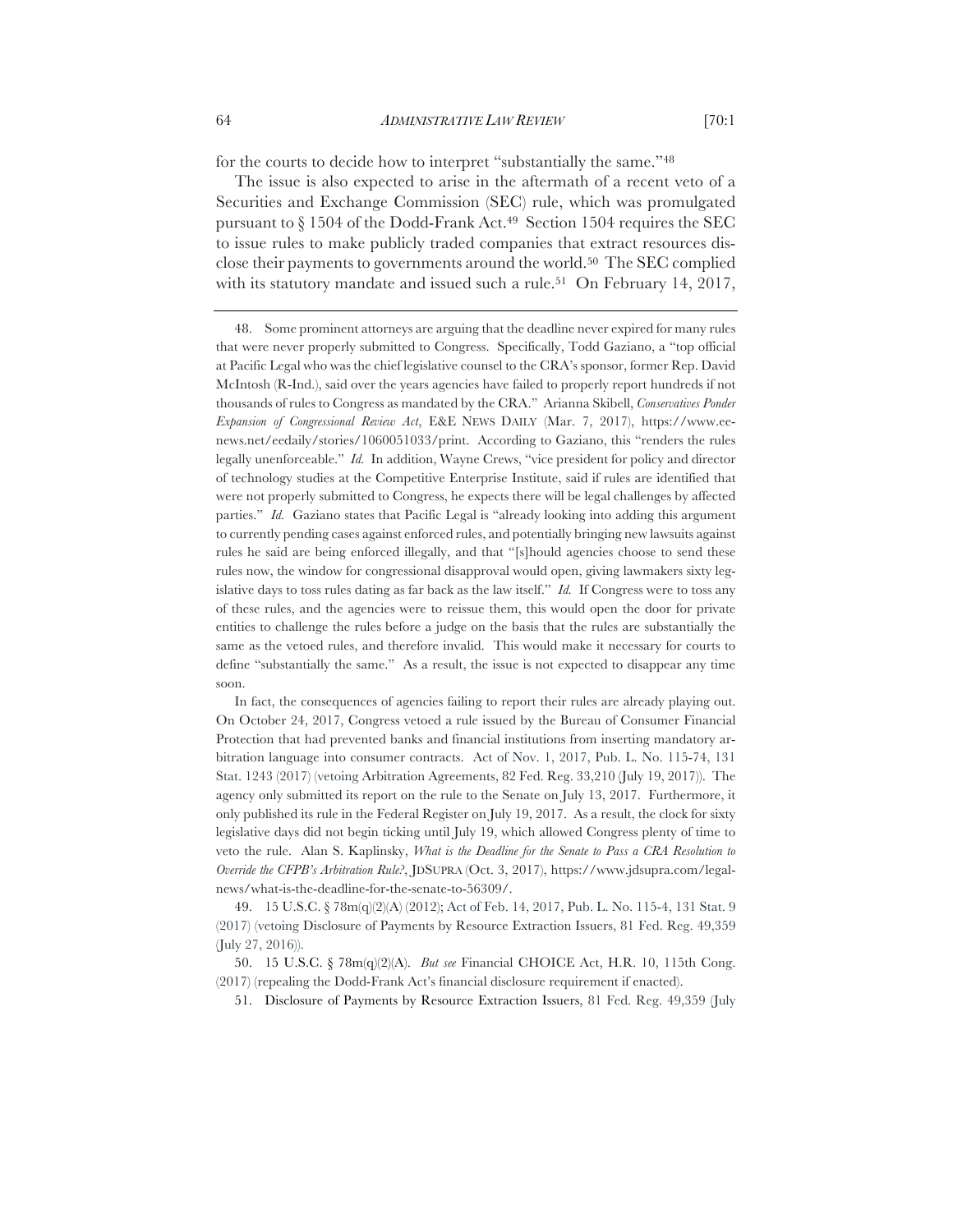however, Congress, with the President's signature, vetoed the rule under the CRA.52 This is problematic because, like any joint resolution of disapproval, the resolution does not alter the SEC's underlying mandate in its enabling statute that requires the SEC to issue payment disclosure rules. This imposes on the agency a Hobson's Choice. Namely, the agency is required under the Dodd-Frank Act to issue a new rule and interest groups could sue the agency for failing to do so—but if it does, the agency runs the risk of having its new rule struck down for being substantially the same as the old rule. Experts believe that this dilemma illustrates a tension between the CRA and the Dodd-Frank Act, which will require the courts to define "substantially similar" for the first time in the CRA's twenty-year history.53 As a result, the issue of how to interpret "substantially the same" is very timely. Therefore, it is useful to have a roadmap of the various related issues that will likely arise at litigation, as well as recommendations on how to resolve them.

#### II. ANALYSIS

### *A. The Courts May Assert Judicial Review over Cases Arising Under the Congressional Review Act*

Before addressing the issue of how to interpret "substantially the same" or whether the courts can interpret the phrase, it is necessary to address whether the courts can assert judicial review under the CRA at all. Resolving this issue requires analysis of § 805 of the CRA.

Section 805 states that "[n]o determination, finding, action, or omission under this chapter shall be subject to judicial review."54 The question is whether this language precludes the courts from asserting judicial review over any claims arising under the CRA. The short answer is "no." Rather, § 805's language should be interpreted to allow judicial review of a rule even if Congress itself declines to overturn the rule. Such an interpretation is consistent with the CRA's language, its legislative history, and the presumption in favor of judicial review of agency action.

### *1. The Majority of Federal Courts Have Declined to Assert Judicial Review Under the Congressional Review Act*

Most courts up to this point have concluded that the CRA does not permit judicial review. These courts have analyzed § 805 and determined that it

<sup>27, 2016) (</sup>to be codified at 17 C.F.R. pts. 240, 249b).

<sup>52.</sup> *See* Act of Feb. 14, 2017, Pub. L. No. 115-4, 131 Stat. 9 (2017).

<sup>53.</sup> *See* Skibell & Koss, *supra* note 23.

<sup>54.</sup> 5 U.S.C. § 805 (2012).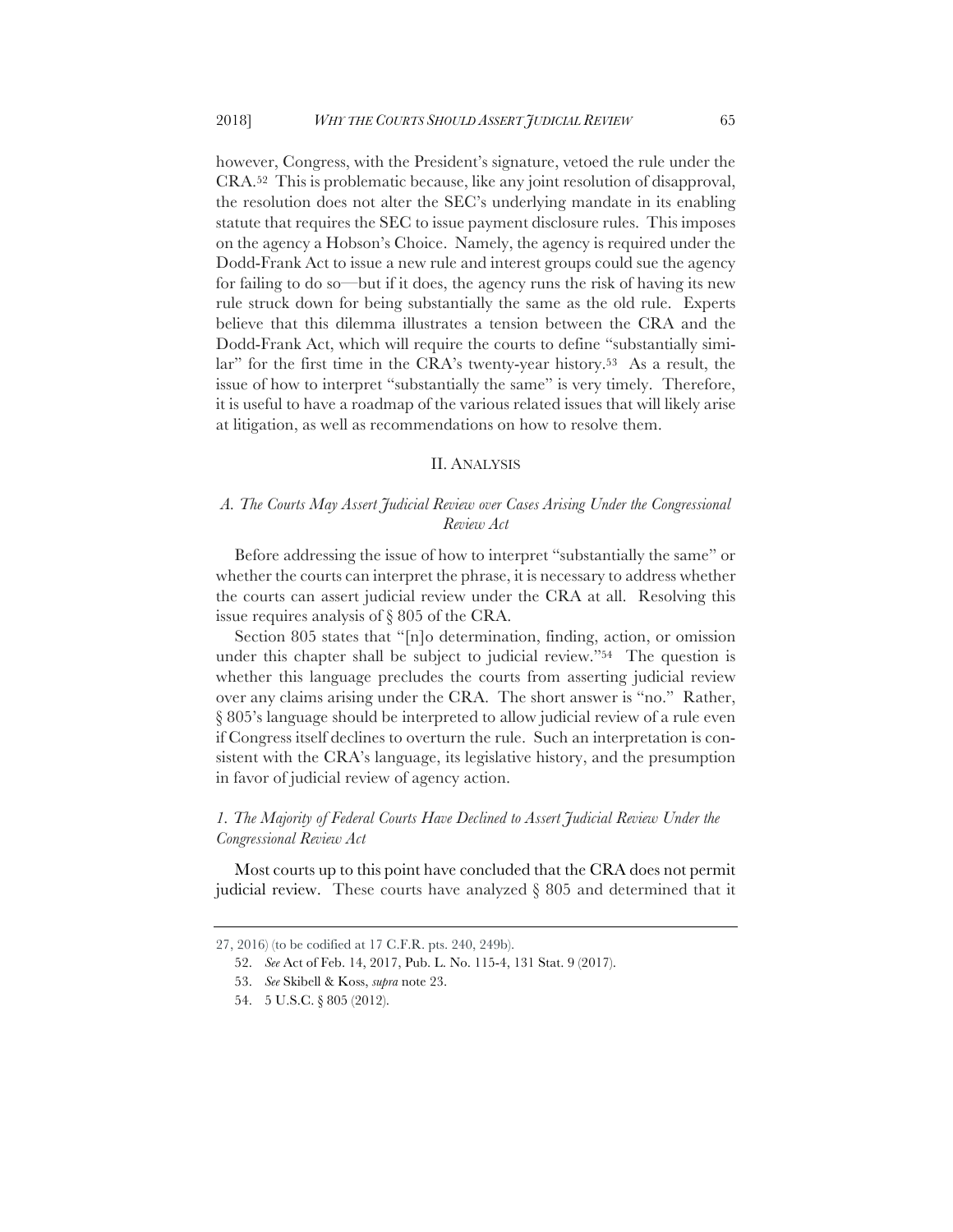unambiguously precludes judicial review of any issue arising under the CRA.55 Specifically, they have interpreted § 805 broadly while rejecting the argument that it "only forecloses review of any 'determination, finding, action, or omission'" made *by Congress*.56 For example, in *Texas Savings v. Federal Housing Finance Board*,57 the district court reasoned that it must follow the "plain language" of the statute, which bars review of *actions* generally—including agency action—and does not limit its scope to actions *by Congress under this chapter*.58 According to the court, "the language could not be plainer" and any alleged failure to comply with the CRA "is not subject to review."59

The D.C. Circuit Court of Appeals, in *Montanans for Multiple Use v. Barbouletos*,60 likewise held that § 805 of the CRA unequivocally precludes a court from deciding any issue arising under the statute.<sup>61</sup> Accordingly, the court rejected the argument that a regulation can be invalidated when an agency allegedly fails to comply with the reporting requirements of the CRA. In addition, the Tenth Circuit Court of Appeals rejected a challenge to an agency action based on the statute, stating in a footnote that "[t]he Congressional Review Act specifically precludes judicial review of an agency's compliance with its terms."62

56. *See, e.g.*, *Texas Savings*, 1998 WL 842181, at \*7 n.15.

57. *Id.*

58. *Id.* at \*6–7.

59. *Id.* at \*7; *see* Sean D. Croston, Recent Development, *Congress and the Courts Close Their Eyes: The Continuing Abdication of the Duty to Review Agencies' Noncompliance with the Congressional Review Act*, 62 ADMIN. L. REV. 907, 912–15 (2010) (describing *Texas Savings* and the rest of the case law pertaining to judicial review under the CRA); CAREY, DOLAN & DAVIS, *supra* note 26, at 18–19 (same).

60. 568 F.3d 225 (D.C. Cir. 2009).

61. *Id.* at 229.

62. Via Christi Reg'l Med. Ctr. v. Leavitt, 509 F.3d 1269, 1271 n.11 (10th Cir. 2007); *see also* CAREY, DAVIS & DOLAN, *supra* note 26, at 12 (stating that "it is unlikely that an affected party would be able to challenge in court an agency's failure to submit a rule to Congress

<sup>55.</sup> CAREY, DOLAN & DAVIS, *supra* note 26, at 18; *see, e.g.*, Montanans for Multiple Use v. Barbouletos, 568 F.3d 225, 229 (D.C. Cir. 2009); Via Christi Reg'l Med. Ctr. v. Leavitt, 509 F.3d 1259, 1271 n.11 (10th Cir. 2007); United States v. Carlson, No. 12-305 (DSD/LIB), 2013 WL 5125434, at \*15 (D. Minn. Sept. 12, 2013); United States v. Ameren Mo., No. 4:11- CV-77 RWS, 2012 WL 2821928, at \*3–4 (E.D. Mo. July 10, 2012); Forsyth Mem'l Hosp. v. Sebelius, 667 F. Supp. 2d 143, 150 (D.D.C. 2009); Provena Hosps. v. Sebelius, 662 F. Supp. 2d 140, 154–55 (D.D.C. 2009); New York v. Am. Elec. Power Serv. Corp., Nos. 2:04-CV-1098, 2:05 CV 360, 2006 WL 1331543, at \*13–15 (S.D. Ohio Mar. 21, 2006); United States v. Am. Elec. Power Serv. Corp., 218 F. Supp. 2d 931, 949 (S.D. Ohio 2002); Tex. Sav. & Cmty. Bankers Ass'n v. Fed. Hous. Fin. Bd*.*, No. A 97 CA 421 SS, 1998 WL 842181, at \*7 n.15 (W.D. Tex. June 25, 1998).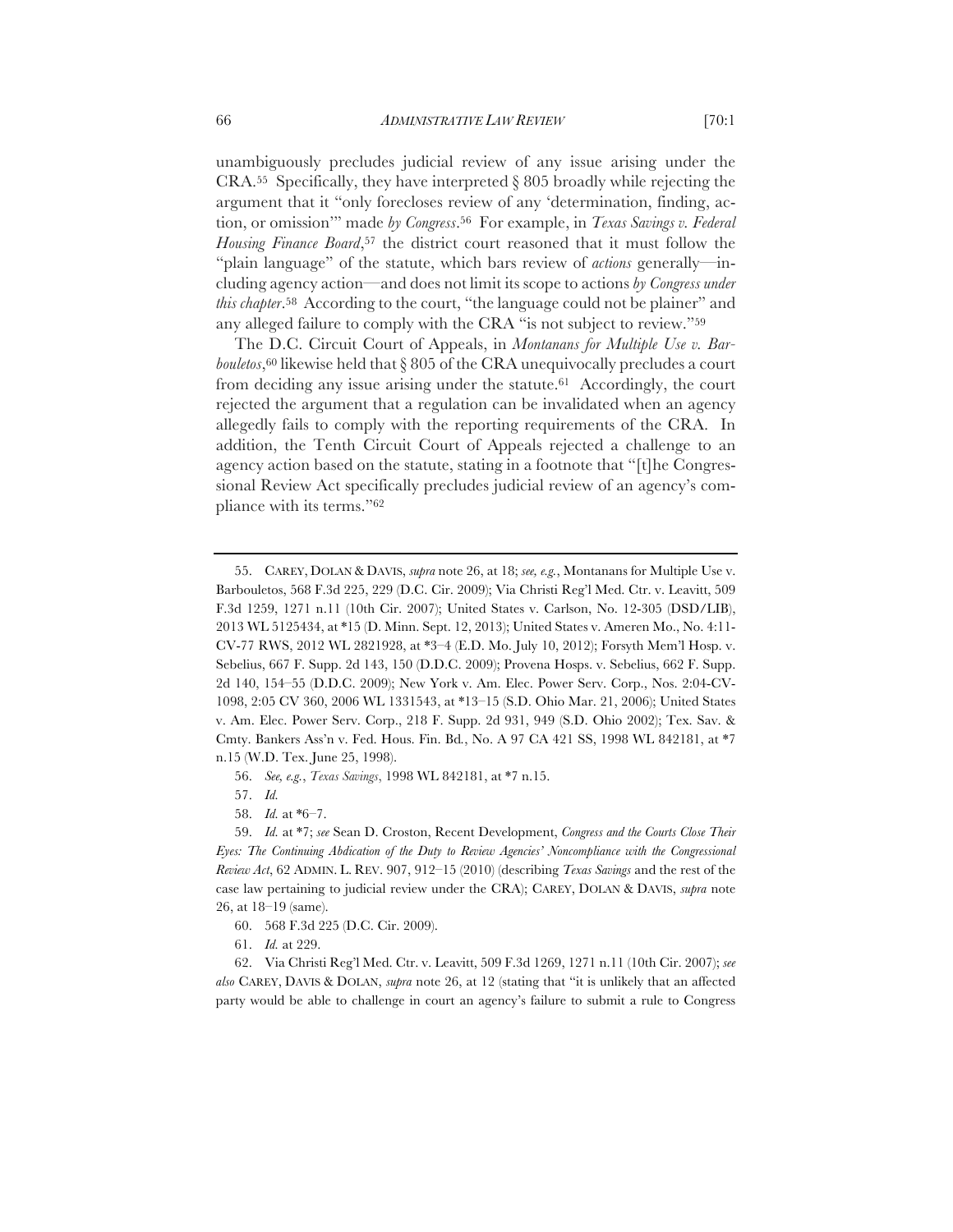By contrast, in *United States v. Southern Indiana Gas & Electric Co*.,63 a federal district court reached the opposite conclusion and held that courts could review a claim based on an agency's non-compliance with the CRA.64 Specifically, the court stated that the statute could be reasonably interpreted in two ways. First, the statute could be read broadly to prohibit judicial review of any question arising under the CRA, the approach taken by the majority of courts.65 Second, the statute could be read to "preclude judicial review [only] of *Congress'* own determinations, findings, actions, or omissions made under the CRA after a rule has been submitted to it for review."66

Ultimately, the court rejected the broad interpretation, reasoning that agencies would be able to "evade the strictures of the CRA [once the sixty legislative day period expires] by simply not reporting new rules."67 The court reasoned that this outcome conflicts with the CRA's goal of preventing agencies from "essentially legislat[ing] without Congressional oversight."68 As a result, the court disagreed with the majority trend articulated in *Texas Savings* and concluded that it was allowed to hear a regulated entity's challenge to a rule alleging non-compliance with the CRA.

### *2. The Minority Viewpoint in the Caselaw Asserting Judicial Review is More Consistent with the Language of the Statute*

Although the holding in *Southern Indiana Gas & Electric Co.* reflects a minority viewpoint among the federal courts, it should be adopted for a host of reasons. First, asserting judicial review comports with the language of the CRA. As stated above, § 805 only precludes judicial review of a "determination, finding, action, or omission *under this chapter*."69 As the court stated in *Southern Indiana Gas & Electric Co.*, "[a]gencies do not make findings and determinations under this chapter," but Congress does.70 Thus, it is reasonable to conclude that § 805 precludes judicial review only of congressional "determinations, findings, actions, or omissions"—as opposed to findings or determinations made *by an agency* that a reissued rule is not substantially the same

pursuant to the CRA, because the statute explicitly states that 'no determination, finding, action, or omission under [the CRA] shall be subject to judicial review.'").

<sup>63.</sup> No. IP99-1692-C-M/S, 2002 WL 31427523, at \*1 (S.D. Ind. Oct. 24, 2002).

<sup>64.</sup> *See id.* at \*10.

<sup>65.</sup> *See id.* at \*5.

<sup>66.</sup> *Id.* (emphasis added).

<sup>67.</sup> *Id.*

<sup>68.</sup> *Id.*

<sup>69.</sup> 5 U.S.C. § 805 (2012) (emphasis added).

<sup>70.</sup> *S. Ind. Gas & Elec. Co.*, 2002 WL 31427523, at \*5.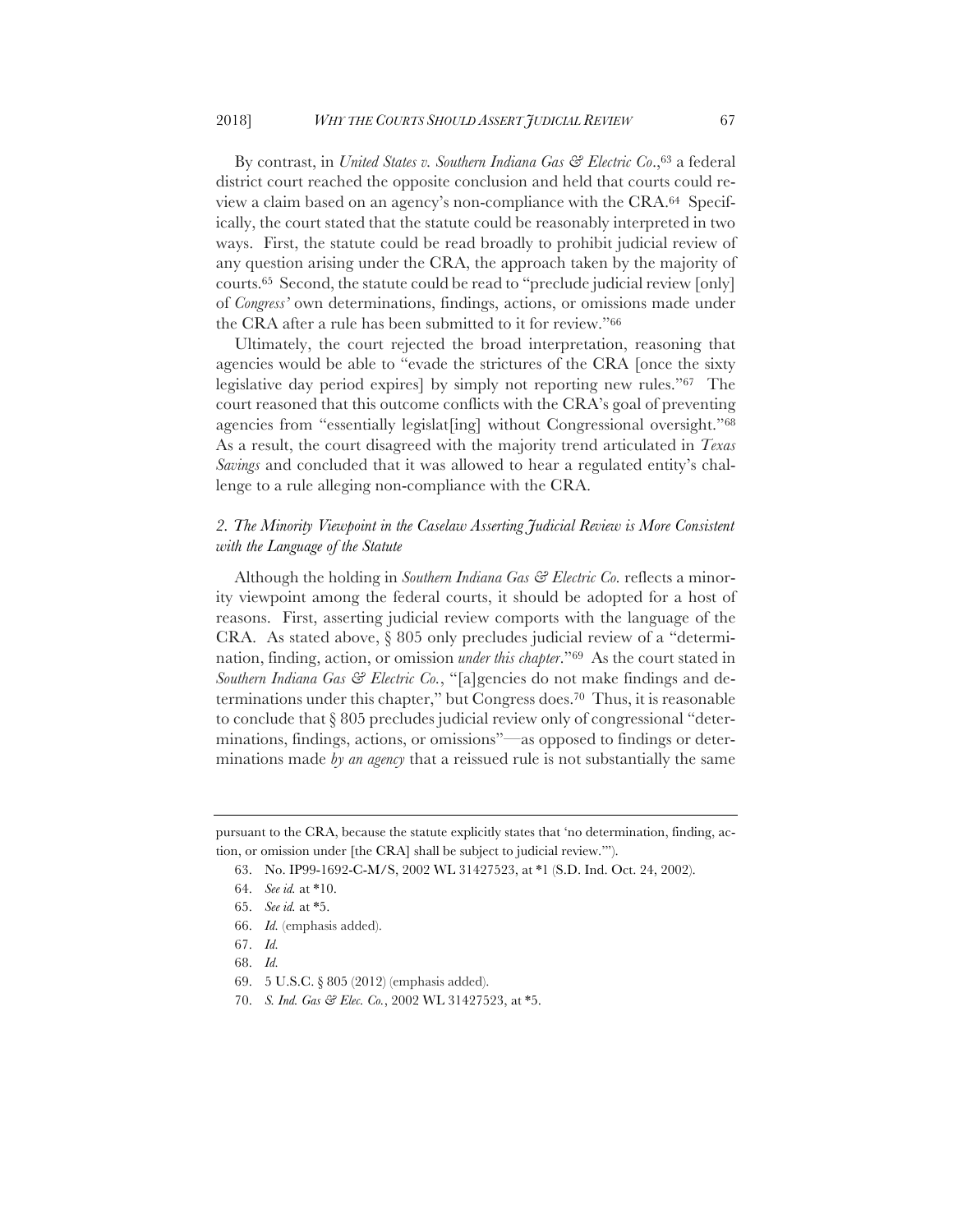as the prior version of the rule.71

In addition, if Congress wanted the applicability of the provisions of the CRA to be precluded from judicial review, it would have explicitly said so; however, Congress chose not do so.<sup>72</sup> Instead, it "limited its judicial review preclusion by referring to determinations, findings, actions and omissions made under the CRA."73 Furthermore, the existence of the "substantially the same" language in  $\S 801(b)(2)$  implies that Congress intended to allow for judicial review of agency action under the CRA. If the courts cannot assert review, they will be unable to define what "substantially the same" means. This would render the phrase meaningless. Although Congress itself would be able to rely on the "substantially the same" phrase to veto a rule, Congress does not need to do so because it can strike down rules on a new substantive basis or even no basis at all.74 That Congress specifically included "substantially the same" in the statute implies that Congress intended for the courts to carry out their judicial function by interpreting the phrase and enforcing it against agencies that exceed their statutory authority. The judiciary's ability to do this would be hampered if it cannot assert judicial review.

For similar reasons, precluding judicial review here would conflict with the rule against redundancy of statutory construction. The rule against redundancy "presumes that when drafting a statute, Congress means what it says and that each word is the result of thoughtful and careful deliberation."75 The reasoning "is that Congress makes sure to choose its words carefully in drafting a statute and therefore each word should have independent force."76 Under this technique of statutory construction, the courts should preserve the independent meaning of "substantially the same" by allowing themselves to interpret it. They cannot do so without asserting review.

75. Michael J. Cole, *Avoiding a Hobson's Choice: Why EPA's Tailoring Rule is a Valid Act of Agency Discretion*, 28 J. LAND USE & ENVTL. L. 261, 326 (2013); *see* Montclair v. Ramsdell, 107 U.S. 147, 152 (1883) (holding that the courts should "give effect, if possible, to every clause and word of a statute, avoiding, if it may be, any construction which implies that the legislature was ignorant of the meaning of the language it employed").

76. Cole, *supra* note 75, at 326; *see* Bailey v. United States, 516 U.S. 137, 146 (1996) (rejecting an interpretation that would have made "uses" and "carries" redundant in a statute penalizing using or carrying a firearm in commission of the offense involved on the basis that the court could assume Congress used two terms with the intention of each having a "particular, non-superfluous meaning").

<sup>71.</sup> *Id.*

<sup>72.</sup> *Id.* at \*6.

<sup>73.</sup> *Id.*; *see also* Croston, *supra* note 59, at 916–17.

<sup>74.</sup> *See generally* 5 U.S.C. §§ 801–808; *see also* Finkel & Sullivan, *supra* note 3, at 709 (stating that Congress may veto a rule "either for [a] violation of the 'substantially the same' prohibition or on a new substantive basis").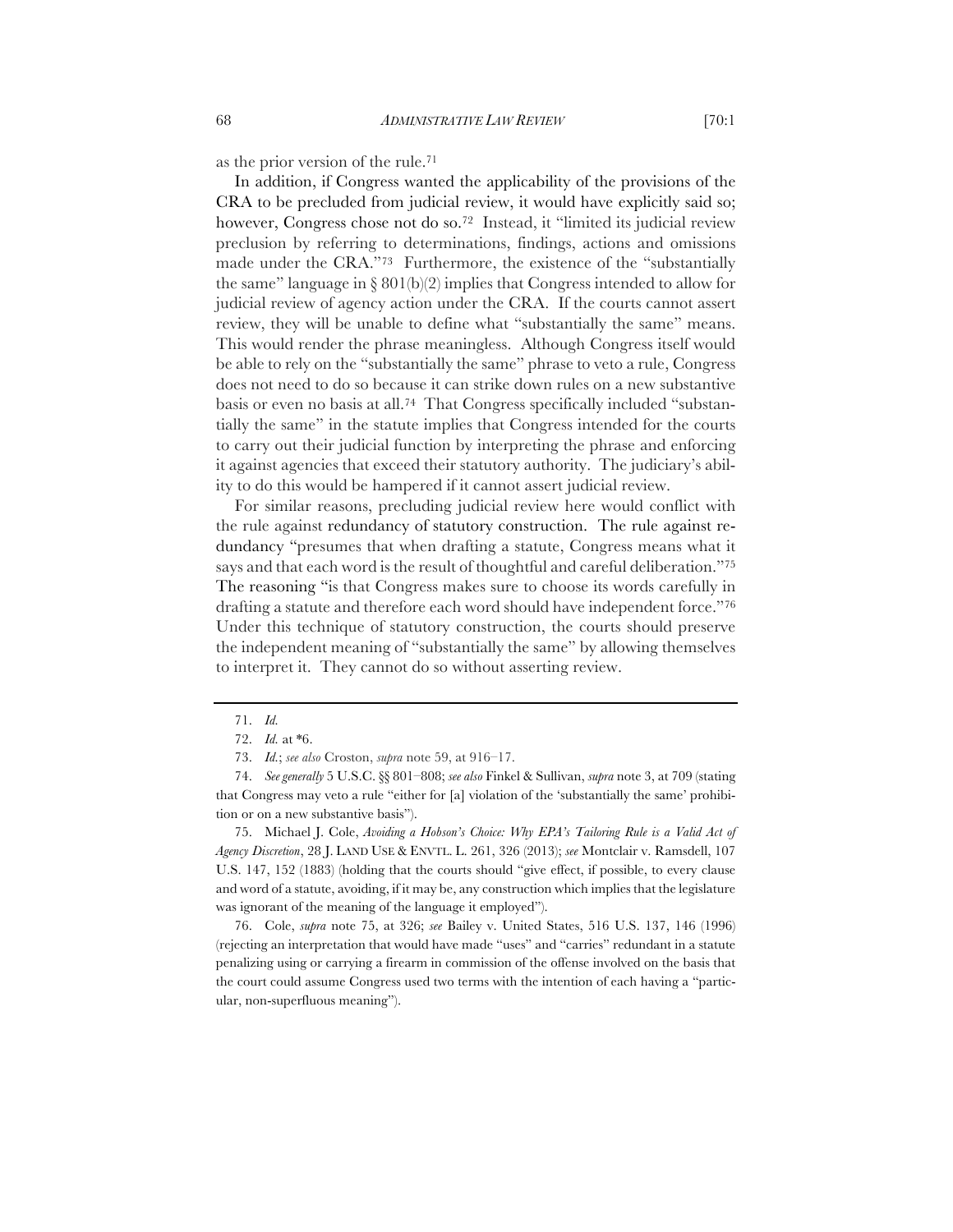#### *3. The Legislative History of the Congressional Review Act Supports Judicial Review*

The courts' ability to assert review is also supported by the legislative history of the statute.77 The Congressional Record makes clear that a court may decide whether an agency whose rule has been struck down has the legal authority to issue a "substantially different" rule.78 The CRA only places one limitation on this general rule—it prohibits a court from inferring that Congress intended to support a rule merely on the basis that Congress declined to disapprove of the rule when it had the chance.79 In other words, a court may not use the fact that Congress declined to disapprove of a new rule to infer that it is not substantially the same as an old rule. This implies, however, that a court may—in fact, *must*—use its *own* independent judgment to determine whether a challenged rule is "substantially the same as the prior rule" and hence invalid.80

To make this determination, however, the courts must assert judicial review under the CRA. To do so, they need to interpret the preclusive language in § 805 narrowly to cover only determinations, findings, actions, or omissions of Congress and not determinations or findings of agencies. If agencies find that their reissued rules are not substantially the same as their prior, vetoed rules, <sup>81</sup> that finding must be reviewable.

# *4. The APA's Presumption of Judicial Review and its Constitutional Underpinnings Apply to Agency Action Under the Congressional Review Act*

Refraining from applying § 805's preclusive language to agencies is a valid approach that is bolstered by the presumption in favor of judicial review of

<sup>77.</sup> *See* Finkel & Sullivan, *supra* note 3, at 732 n.122.

<sup>78.</sup> *See* 142 CONG. REC. 8199 (1996) (statement of Sens. Nickles, Reid & Stevens) ("[A] court with proper jurisdiction may review the resolution of disapproval and the law that authorized the disapproved rule to determine whether the issuing agency has the legal authority to issue a substantially different rule.").

<sup>79.</sup> *See* 5 U.S.C. § 801(g) ("If the Congress does not enact a joint resolution of disapproval under section 802 respecting a rule, no court or agency may infer any intent of the Congress from any action or inaction of the Congress with regard to such rule, related statute, or joint resolution of disapproval.").

<sup>80.</sup> *See* Finkel & Sullivan, *supra* note 3, at 732 n.122 (making this argument to contend that the legislative history supports judicial review under the CRA).

<sup>81.</sup> Presumably, agencies would make a finding of substantial dissimilarity in the preambles to their reissued rules. *See* Jason Webb Yackee & Susan Webb Yackee, *Testing the Ossification Thesis: An Empirical Examination of Federal Regulatory Volume and Speed*, 80 GEO. WASH. L. REV. 1414, 1427–28 (2012) (explaining that heightened standards of judicial review force agencies to assemble the record and draft a preamble justifying the rule in order to explain how it meets judicial requirements).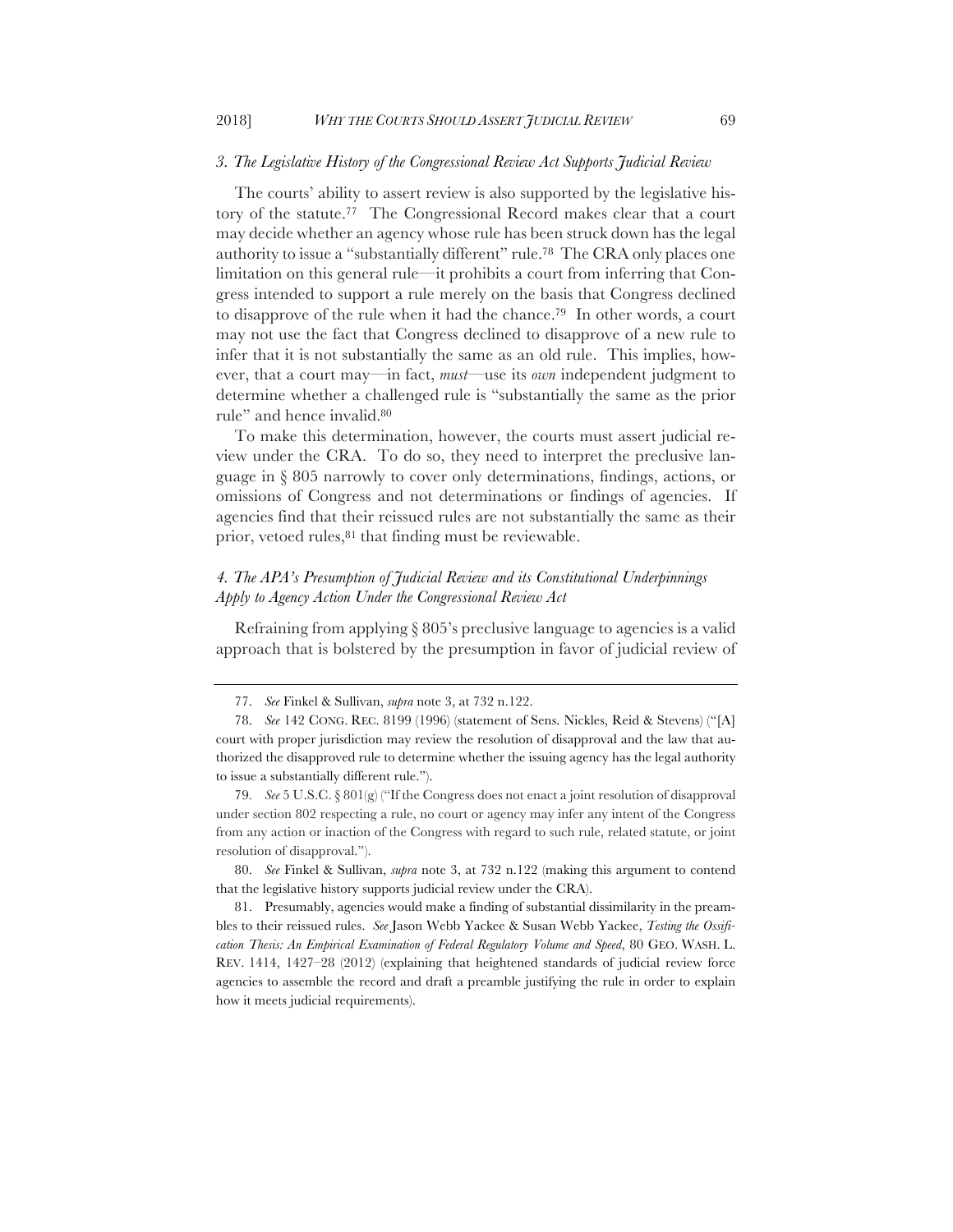agency action. This presumption arises under § 701(a)(1)<sup>82</sup> of the Administrative Procedure Act (APA) and is judicially created. The language in  $\S$  701(a)(1) provides that judicial review of agency action does not apply "to the extent" that statutes preclude judicial review.83 Determining whether statutes preclude review becomes more complicated, however, when statutes like the CRA do not *expressly* preclude review of agency action.<sup>84</sup> In such situations, the courts typically presume that Congress intends for review to be available unless evidence exists to the contrary.85

The seminal case creating this presumption of judicial review is *Abbott Laboratories v. Gardner*.86 Leading up to the case, the Food and Drug Administration (FDA) had issued a regulation under the amendments to the Federal Food, Drug, and Cosmetic Act (FFDCA) that required prescription drug manufacturers to include generic names for drugs each time they used the drugs' commercial names on any labels or promotional materials.87 The purpose of the rule was to "bring to the attention of doctors and patients the fact that many drugs were available in a much cheaper generic form than that sold by a particular manufacturer under a commercial name."88

The rule was "challenged by 37 drug manufacturers and their trade association."89 "Although neither the language of the [FFDCA] nor its amendments explicitly "precluded judicial review . . . , the government argued that because the [FFDCA] provided specific procedures for judicial review of certain other types of rules, substituting for the APA, the [FFDCA's] lack of any specific procedures for the rules in question suggested that no review should be available."90

The Supreme Court rejected this argument. It stated that the APA "embodies [a] . . . presumption of judicial review."91 Consequently, the Court held that the government has the burden of overcoming this presumption by demonstrating a "persuasive reason to believe" that Congress intended to cut off review.92 According to the Court, the government must prove such intent

<sup>82.</sup> 5 U.S.C. § 701(a)(1).

<sup>83.</sup> *Id.*

<sup>84.</sup> *See* WILLIAM F. FUNK & RICHARD H. SEAMON, ADMINISTRATIVE LAW 236–39 (5th ed. 2016) (describing the standard for statutory preclusion of judicial review).

<sup>85.</sup> *Id.* at 237.

<sup>86.</sup> 387 U.S. 136 (1967).

<sup>87.</sup> FUNK & SEAMON, *supra* note 84, at 236–37.

<sup>88.</sup> *Id.* at 237.

<sup>89.</sup> *Id.*

<sup>90.</sup> *Id.*

<sup>91.</sup> *Abbott Labs.*, 387 U.S. at 140.

<sup>92.</sup> *Id.*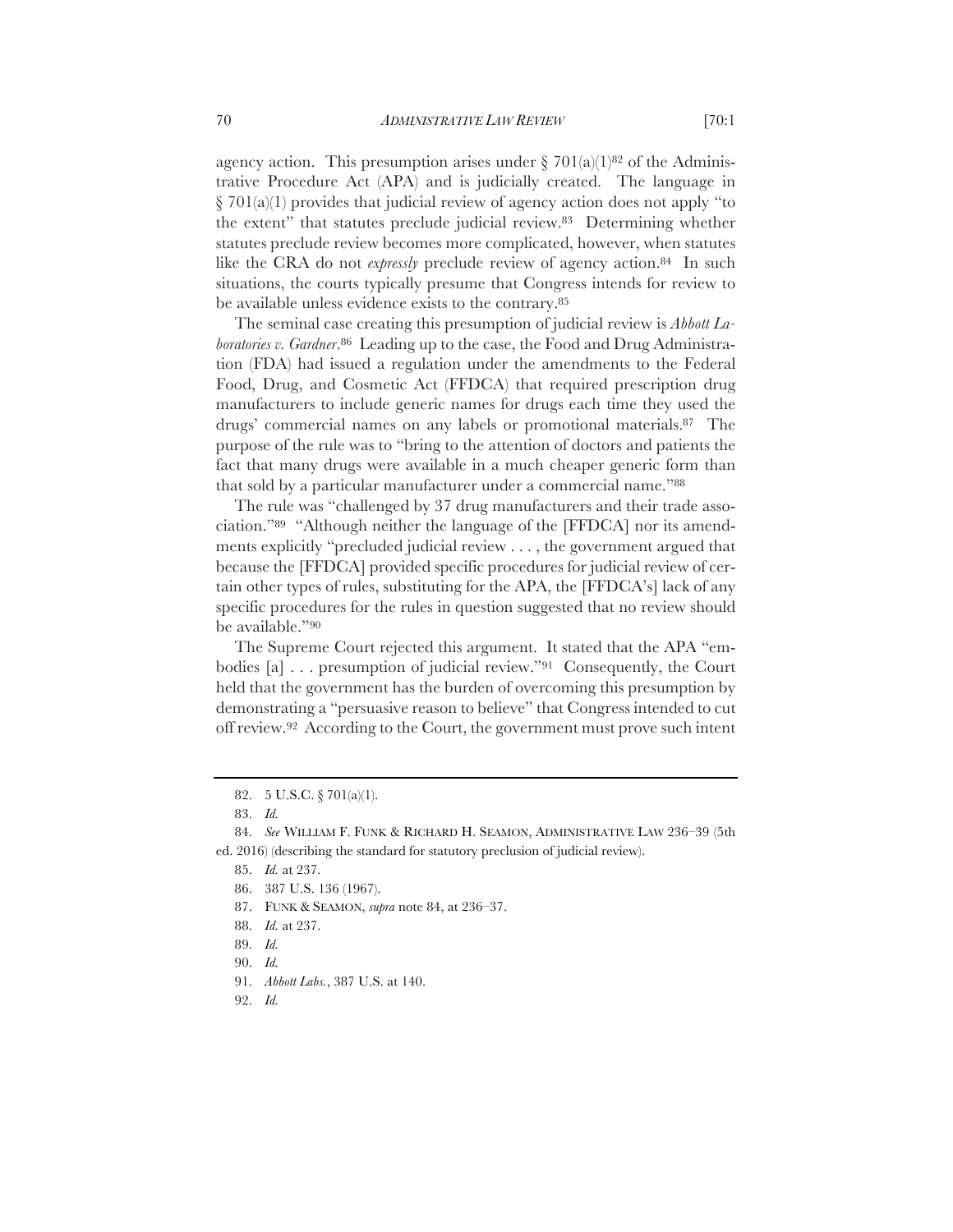by "clear and convincing evidence."93 The Court held that the government failed to meet this standard because it was insufficient to argue that specific procedures for judicial review existed in certain scenarios but not in others.94

The standards of *Abbott Laboratories*—the "'presumption of judicial review' and the need for 'clear and convincing evidence' to rebut that presumption– –have been much repeated, but subsequent case law has lowered the barrier to findings of a preclusion of review."95 For example, in *Block v. Community Nutrition Institute*,<sup>96</sup> the Court pulled back from its statements requiring "clear and convincing evidence," saying that the phraseology "is not a rigid evidentiary test but a useful reminder to courts that, where substantial doubt about the congressional intent exists, the general presumption favoring judicial review of administrative action is controlling."97 However, if "congressional intent to preclude judicial review is fairly discernible in the legislative scheme," this suffices to establish preclusion.98

Despite the Court's lessening of *Abbott Labs*' embrace of judicial review, there remains a strong presumption against a statute totally precluding a person from obtaining judicial review of agency action.<sup>99</sup> And while this presumption may be overcome by less than clear and convincing evidence, the burden is still on the government to persuade a court that Congress intended to preclude review.100

This burden of proof, despite being a requirement of administrative law and not a constitutional requirement, has significant constitutional underpinnings. The link between the constitutional system of separated powers and the presumption of judicial review has been thoroughly described by leading administrative law scholars.101 They have explained that the separation of powers doctrine "reserves a special role for an independent judiciary," under

101. *See* STEPHEN G. BREYER ET AL., ADMINISTRATIVE LAW AND REGULATORY POLICY 33–34 (4th ed. 1999) (describing the nexus between the Madisonian system of checks and balances and administrative law, and explaining how each statutory provision foreclosing review of executive action seems to raise its own unique set of issues, which makes it difficult to comprehensively resolve the constitutionality of statutory preclusion provisions as a whole); Note, *Congressional Preclusion of Judicial Review of Federal Benefit Disbursement: Reasserting Separation of Powers*, 97 HARV. L. REV. 778, 785–89 (1984).

<sup>93.</sup> *Id.* at 141.

<sup>94.</sup> *Id.*; FUNK & SEAMON, *supra* note 84, at 237.

<sup>95.</sup> FUNK & SEAMON, *supra* note 84, at 237.

<sup>96.</sup> 467 U.S. 340 (1984).

<sup>97.</sup> *Id.* at 351.

<sup>98.</sup> *Id.*

<sup>99.</sup> *See* FUNK & SEAMON, *supra* note 84, at 237.

<sup>100.</sup> *See id.*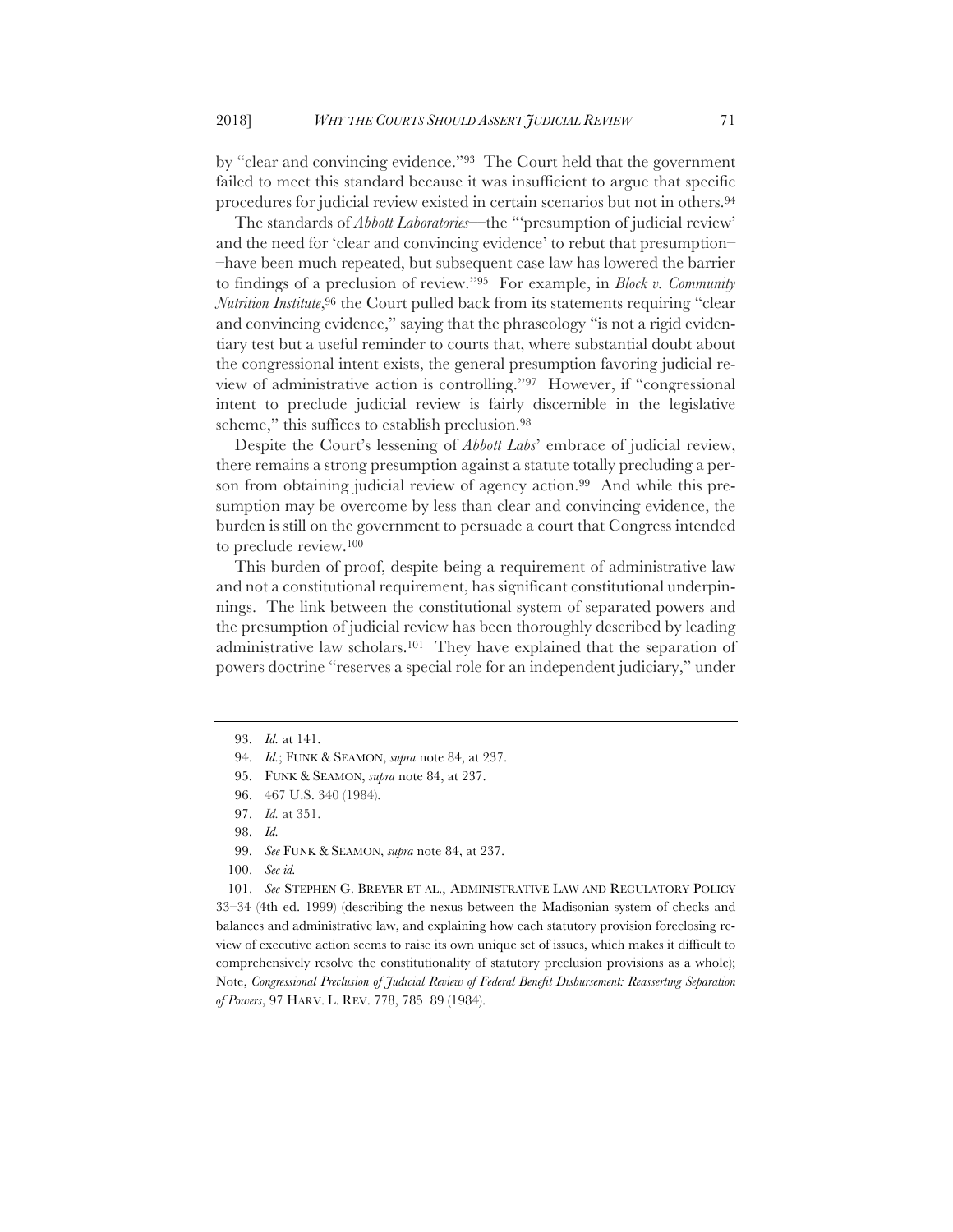which judges must review regulations to ensure "executive officers' obedience to legislative commands."102

For example, in enacting the CRA and requiring agencies to report issuance of rules to the Senate, House of Representatives, and the GAO, Congress has imposed a legislative command on the Executive that could narrow the scope (albeit ambiguously) of Executive authority by prohibiting agencies from reissuing any rules that are substantially the same as a vetoed rule.103 Imposing such a legislative boundary on the Executive is meaningless and futile, however, without an independent judiciary existing to interpret and enforce it.

The Supreme Court affirmed this understanding of the role of the judiciary in *Chadha* by articulating the underlying premise of the doctrine of separation of powers.104 Specifically, the Court emphasized that "the Executive's . . . administrative activity cannot reach beyond the limits of the statute that created it," and that "the courts, when a case or controversy arises, can always ascertain whether the will of Congress has been obeyed, and can enforce adherence to statutory standards."105

Preserving the judiciary's ability to undertake this interpretation and enforcement role by asserting judicial review of claims arising under the CRA is consistent with the principles of separation of powers. Asserting judicial review preserves the Judicial Branch's role, which is to interpret legislative commands and enforce executive compliance with them.106 By abolishing this independent judicial check on the Executive, our tripartite system of government would effectively become a bipartite one with respect to the critical role of legislative oversight over executive authority that the CRA provides.107

It is unpersuasive to claim that Congress itself, "through its investigatory and legislative capacities," could be the one to police and ensure that the

<sup>102.</sup> Note, *supra* note 101, at 785.

<sup>103.</sup> *See* Finkel & Sullivan, s*upra* note 3, at 752 (noting that "a resolution repealing a rule under the CRA limits an agency's delegated authority by prohibiting it from promulgating a rule that is substantially similar"); *see also* Cohen & Strauss, *supra* note 17, at 104 (stating how a veto under the CRA "withdraws from agencies a range of substantive authority.").

<sup>104.</sup> *See* Immigration & Naturalization Serv. v. Chadha, 462 U.S. 919 (1983); Note, *supra* note 101, at 785–86.

<sup>105.</sup> *Chadha*, 462 U.S. at 953 n.16 (emphasizing that "[e]xecutive action under legislatively delegated authority . . . is always subject to check by the terms of the legislation that authorized it; and if that authority is exceeded it is open to judicial review").

<sup>106.</sup> *See id.* (explaining why having judicial review is necessary for enforcing legislative boundaries on executive action).

<sup>107.</sup> *See* Note, *supra* note 101, at 785–86.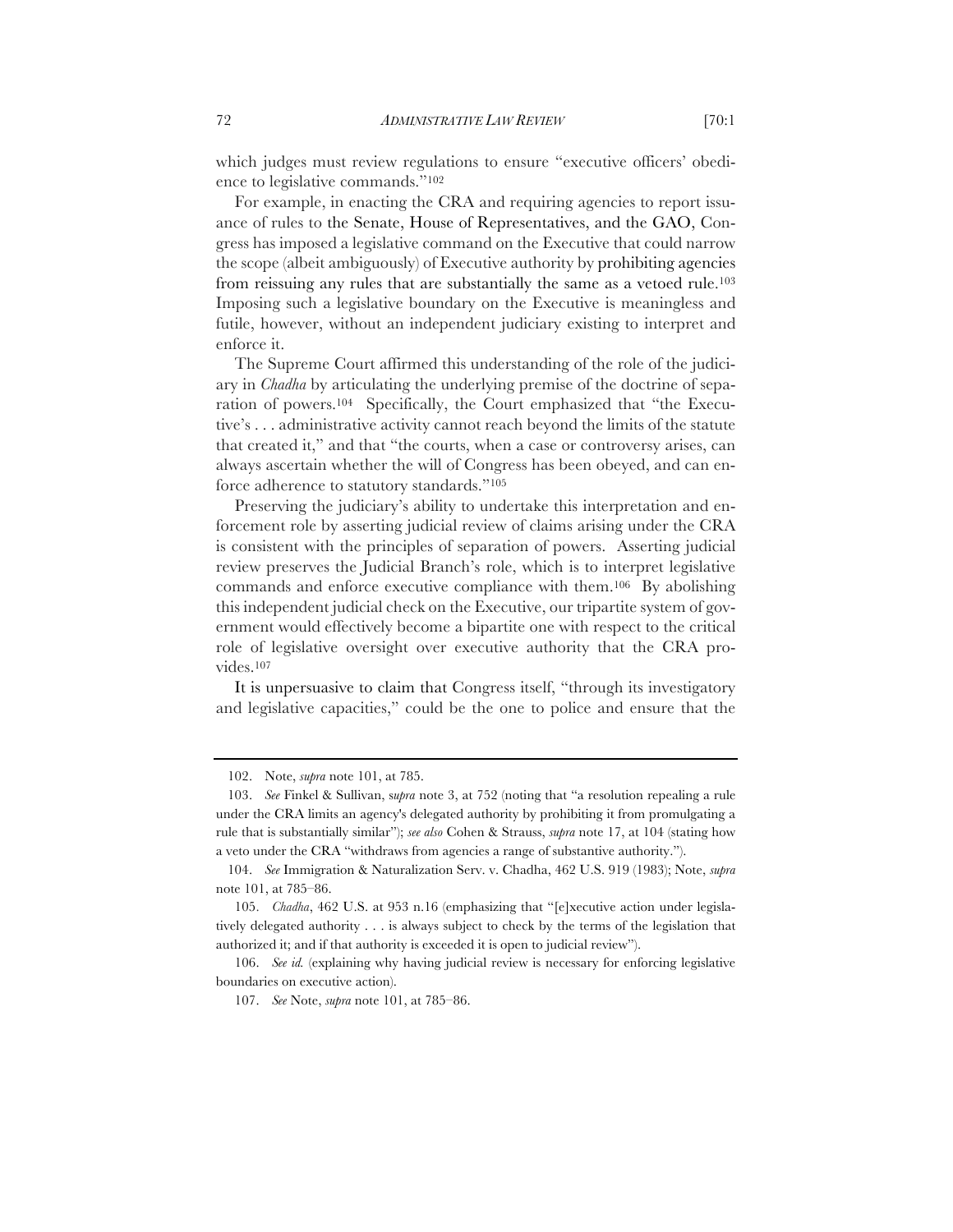Executive complies with Congress's prior joint resolutions of disapproval.108 In reality, Congress often has enough on its plate and has difficulty reaching agreement to take action as it is. This is compounded by the fact that Congress lacks any major political incentive to enforce the CRA. As Justice Kagan has noted, agencies exist in the Executive Branch and are at least nominally under presidential influence and control, which means that "Congress rarely is held accountable for agency decisions."109 Specifically, if agencies secretly impose burdensome regulations without complying with the CRA, regulated entities that are upset will most likely not "take their anger out on Congress."110 Rather, "[t]hey will blame the agencies, which are naturally at fault, and perhaps complain to the Office of Information and Regulatory Affairs . . . or other executive actors."<sup>111</sup> This results in a general "lack of interest" by Congress in enforcing the CRA.112

In addition, "the partisan and constituency interests of individual members of Congress usually prevent them from acting collectively to preserve congressional power—or, what is almost the same thing, to deny authority to the other branches of government."113 For example, some members of Congress, despite serving in the political party that opposes the agency's rule, will be pleased that the agencies are evading congressional oversight—or at least they will not object to the rule—if they personally agree with, or benefit from, the agencies' policy decision.114 And although many members of Congress will not agree with the substantive outcome of the rule, they will often have more pressing legislative concerns on their agenda which will require them to prioritize how they use their limited political capital.115 And perhaps others in Congress will prefer to maintain the status quo and not want to risk incurring political backlash by attacking rules that the public supports, even if the rules are costly or burdensome.116 "The director of regulatory studies at the libertarian Cato Institute suggested that many members of Congress

<sup>108.</sup> *Id.* at 787 n.51.

<sup>109.</sup> Elena Kagan, *Presidential Administration*, 114 HARV. L. REV. 2245, 2347 (2001).

<sup>110.</sup> Croston, *supra* note 59, at 910.

<sup>111.</sup> *Id.*

<sup>112.</sup> Cindy Skrzycki, *Will Congress Wake Up to Its Rule-Blocking Weapon?*, WASH. POST (Feb. 13, 1998) https://www.washingtonpost.com/archive/business/1998/02/13/will-congresswake-up-to-its-rule-blocking-weapon/e4411cfb-5436-4531-8b93-902bcb42bc39/?utm\_term =.3d7893dc1a48 (quoting Robert Coakley, former House Small Business Committee staff member).

<sup>113.</sup> Kagan, *supra* note 109, at 2314.

<sup>114.</sup> Croston, *supra* note 59, at 910.

<sup>115.</sup> *See id.* 

<sup>116.</sup> *Id.*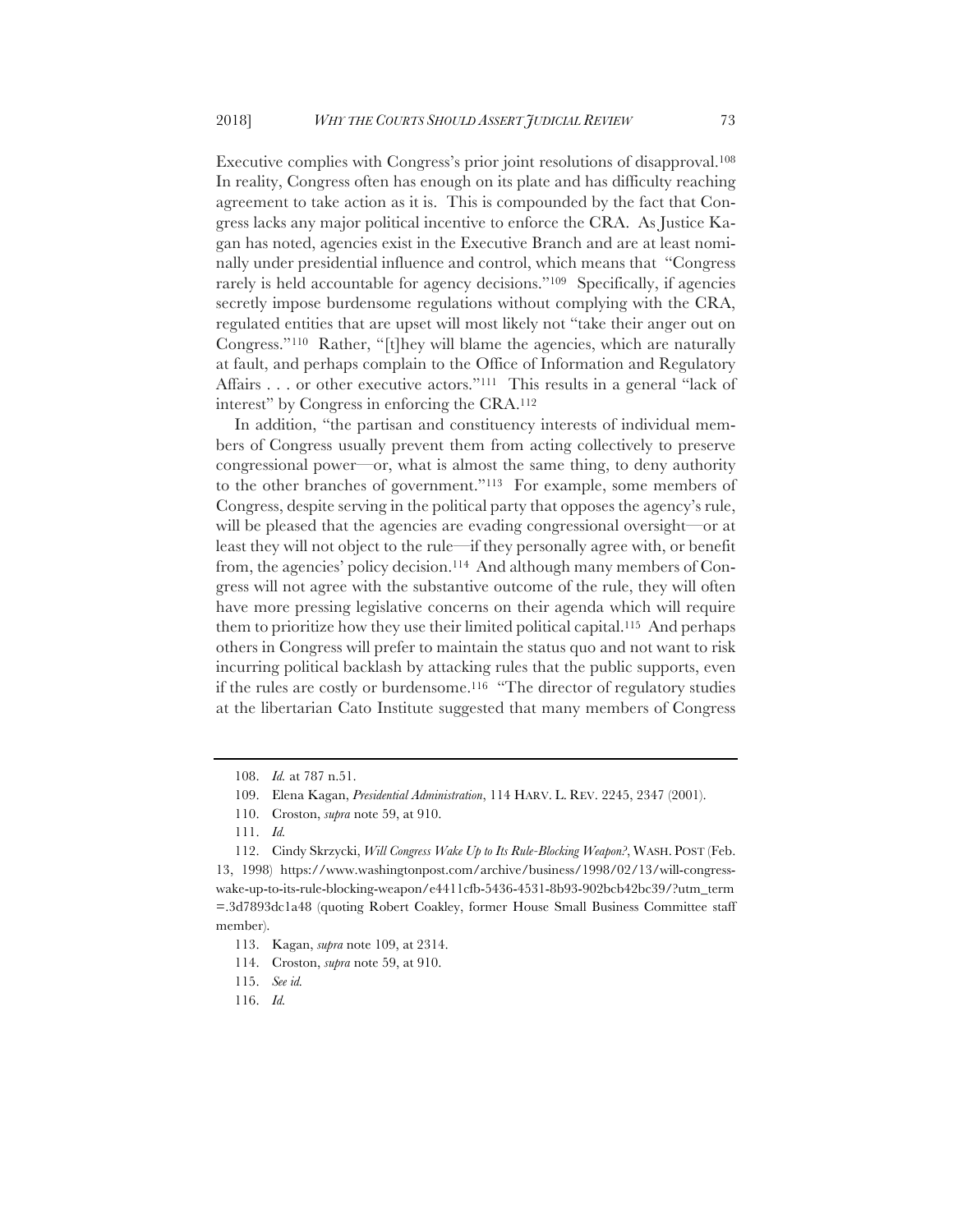'did not want to be perceived as being nasty' in opposing certain rules."<sup>117</sup> As a result, Congress has a structural disincentive to enforce the CRA.

In sum, Congress cannot, or at least does not, do much to force agencies to submit their rules in compliance with the CRA. As a result, without judicial enforcement, considerable executive non-compliance can, and does, occur.118 Once the sixty legislative-day period has run, Congress is powerless to check the agency. Thus, it is necessary for the courts to step in.119 In *Chadha*, the Court, in articulating its holding, explicitly assumed that separation of powers contemplates the availability of judicial review as well as congressional review.120 Without judicial review, the "structure of checks and balances would give way to the operation" of largely unharnessed executive authority.121 As a result, the principles of separation of powers provide strong support for the presumption of judicial review. This holds particularly true in the context of a private challenge alleging non-compliance with the CRA.122 Accordingly, absent clear language in an agency's enabling statute

119. *See* Note, *supra* note 101, at 787 (arguing that judiciary's ability to review agency action is a necessary corollary of the legislative "procedural and substantive limits placed on the authority of the executive").

120. *See* Immigration & Naturalization Serv. v. Chadha, 462 U.S. 919, 953 n.16 (1983) ("Executive action is always subject to check by the terms of the legislation that authorized it; and if that authority is exceeded it is open to judicial review as well as the power of Congress to modify or revoke the authority entirely.").

121. Note, *supra* note 101, at 788.

122. Additional hurdles to obtaining judicial review may arise under enabling statutes that contain filing deadlines governing the time within which an agency's rule may be challenged. For example, § 101(d) of the Federal Mine Health and Safety Act (Mine Act) allows people only sixty days to challenge the validity of a mandatory health and safety standard, and the clock starts ticking once the standard is promulgated.  $30 \text{ U.S.C.} \$   $811 \text{ (d)} (2012)$ . Section 101(d) also states that "[t]he procedures in this subsection shall be the exclusive means of challenging the validity of a mandatory health or safety standard." *Id.*; *see* Consolidation Coal Co. v. Donovan*,* 656 F.2d 910, 916 (3d Cir. 1981) (finding that the litigant was "barred from levying objections in court" against a Mine Act standard because the litigant had failed to "avail itself of the 60 day period . . . [for] seeking judicial review"). This kind of statutory deadline, when applicable, may impact a litigant's ability to challenge a rule under the CRA.

Unlike the Mine Act, however, "most statutes that expressly foreclose judicial review of

<sup>117.</sup> *Id.*

<sup>118.</sup> In fact, the Congressional Research Service circulated a report addressing how often federal agencies comply with the CRA. The report discovered that agencies failed to submit over 1000 substantive final rules to the Comptroller General between 1998 and 2008. CURTIS W. COPELAND, CONG. RESEARCH SERV., CONGRESSIONAL REVIEW ACT: RULES NOT SUBMITTED TO GAO AND CONGRESS (2009); *see also* Note, *supra* note 101, at 787 n.51 (arguing that "without case-by-case judicial review, considerable executive noncompliance [with legislative directives] might occur during the period before Congress act[s]").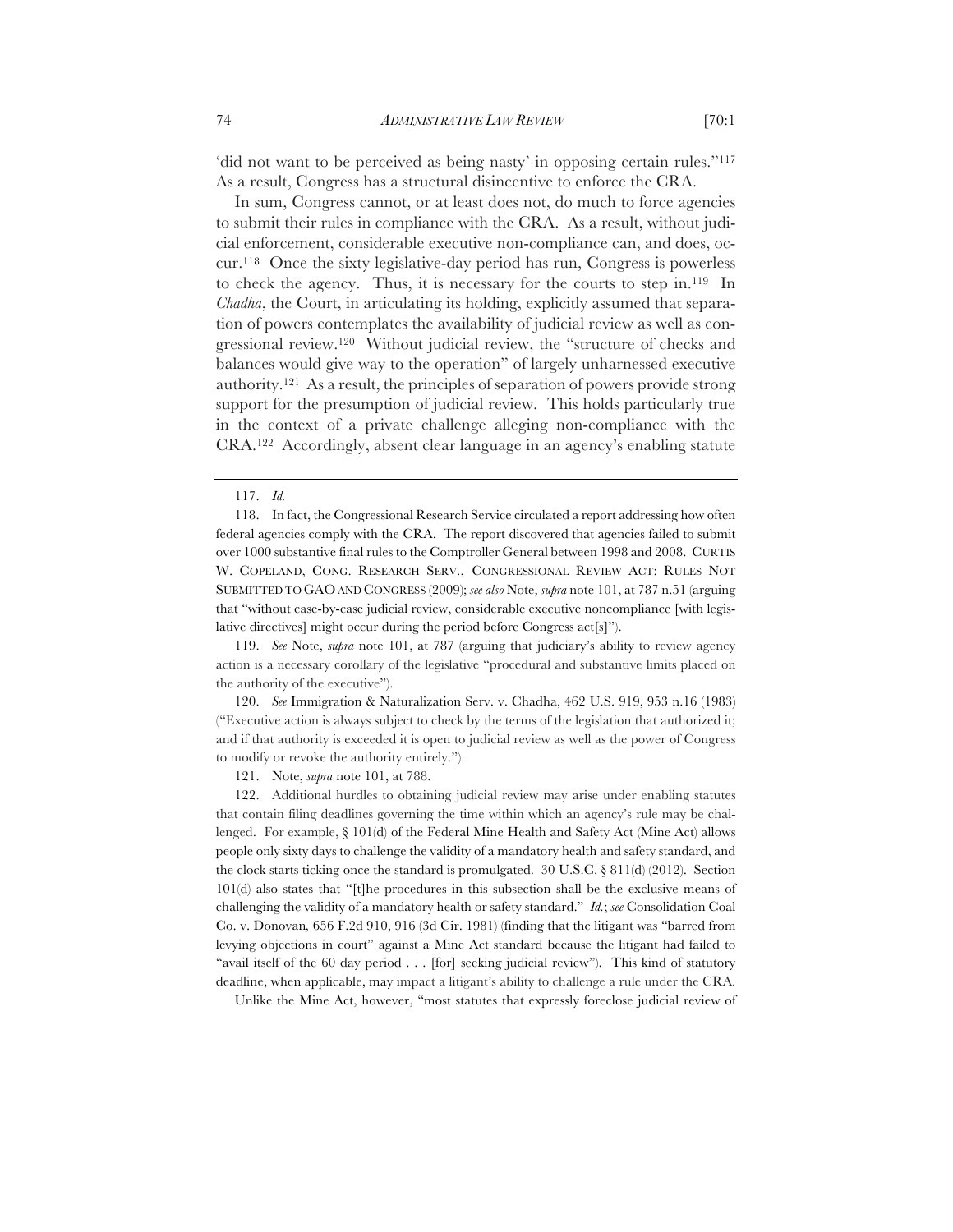expressly precluding judicial review or sufficiently persuasive evidence showing that Congress intended to cut off review, the courts should assert review over challenges to rules under the CRA.123

Allowing for judicial review under the CRA opens the door for regulated entities in administrative proceedings to appeal agencies' enforcement of rules to the federal courts after Congress has declined to veto the rules itself.124 Alternatively,

regulations after a stated period contain an express exemption for petitions that are based on matters that arise *after* the end of that period." Ronald M. Levin, *Statutory Time Limits on Judicial Review of Rules: Verkuil Revisited*, 32 CARDOZO L. REV. 2203, 2214 (2011) (emphasis added). For example, although  $\S 307(b)(1)$  of the Clean Air Act requires anyone adversely affected by a rule to file a petition for review challenging the rule "within sixty days," it allows petitions to proceed if they are "based solely on grounds arising after [the] . . . sixtieth day." 42 U.S.C. § 7607(b)(2) (2012). If such grounds arise, the sixty-day period begins anew, effectively giving the litigant a second chance to challenge the regulation. *Id.* It may be worth addressing in future research how the courts may apply these exemptions for late-filed claims arising solely after the filing deadline to regulated entities' challenges to rules under the CRA.

123. If Congress does cut off review, it is a mistake to argue that regulated entities have a right, as a matter of procedural due process, to challenge a reissued rule in court for being substantially the same as a vetoed rule. The existence of a constitutional right may strengthen a petitioner's ability to argue that it is entitled to judicial review of agency action. *See, e.g.*, Califano v. Goldfarb, 430 U.S. 99, 108 (1977); Johnson v. Robison, 415 U.S. 361, 366–67 (1974); *see also* Paul J. Larkin, Jr., *Reawakening the Congressional Review Act*, 41 HARV. J.L. & PUB. POL'Y 187 (2018) (arguing that precluding judicial review under the CRA violates due process under the Fifth Amendment) [hereinafter Larkin, Jr., *Reawakening*]; Paul J. Larkin, Jr., *Judicial Review Under the Congressional Review Act*, HERITAGE FOUND. (Mar. 9, 2017), http://www.heritage.org/the-constitution/report/judicial-review-under-the-congressional-review-act (same) ([hereinafter Larkin, Jr., *Judicial Review*]. Due process, however, does not apply to a petitioner's challenge to general lawmaking—such as a rule. *See* Bi-Metallic Inv. Co. v. State Bd. of Equalization, 239 U.S. 441 (1915) (holding that a tax applicable to a class of property owners does not trigger due process); Londoner v. Denver, 210 U.S. 373, 385–86 (1908) (holding that a tax assessed on an individual property owner does trigger due process); Kenneth C. Davis, *The Requirement of a Trial-Type Hearing*, 70 HARV. L. REV. 193, 199–200 (1956). When an agency imposes a generally applicable rule, "the procedural safeguard of liberty and property in general lawmaking is the political process." FUNK & SEAMON, *supra* note 84, at 109. By contrast, due process is required only when "[a] relatively small number of persons [are] concerned, who [are] exceptionally affected, in each case upon individual grounds." *Bi-Metallic*, 239 U.S. at 446 (holding that due process is not required when the government assesses a property tax increase on a class of people); *cf*. *Londoner*, 210 U.S. at 385–86 (holding that due process is required when the government imposes a tax levy on an individual homeowner for the improvement of his street). Here, a petitioner challenging a generally applicable rule under the CRA has the benefit of being part of a large class of similarly situated people affected by the rule. As such, due process protections do not apply to  $\S 801(b)(2)$  challenges.

124. *See* 5 U.S.C. § 702 (2012) (granting a right of judicial review to persons "suffering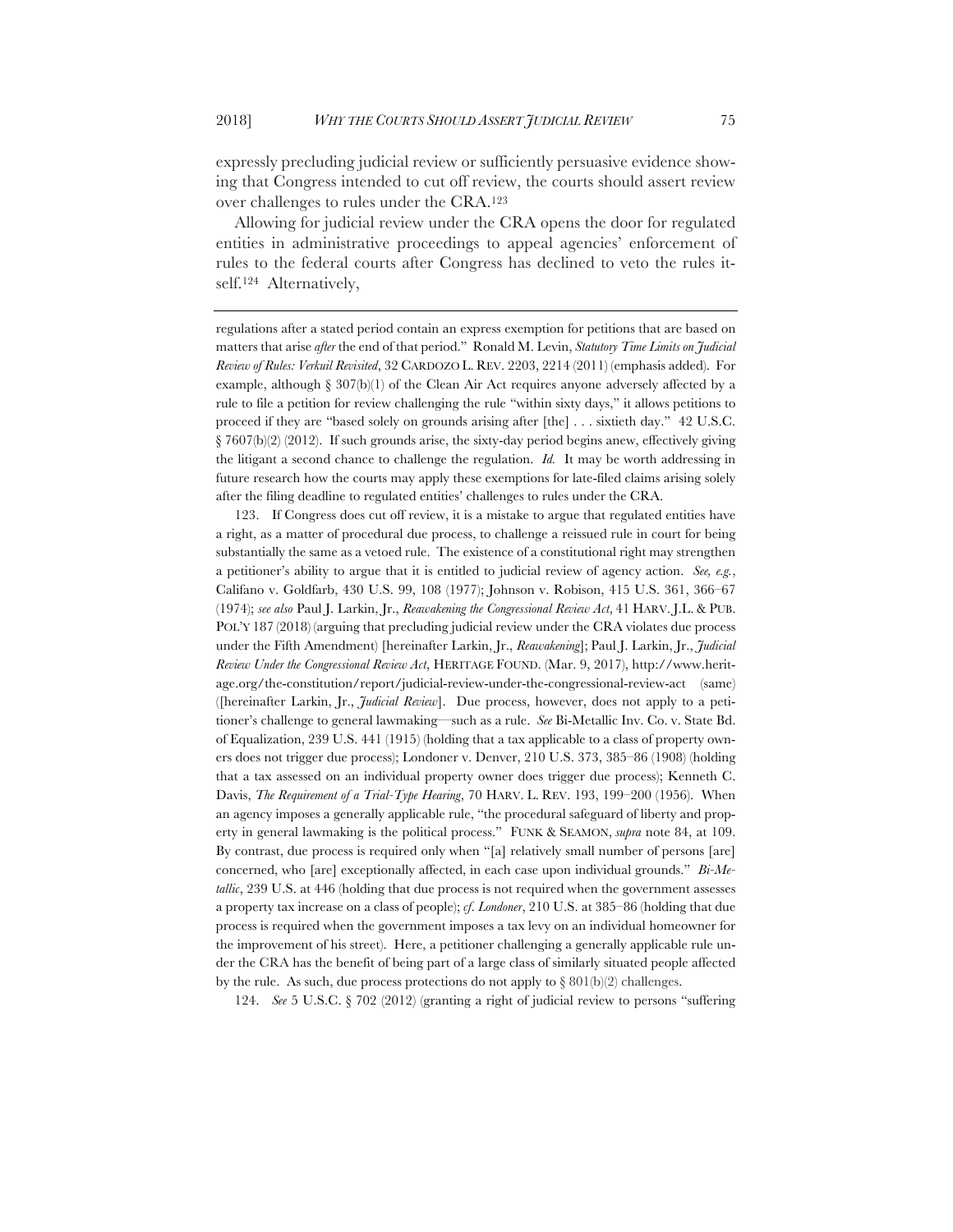a regulated party need not wait until an agency attempts to enforce the rules in order to raise challenges; as a second option, one may go on the offensive and bring suit for declaratory judgment or injunctive relief to prevent the agency from ever enforcing the rules in the first place.125

In either of these scenarios, the regulated entities may argue that the federal courts must interpret the CRA to decide whether a reissued rule is "substantially the same" as a vetoed rule.126 The courts would need to decide whether they could consider this issue.

## *B. The Judiciary May Decide How to Interpret "Substantially the Same" as a Necessary*  Part of its Constitutional Authority to Decide Cases and Controversies Arising Under *Federal Statutes*

Several commentators have raised concerns about excessive delegations of authority by Congress to the judiciary.127 Some have also suggested that Congress's creation of the vague language, "substantially the same," constitutes such an excessive delegation.128 These claims, however, rest upon the invalid premise that the non-delegation doctrine applies to the judiciary.

#### *1. Overview of the Non-Delegation Doctrine*

To understand why this premise is invalid, it is important to have a basic understanding of the non-delegation doctrine. The non-delegation doctrine rests on the principle that the Congress of the United States is vested with "all legislative powers" by Article One, Section 1 of the Constitution, and, as a result, Congress cannot delegate those powers to the Executive Branch of government.129 This is based on the theory that one branch of government cannot abdicate its duties by authorizing another branch to exercise its own

legal wrong because of agency action"); *id.*  $\frac{8}{306(2)}$  (conferring to courts the authority to strike down agency action that is "in excess of statutory jurisdiction, authority, or limitations, or short of statutory right"); *see also id.* § 704 (requiring that aggrieved parties exhaust their administrative remedies before challenging final agency action in federal court).

<sup>125.</sup> Finkel & Sullivan, *supra* note 3, at 733.

<sup>126.</sup> *Id.* at 733–34.

<sup>127.</sup> *See* Margaret H. Lemos, *The Other Delegate: Judicially Administered Statutes and the Nondelegation Doctrine*, 81 S. CAL. L. REV. 405, 407–10 (2008); John F. Manning, *The Absurdity Doctrine*, 116 HARV. L. REV. 2387, 2440–44 (2003) (invoking non-delegation principles to argue against the judiciary's practice of disregarding the clear language of statutes to avoid absurd results); Thomas W. Merrill, *The Common Law Powers of Federal Courts*, 52 U. CHI. L. REV. 1, 41 & n.182 (1985) (arguing that there may be limits on Congress's ability to delegate common lawmaking power to federal courts).

<sup>128.</sup> *See* Cohen & Strauss, *supra* note 17, at 104–05; Parks, *supra* note 17, at 200–01.

<sup>129.</sup> U.S. CONST. art. I, § 1.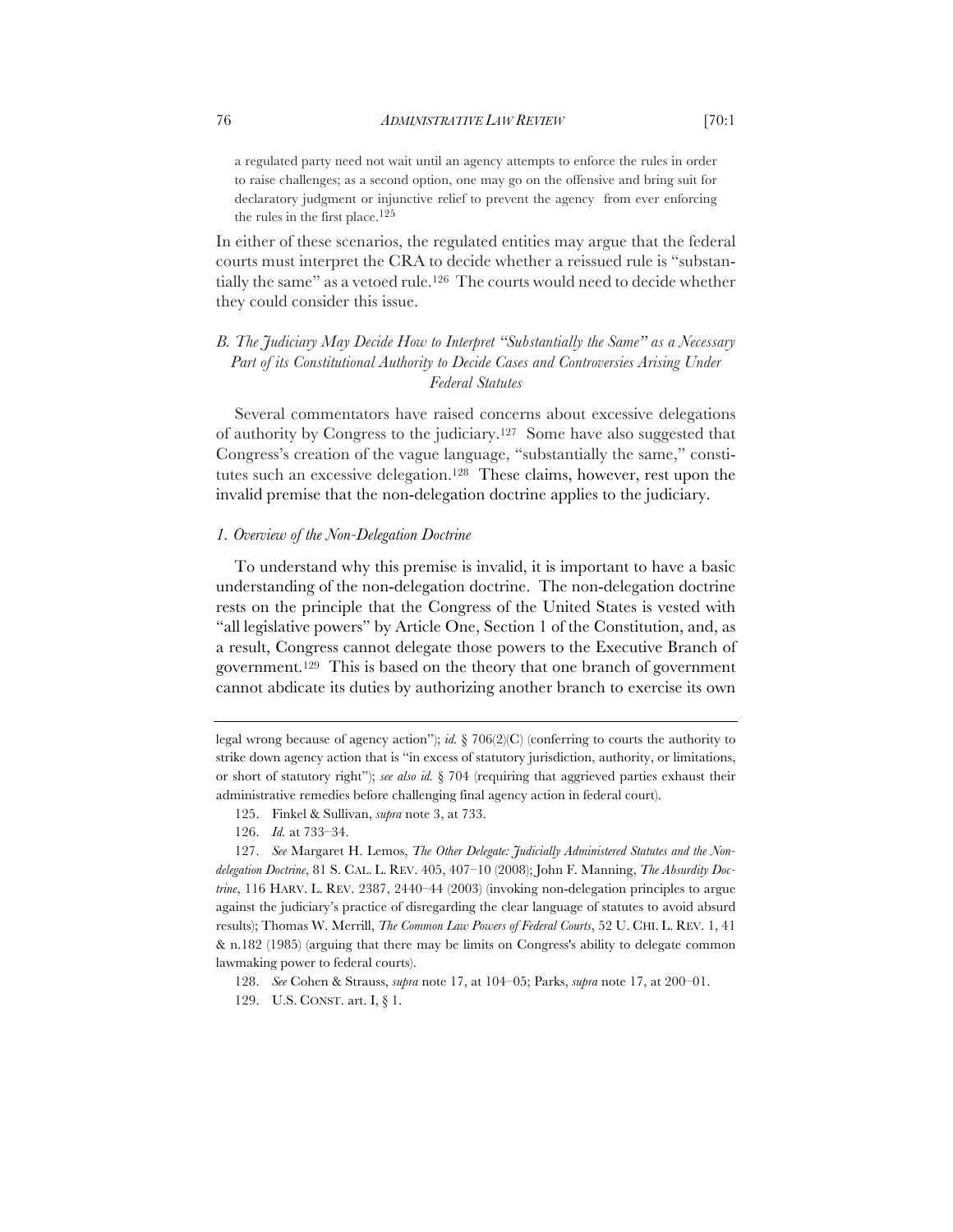constitutionally authorized powers. This theory is implicit in the Constitution's structural system of separated powers and well-established case law.130

At the same time, however, the Supreme Court in *J. W. Hampton, Jr. & Co. v. United States*,131 held that Congress may delegate its legislative authority to the Executive Branch as an implied power of Congress under the Constitution, as long as it provides an "intelligible principle" to guide the agencies.132 If it does so, congressional delegations of legislative power are not "forbidden."133

# *2. Arguments Exist to Support the Non-Delegation Doctrine's Application to Statutes Interpreted by the Judiciary.*

Whether the non-delegation doctrine applies both when agencies interpret statutes *and* when the judiciary interprets statutes is a huge issue. Professor Margaret Lemos argues that the answer is yes because judicial statutory interpretation—the creation of law by gap-filling in a statute constitutes the same delegated exercise of a "lawmaking function" that occurs when agencies "fill in the gaps left by broad statutory delegations of power."134 She points out that the courts that have upheld the non-delegation doctrine as applied to agencies have done so based on the reasoning that Congress cannot legislate every detail on its own, because if Congress were

<sup>130.</sup> *See, e.g.*, Whitman v. Am. Trucking Ass'ns Inc., 531 U.S. 457, 488 n.2 (2001) (Stevens, J., concurring) (explaining the underlying separation of powers rationale of the nondelegation doctrine); A.L.A. Schechter Poultry Corp. v. United States, 295 U.S. 495, 529–30, 551 (1935) (finding statute unconstitutional under the non-delegation doctrine).

<sup>131.</sup> 276 U.S. 394 (1928).

<sup>132.</sup> *Id.* at 409.

<sup>133.</sup> *Id.*

<sup>134.</sup> Lemos acknowledges that "courts and agencies are by no means identical." Lemos, *supra* note 127, at 408. She contends, however, that they nevertheless "share a common status as recipients of congressional delegations." *Id.* She argues that:

Just as agencies exercise a lawmaking function when they fill in the gaps left by broad delegations of power, so too do courts. And, to the extent that lawmaking by agencies triggers constitutional anxieties about the proper allocation of power among the three branches, so too should delegated lawmaking by courts.

*Id.*; *see also* Matthew C. Stephenson, *Legislative Allocation of Delegated Power: Uncertainty, Risk, and the Choice Between Agencies and Courts*, 119 HARV. L. REV. 1035, 1036 (2006) ("When a legislature delegates . . . [authority to interpret a statute, it] must choose the institution to which it will delegate this power. Perhaps the most basic decision a legislature makes in this regard is whether to delegate primary interpretive authority to an administrative agency or to the judiciary.").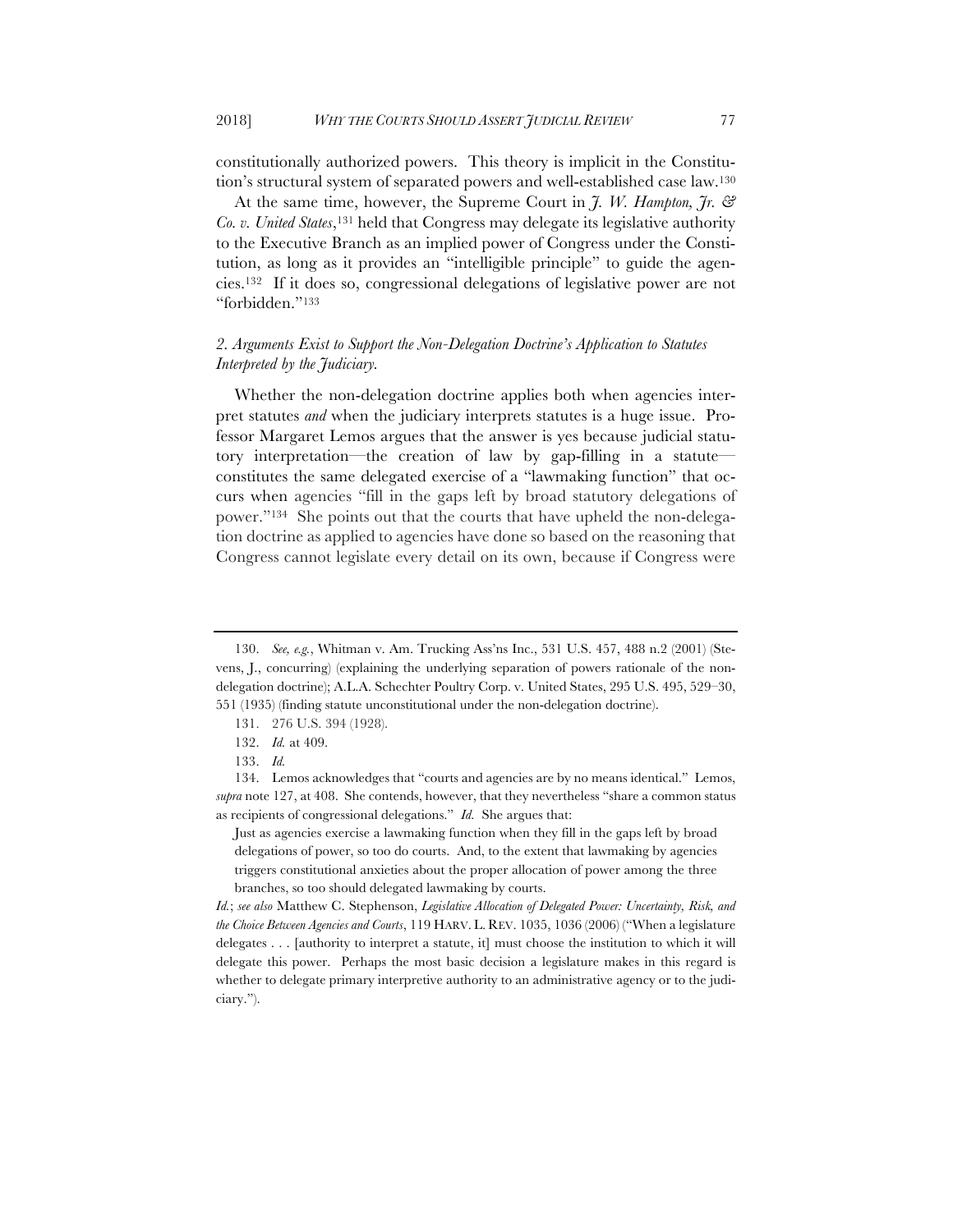required to do so, the legislative process would be slowed down dramatically.135 According to Lemos, this constitutional principle applies with equal force to justify delegations to courts.136

However, Lemos also contends that many of the reasons used to justify delegations to agencies—including agency expertise, accountability, accessibility, and flexibility—"do not extend to delegations to courts."<sup>137</sup> For example, Lemos states that generalist judges tend to lack the specialized expertise possessed by agency staff, which in turn may hamper judges' abilities to understand technical issues that are relevant to deciding a case.138 Furthermore, due to their judicial independence, judges lack political accountability—as opposed to agency officials, who are held accountable, at least indirectly, due to their relationship with the President (e.g., through the appointment and removal processes and executive orders), as well as with the Congress (e.g., through the confirmation, budget control, and oversight processes).139

In addition, Lemos argues that agencies are designed to be accessible to public participation (e.g., through the notice-and-comment rulemaking process), whereas the courts are not as accessible, as they can only hear arguments from parties to a case, and that "rules of standing, ripeness, and mootness limit who can get in the courthouse door, and when, and why."140 Finally, judicial lawmaking tends to be more rigid than the agency rulemaking process, which can be used to adapt rules to respond to new information or changed circumstances.141 For these reasons, Lemos acknowledges that the reasons for allowing delegations to courts are in some ways weaker than those for agencies—but argues that the courts should, at the very least, be pulled into the sphere of the non-delegation doctrine.142

Several other commentators have also raised concerns about excessive delegations of lawmaking authority to the courts and argued that the vague

<sup>135.</sup> Lemos, *supra* note 127, at 428–29; *see also Am. Trucking Ass'ns Inc.*, 531 U.S. at 488 n.2 (Stevens, J., concurring) (quoting Mistretta v. United States, 488 U.S. 361, 372 (1989) ("[O]ur jurisprudence has been driven by a practical understanding that in our increasingly complex society . . . Congress simply cannot do its job absent an ability to delegate power.  $\ldots$ .")).

<sup>136.</sup> Lemos, *supra* note 127, at 434–37.

<sup>137.</sup> *Id.* at 445.

<sup>138.</sup> *Id.* at 445–48.

<sup>139.</sup> *Id.* at 448–50.

<sup>140.</sup> *Id.* at 450–53.

<sup>141.</sup> *Id.* at 453–55.

<sup>142.</sup> *Id.* at 408–09.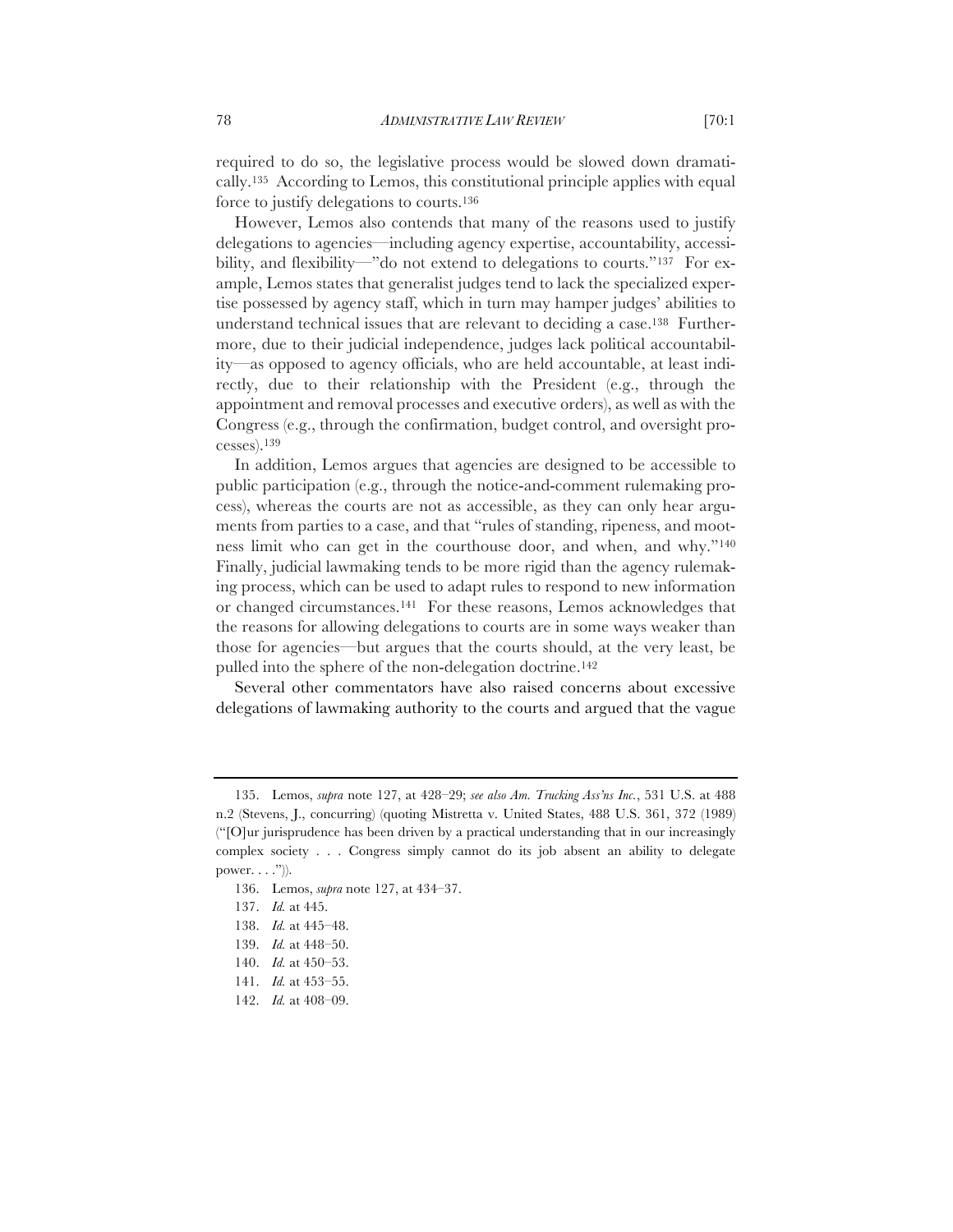language, substantially the same, in the CRA presents "a possible constitutional problem."143 Specifically, Daniel Cohen, Peter Strauss, and Julie Parks suggest that, if judges were to interpret "substantially the same," this would constitute an exercise of excessively delegated authority by Congress because the courts would determine the scope of the Executive's authority while enabling Congress to shirk its legislative duties without assuming any political accountability on the issue.144 In other words, the courts would improperly traverse into the role of the legislature.145

Cohen, Strauss, and Parks point out that, under the CRA process, Congress does not draft any legislative text that is held out to public or political scrutiny while vetoing a rule.<sup>146</sup> As such, Congress does not amend the text of the agency's enabling statute. As a consequence, judges, in interpreting "substantially the same," are the ones left to determine the scope of the Executive's authority, thereby effectively allowing Congress to circumvent the bicameral and presentment processes required under the Constitution.<sup>147</sup>

By contrast, if Congress were to define "substantially the same" in the statute, it would be impossible to argue that Congress is attempting to escape from its political responsibilities or abdicating its legislative duties because the statutory definition would proceed through both Houses of Congress as part of the drafting process and would be signed by the President in the political limelight.148 However, as suggested by Cohen, Strauss, and Parks, such

144. *See* Cohen & Strauss, *supra* note 17, at 104–05; Parks, *supra* note 17, at 200 n.71, 201 nn.73–74.

145. *See* Cohen & Strauss, *supra* note 17, at 105; *see* Parks, *supra* note 17, at 200 n.71, 201 nn.73–74 (suggesting that Congress neglected to assume political accountability for defining executive authority, "leaving it up to the courts" to do so).

146. *See* Cohen & Strauss, *supra* note 17, at 105 (arguing that Congress has failed to explain its intent in vetoing agencies' rules because the CRA sets out the precise language to be used in Congress's joint resolutions of disapproval). Cohen & Strauss argue that, "[a]s a result, Congress may find it easy to tell an agency when it is wrong, but never specif[ies] how the agency could get it right." *Id.* This "compound[s] the difficulties created by unclear initial delegations." *Id.* Instead of taking "political responsibility for defining the agency's authority, Congress leaves to the courts the task of working out the meaning of its Delphic 'No!' This is an evasion, not an assumption, of political control." *Id.*

147. *See* Immigration & Naturalization Serv. v. Chadha, 462 U.S. 919, 959 (1983) (invalidating 8 U.S.C.  $\S$  1254(c)(2) (1982) after applying U.S. CONST. art. I,  $\S$  7)).

148. *See* Parks, *supra* note 17, at 201 ("By clearly defining 'in substantially the same form,'

<sup>143.</sup> Cohen & Strauss, *supra* note 17, at 104–05; *see Congressional Review Act: Hearing before the Subcomm. on Commercial & Admin. Law of the H. Comm. on the Judiciary*, 105th Cong. 135 (1997) [hereinafter, *Hearing on Congressional Review Act*] (statement of Peter L. Strauss, Betts Prof. of Law, Columbia University) (opining that "the form of disapproval [under the CRA] is constitutionally objectionable").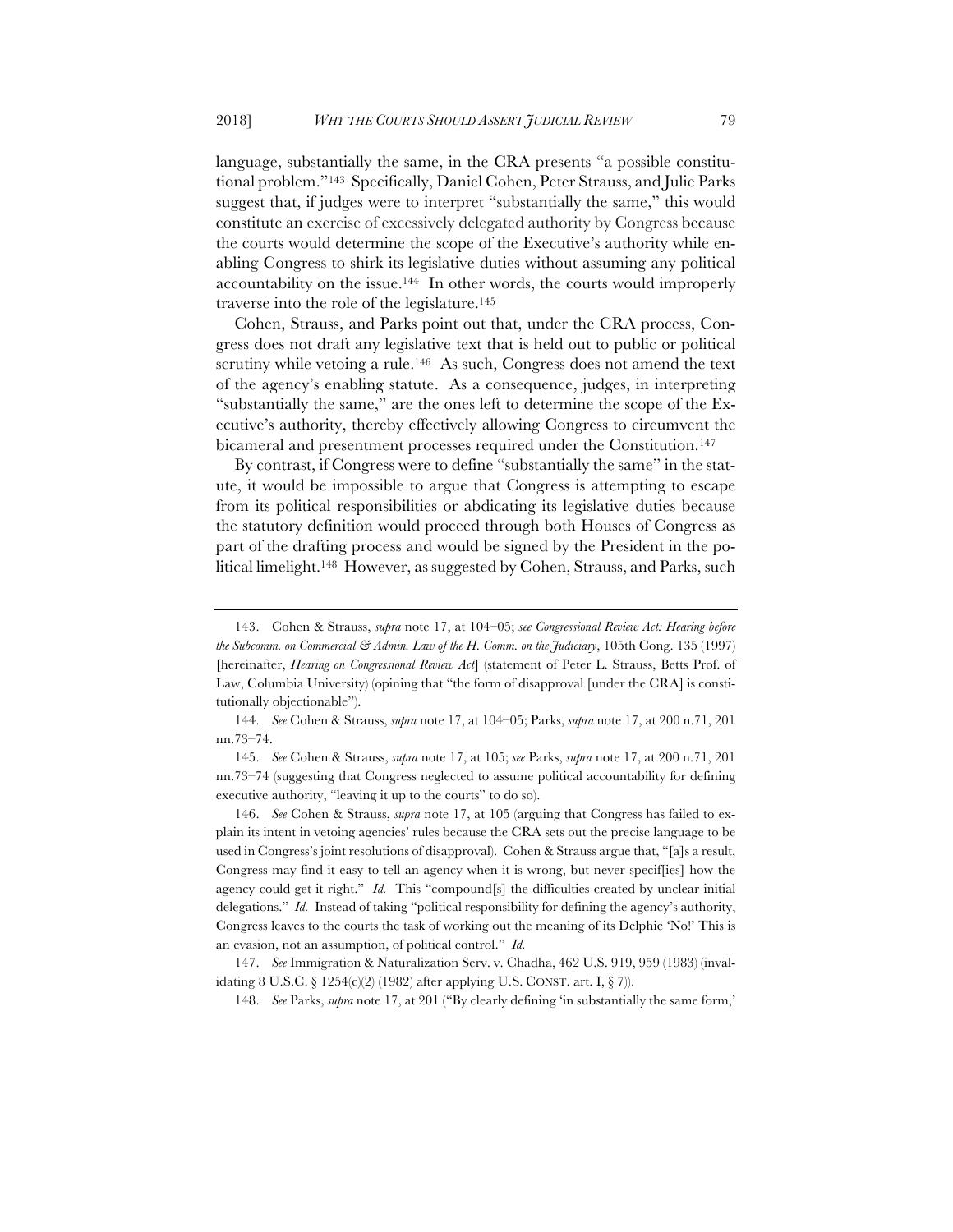a definition cannot be judicially-created because it would constitute an excessive delegation of lawmaking authority to the courts.149

Cohen, Strauss, and Parks effectively build on the arguments articulated by Lemos and argue that the same principles underlying the non-delegation jurisprudence should apply to the CRA because Congress is avoiding political accountability—what the courts were trying to prevent from occurring in their non-delegation jurisprudence—by delegating the task of interpreting "substantially the same" to the courts.150 The goal of preserving political accountability is reflected by Justices Rehnquist and Brennan, who have both previously expressed concern that Congress may abdicate its legislative duties to other branches of government while evading political accountability.151 A

The concern of a lack of political accountability is also known as the "clarity-of responsibility" problem. Jide O. Nzelibe & Matthew C. Stephenson, *Complementary Constraints: Separation of Powers, Rational Voting, and Constitutional Design*, 123 HARV. L. REV. 617, 625 (2000). As described by Jide Nzelibe and Matthew Stephenson, the "diffusion of authority among multiple government actors [and branches] makes it difficult for voters to figure out [which actor or branch] . . . to blame or reward, thereby weakening electoral incentives across the board." *Id.* Consequently, "politicians may be excessively reluctant to undertake socially desirable policies because they will receive only a fraction of the credit." *Id.* Further, "leading constitutional scholars and comparative political scientists, at least as far back as Woodrow Wilson," have cited similar arguments "to claim that the American-style separation of powers hinders effective governance." *Id.*; *see also* WOODROW WILSON, CONGRESSIONAL GOVERNMENT 281–82 (Transaction Publishers 2002) (1885) ("Each branch of the government is fitted out with a small section of responsibility, whose limited opportunities afford to the conscience of each many easy escapes. Every suspected culprit may shift the responsibility upon his fellows."). This "clarity-of-responsibility problem may also make politicians more likely to take actions that benefit parochial interests at the expense of a majority of voters." Nzelibe & Stephenson, *supra*, at 625–26. For instance, "Congress might delegate controversial or unpopular decisions to executive agencies, while continuing to influence these decisions behind the scenes, so as to deliver [benefits] . . . to special interest groups while blaming the agency for unpopular policies." *Id.* at 626.

Congress would have avoided this dilemma and ensured that accountability to taxpayers was not diminished.").

<sup>149.</sup> *See* Cohen & Strauss, *supra* note 17, at 104–05; Parks, *supra* note 17, at 200 n.71, 201 nn.73–74.

<sup>150.</sup> *See* Cohen & Strauss, *supra* note 17, at 104–05; Parks, *supra* note 17, at 200 n.71, 201 nn.73–74.

<sup>151.</sup> *See, e.g.*, Indus. Union Dep't, AFL-CIO v. Am. Petroleum Inst., 448 U.S. 607, 684– 86 (1980) (Rehnquist, J., concurring); United States v. Robel, 389 U.S. 258, 276 (1967) (Brennan, J., concurring) (quoting Greene v. McElroy, 360 U.S. 474, 507 (1959) ("Without explicit action by law-makers, decisions of great constitutional import and effect would be relegated by default to administrators who, under our system of government are not endowed with authority to decide them.")).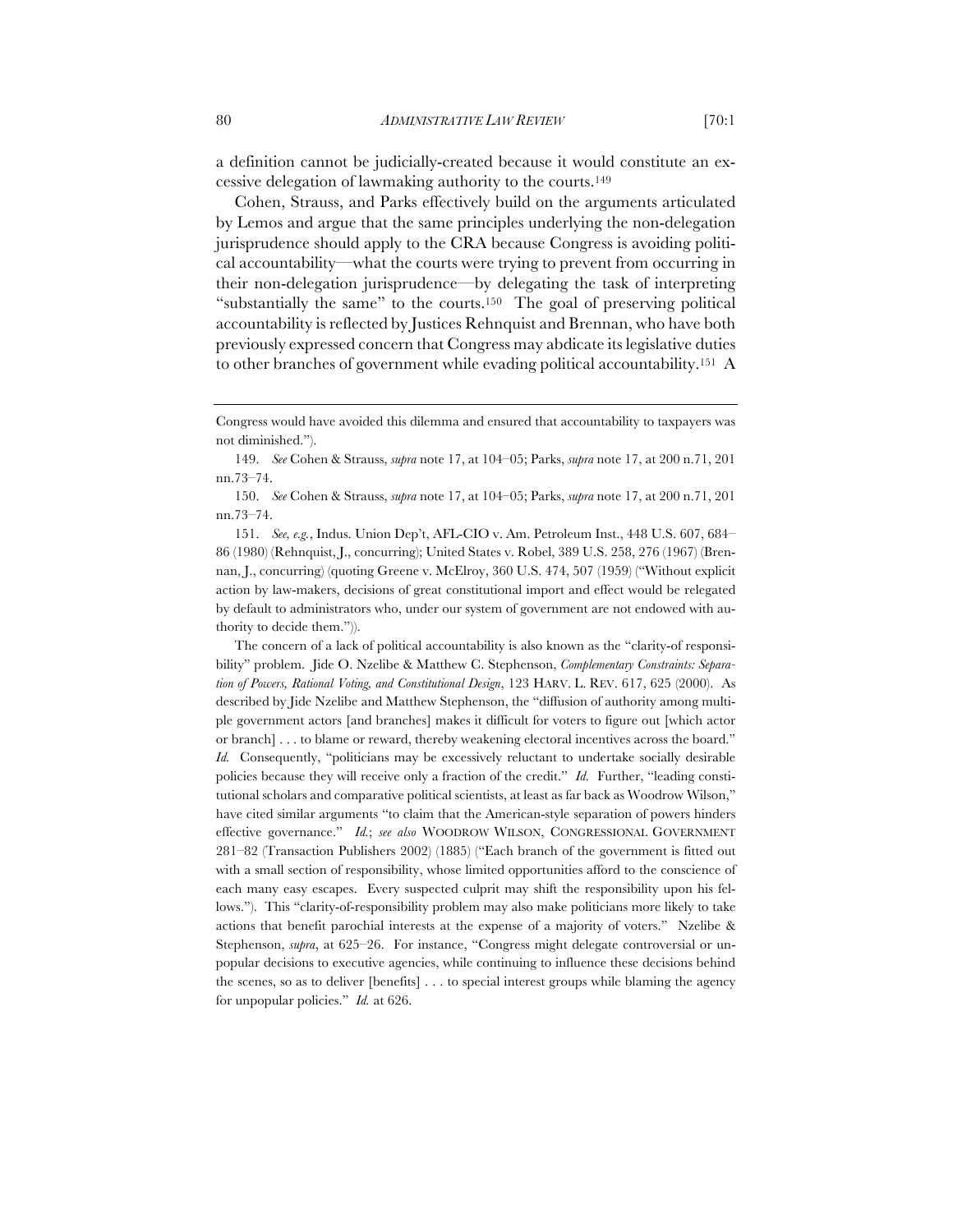delegation to the judiciary presents more problems with political accountability than a delegation to an agency because, unlike agencies, Article III judges enjoy judicial independence in rendering their decisions.152 As a result, a judge's interpretation of "substantially the same" would raise a significant constitutional concern because such a decision would affect the balance of power between the Executive and the Legislature without democratic participation.

This constitutional concern, according to Cohen, Strauss, and Parks, is compounded by the fact that Congress does not provide any explanations for why it is objecting to a vetoed rule in its joint resolutions of disapproval.<sup>153</sup> Such a lack of explanation may contribute to judges attempting to speculate or guess as to Congress's intent in vetoing a rule, without the guidance from any intelligible principle. This could result in judges rendering arbitrary decisions on how to interpret "substantially the same."154 Under this argument, such an outcome would exacerbate the already-existing constitutional concern with Congress's excessive delegation of authority to the courts in the CRA.155

### *3. The Arguments that Challenge the Constitutionality of § 801(b)(2) and Claim that the Non-Delegation Doctrine Applies to the Judiciary Must Ultimately Fail*

The above arguments, upon first blush, appear to form the basis for a creative and appealing constitutional challenge to the statute. There is an Achilles Heel, however, with questioning the constitutionality of "substantially the same" and claiming that the non-delegation doctrine applies to the judiciary. Namely, these arguments presuppose that the judiciary is exercising authority given to it by Congress in the first place. This presupposition, however, reflects a misunderstanding of the nature of our system of separated powers. In reality, the judiciary is exercising its *own* power. Specifically, Article III, Section Two, Clause One of the Constitution states that "[t]he judicial power shall extend to all cases, in law and equity, arising under . . . the laws of the United States."156 Courts have consistently interpreted this clause to mean that, assuming a case or controversy exists, the judiciary has the inherent power to fashion substantive rules of law, including federal common law, when the Legislature has not spoken to the specific issue raised by an individualized dispute.157 As such, the Judiciary is exercising its *own* power,

<sup>152.</sup> Lemos, *supra* note 127, at 445–50.

<sup>153.</sup> Cohen & Strauss, *supra* note 17, at 105; Parks, *supra* note 17, at 201–02.

<sup>154.</sup> *See* Cohen & Strauss, *supra* note 17, at 105; Parks, *supra* note 17, at 201–02.

<sup>155.</sup> *See* Cohen & Strauss, *supra* note 17, at 105; Parks, *supra* note 17, at 201–02.

<sup>156.</sup> U.S. CONST. art. III, § 2, cl. 1.

<sup>157.</sup> *See, e.g.*, Tex. Indus., Inc. v. Radcliff Materials, Inc., 451 U.S. 630, 640 (1981) (noting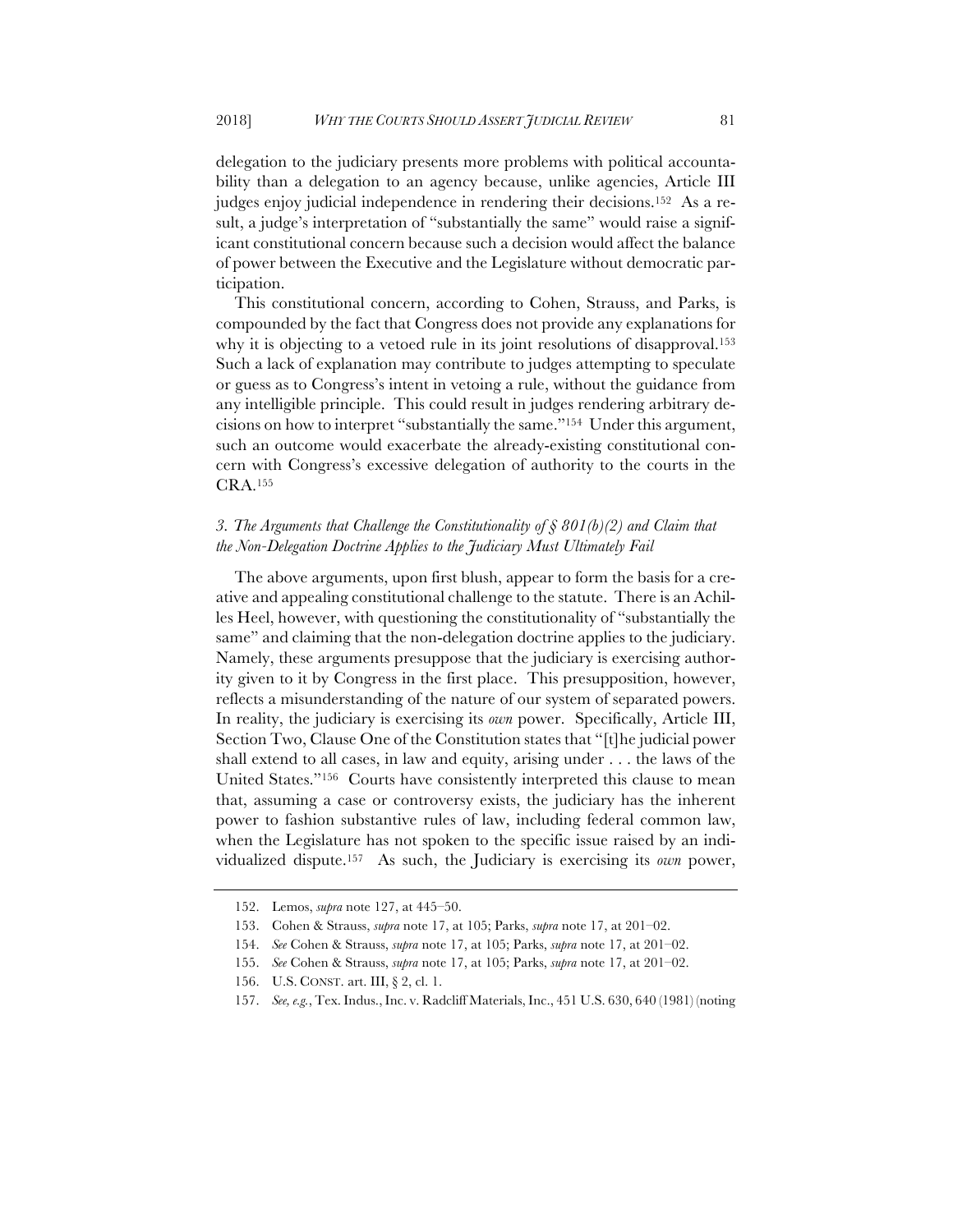which puts to rest any questions about the constitutionality of the CRA under the non-delegation doctrine.

Furthermore, the arguments of Lemos, Cohen, Strauss, and Parks, taken to their logical conclusion, would not only contradict Article III, Section Two, Clause One of the Constitution but would also invalidate the federal question statute published at 29 U.S.C. § 1331. Section 1331 states that "[t]he district courts shall have original jurisdiction of all civil actions arising under the Constitution, laws, or treaties of the United States."158 The provision has been interpreted, without question, to grant subject-matter jurisdiction to federal courts to hear civil cases when a plaintiff has alleged a violation "arising under" federal law.159 For such a grant of jurisdiction to be meaningful, however, the courts must be able to resolve all necessary legal issues arising in a dispute without any limitation (assuming that a justiciable case and controversy exists and that the parties meet all relevant procedural requirements).160 Any holding to the contrary would undermine and invalidate § 1331, a strange and extreme outcome.

Moreover, the validity of the courts' inherent judicial power is reinforced by the fact that they apply the non-delegation doctrine to protect the role of the Judiciary from any intrusion by Congress. Specifically, the Supreme Court has prohibited Congress from authorizing agencies to have adjudicatory schemes that go too far in resembling those of the courts.161 The Court does this to "protect the role of the independent judiciary . . . and to safeguard litigants' rights to have claims decided before judges who are free from potential domination by other branches of government."162 This reasoning

158. 29 U.S.C. § 1331 (2012).

159. *See, e.g.*, Merrell Dow Pharm. Inc. v. Thompson, 478 U.S. 804, 817 (1986) (defining the scope of the "arising under" clause); Franchise Tax Bd. v. Constr. Laborers Vacation Tr. for S. Cal., 463 U.S. 1, 28 (1983) (same).

that "the Court has recognized the need and authority in some limited area to formulate what has come to be known as federal common law"); Bivens v. Six Unknown Named Agents of Fed. Bureau of Narcotics, 403 U.S. 388, 394 (1971) (demonstrating the Court's rejection of an argument that the Fourth Amendment serves only as a limitation of federal defenses to state law claims and not as an independent limitation upon the exercise of federal power); Nachwalter v. Christie, 805 F.2d 956, 959 (11th Cir. 1986) (holding that "federal court[s] may create federal common law based on a federal statute's preemption of an area . . . where the federal statute does not expressly address the issue before the court"); *see also* MARTIN H. REDISH, THE CONSTITUTION AS POLITICAL STRUCTURE 140–41 (1995) (arguing that delegations to courts are unproblematic so long as they authorize courts to make law only in the context of a case or controversy).

<sup>160.</sup> *See Merrell Dow*, 478 U.S. at 817; *see also Franchise Tax*, 463 U.S. at 27–28.

<sup>161.</sup> *See* Wellness Int'l Network, Ltd. v. Sharif, 135 S. Ct. 1932, 1944–45 (2015).

<sup>162.</sup> Commodity Futures Trading Comm'n v. Schor, 478 U.S. 833, 848 (1986) (citing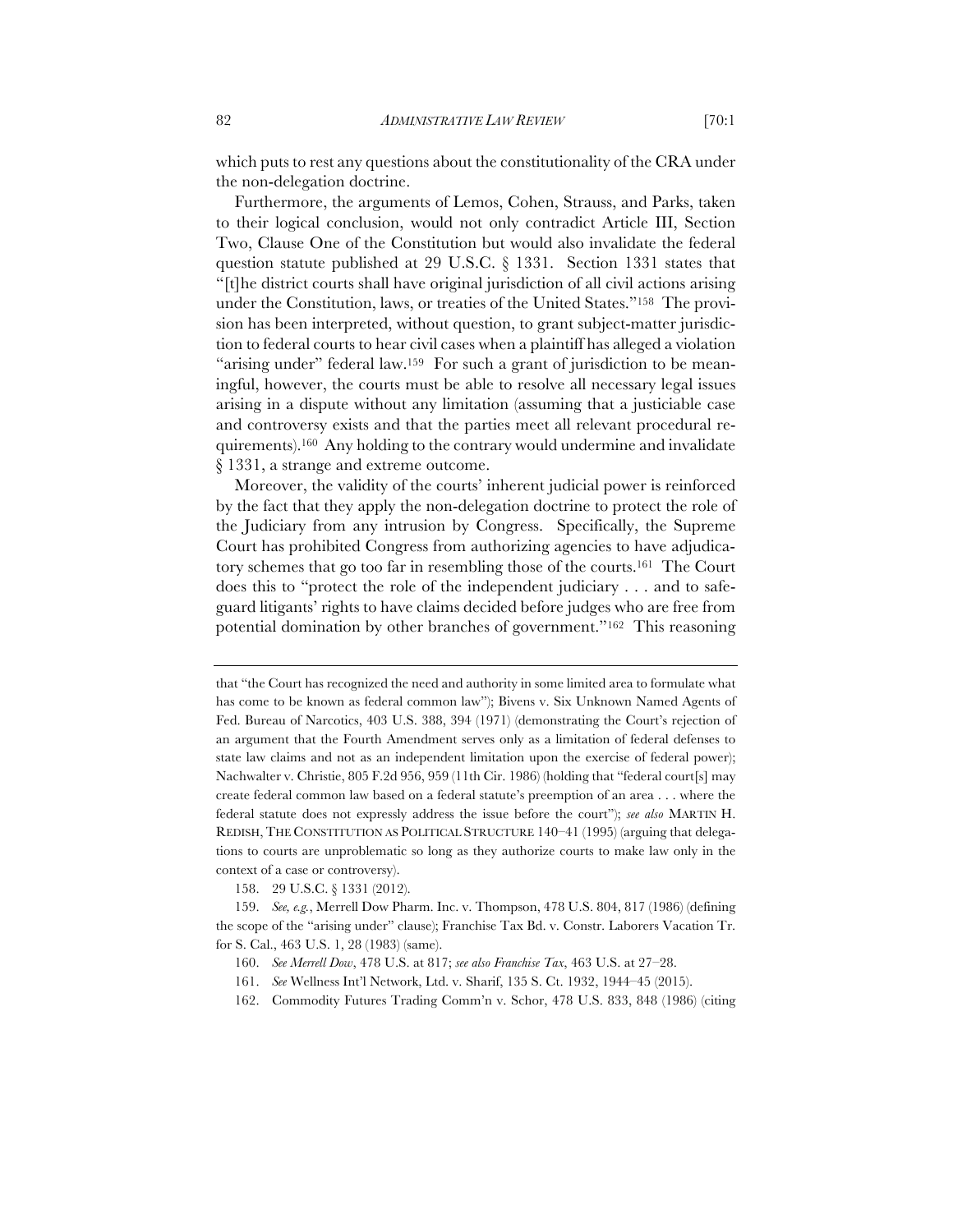implies that the judiciary operates under its own independent authority, separate from that provided by Congress. Accordingly, assuming that a case or controversy exists, the courts must have the inherent constitutional authority to decide how to interpret "substantially the same."

#### *C. The Courts Should Interpret "Substantially the Same" Narrowly*

Many commentators have interpreted "substantially the same" broadly, believing that, once Congress vetoes a rule under the CRA, the agency is barred from ever regulating in the area of law addressed by the rule unless Congress gives the agency new authorization to do so.163 As the Congressional Research Service (CRS) points out, however, inherent ambiguity exists regarding the meaning of "substantially the same" as well as what criteria should be considered in defining the term.164 For example, the term can "be

United States v. Will, 449 U.S. 200, 218 (1980)).

<sup>163.</sup> *See, e.g.*, *Hearing on Congressional Review Act*, *supra* note 143, at 135 (statement of Professor Strauss) (claiming that the substantial similarity provision has a "doomsday effect"); *see also* Vernon Mogensen, *The Slow Rise and Sudden Fall of OSHA's Ergonomics Standard*, WORKINGUSA, Sept. 2003, at 54, 72 (interpreting "substantially the same" to mean that "the agency that issued the regulation is prohibited from promulgating it again without congressional authorization"); Tom Struble, *Tom Struble: The Broadband Privacy CRA: Much Ado About…Something*, TOPEKA CAP.-J. (Apr. 19, 2017, 11:43 PM) http://cjonline.com/opinion/columns/2017-04-19/tom-struble-broadband-privacy-cra-much-ado-about-something (claiming that the Federal Communications Commission "cannot adopt new privacy or data security rules for [Internet Service Providers] unless Congress gives it new authority" because the CRA "prevents agencies from adopting 'substantially similar' rules going forward, unless Congress gives them new authorization to do so").

<sup>164.</sup> *See* CAREY, DOLAN & DAVIS, *supra* note 26, at 16–17, 18 n.83. For the most part, no other statutory provisions in the U.S. Code contain any definitions of "substantially the same" that would provide any useful guidance for interpreting "substantially the same" in the CRA. The Code "contains over 270 provisions that include the terms 'substantially similar' or 'substantially the same,'" but none of these provisions arise in scenarios remotely similar to the CRA. *Id.* at 17 n.81; *see, e.g.*, 26 U.S.C. §§ 83, 168, 246 (2012); 49 U.S.C. §§ 30,141, 30,166  $(2012)$ . The one exception is the Federal Trade Commission Act (FTCA), 15 U.S.C.  $\&$  41– 58 (2012), which prohibits the Federal Trade Commission (FTC) from issuing regulations "substantially similar" to prior rules governing children's advertising if the rule is based on a theory that the children's advertising constitutes an unfair trade practice. 15 U.S.C. § 57a(h). However, although this language is relevant to the CRA, "substantially similar" is undefined in the text of the FTCA and the case law does not shed any light on the issue either. As a result, this statutory provision does not lend any guidance on how courts should define "substantially the same" in the CRA.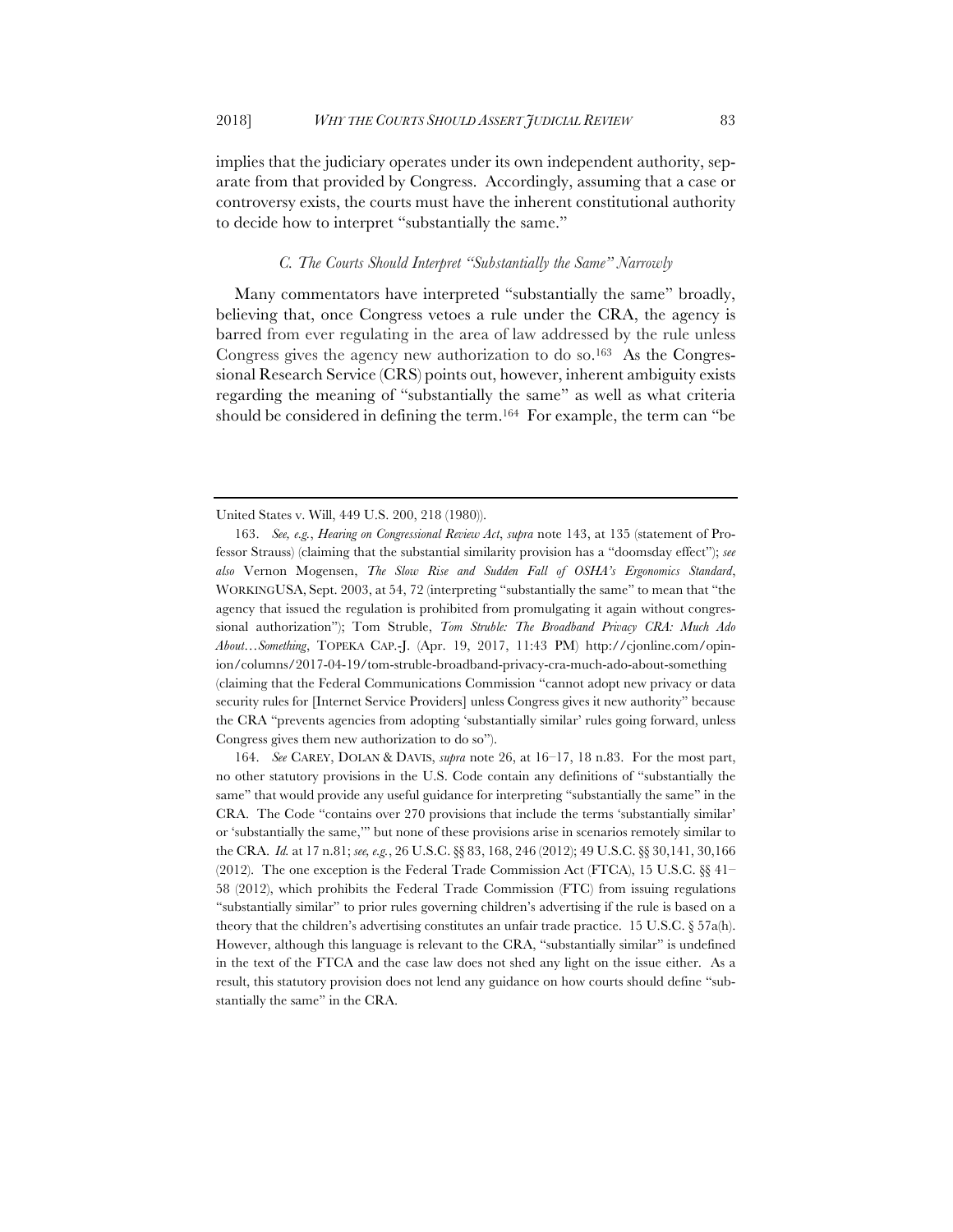determined by scope, penalty level, textual similarity, or administrative policy, among other factors."165

The CRS raises several questions under these factors that illustrate the ambiguity of "substantially the same":

If Congress objected to a specific section of language in a rule that was ultimately disapproved, would a rule that only removed that language be considered "substantially the same" as the original because the rest of the rule is identical to the original rule? If the agency reissued a rule in which it changed one standard listed in the original regulation, would that be substantially similar? If it changed the number of categories to which a standard applied would the rule still be "substantially the same"? These questions, for which no definitive answer is available, highlight the ambiguity in the meaning of "substantially the same."<sup>166</sup>

### *1. Seven Different Proposed Interpretations of "Substantially the Same" Exist*

Finkel and Sullivan contend that at least seven different levels of stringency exist that Congress could possibly have chosen when it wrote the CRA and established the "substantially the same" test to govern the reissuance of related rules.

The first interpretation of "substantially the same" offered by Finkel and Sullivan is the least stringent for administrative agencies because it allows agencies to reissue an identical rule merely "if the agency asserts that external conditions have changed."167 An example of "external conditions" changing would be that the vote-count in Congress has changed or that the certain members have indicated a change of heart about the regulation at issue or even regulatory policy as a whole.168 In such a scenario, the agency could simply "reissue a wholly identical rule" and claim that "although the regulation was . . . in 'substantially the same form,' the effect of the rule is now substantially different from what it would have been the first time around."169

This approach

recognizes that the effects of regulation—or the estimates of those effects—can change over time even if the rule itself does not change. Our understanding of the science or economics behind a rule can change our understanding of its benefits or costs, or those benefits and costs themselves can change" as new technologies develop or "new hazards

<sup>165.</sup> CAREY, DOLAN & DAVIS, *supra* note 26, at 17.

<sup>166.</sup> *Id.*

<sup>167.</sup> Finkel & Sullivan, s*upra* note 3, at 734.

<sup>168.</sup> *Id.*

<sup>169.</sup> *Id.*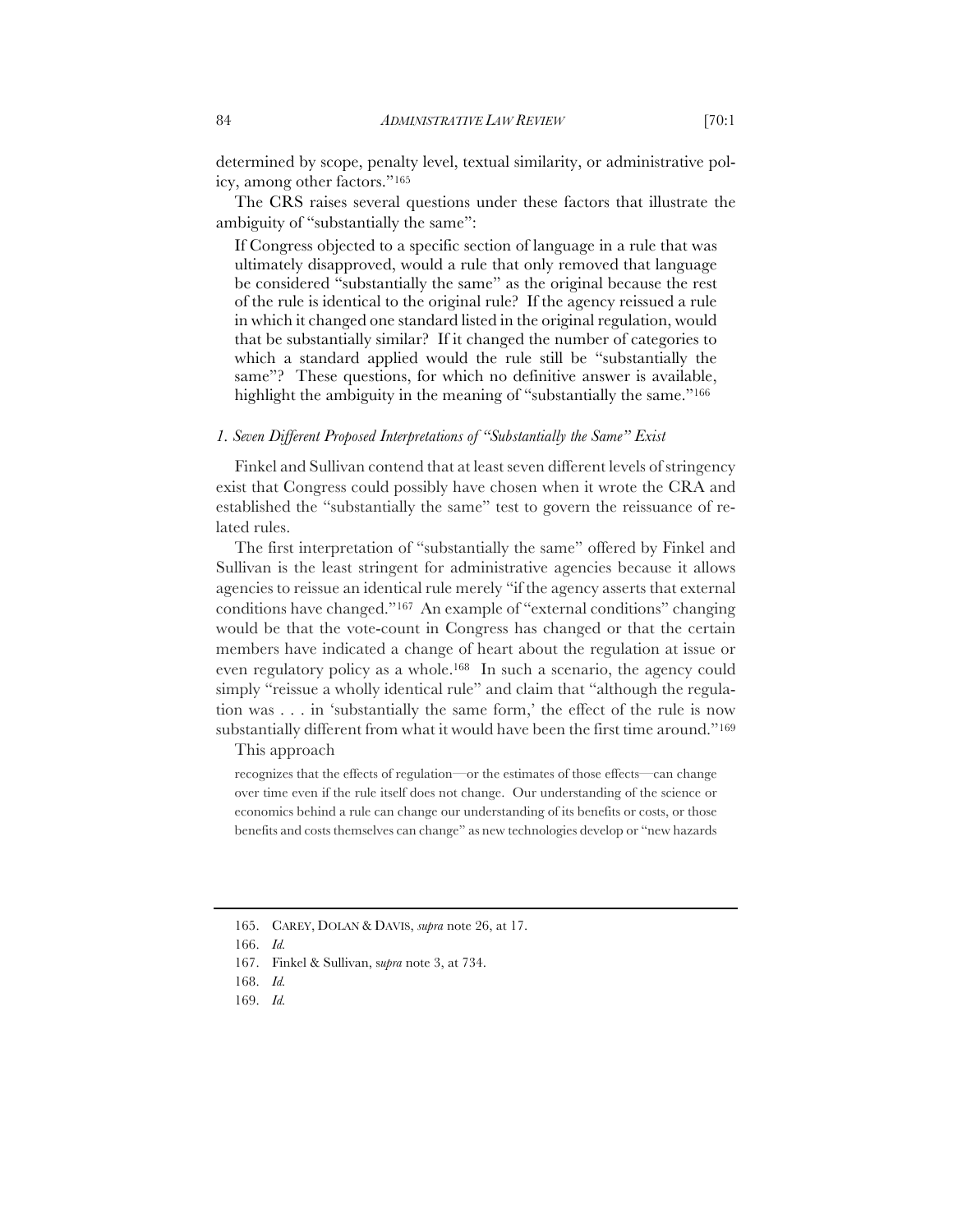#### emerge.170

Under this scenario, the "reissued rule only becomes 'substantially the same,' in any sense that matters, if Congress votes to veto it again on [the same] grounds."171

The second interpretation is slightly more restrictive for agencies, but only to a small degree. The interpretation allows for agencies to reissue an identical rule only if external conditions *actually* change, as opposed to the courts taking the agency at its word on the issue.172

Ultimately, however, these interpretations do not survive peer review. Larkin points out that these interpretations would "permit [an] agency to repromulgate the identical rule and so ignore . . . the CRA's prohibition on reissuance of a rule that is 'substantially similar.'"173 According to Larkin, "a new rule that is identical to the one that Congress and the President disapproved is 'substantially similar' to the original rule under any rational interpretation of that term regardless of any change in its effect."174

Larkin's critique is correct because, as stated in  $\S 801(b)(2)$ , a rule that is vetoed under the CRA "may not be reissued in *substantially the same form*."175 This language is set apart from the following language in the same section, which states that "a new rule that is substantially the same as [a vetoed] . . . rule may not be issued."<sup>176</sup> As stated above in the portion of the Article arguing for judicial review under the CRA,<sup>177</sup> the courts typically presume that Congress intended for separate phrases in a statute to have specific, non-superfluous meanings.178 The courts should therefore preserve the independent meaning of the word "form" by prohibiting agencies from reissuing rules identical to those already vetoed.<sup>179</sup>

By contrast, Finkel and Sullivan's third interpretation has merit because it requires agencies to change their reissued rules from their prior rules. Namely, "the reissued rule must be altered so as to have significantly greater benefits and/or significantly lower costs than the original rule."180 This is the interpretation for which Finkel and Sullivan generally advocate in their

175. 5 U.S.C. § 801(b)(2) (2012) (emphasis added).

- 177. *See supra* Part II.A.2.
- 178. *See, e.g.*, Montclair v. Ramsdell, 107 U.S. 147, 152 (1883).
- 179. *See* Larkin, Jr., *Reawakening*, *supra* note 123, at 42 n.178.
- 180. Finkel & Sullivan, s*upra* note 3, at 735.

<sup>170.</sup> *Id.*

<sup>171.</sup> *Id.* at 735.

<sup>172.</sup> *Id.* at 734–35.

<sup>173.</sup> Larkin, Jr., *Reawakening*, *supra* note 123, at 42 n.178.

<sup>174.</sup> *Id.*

<sup>176.</sup> *Id.*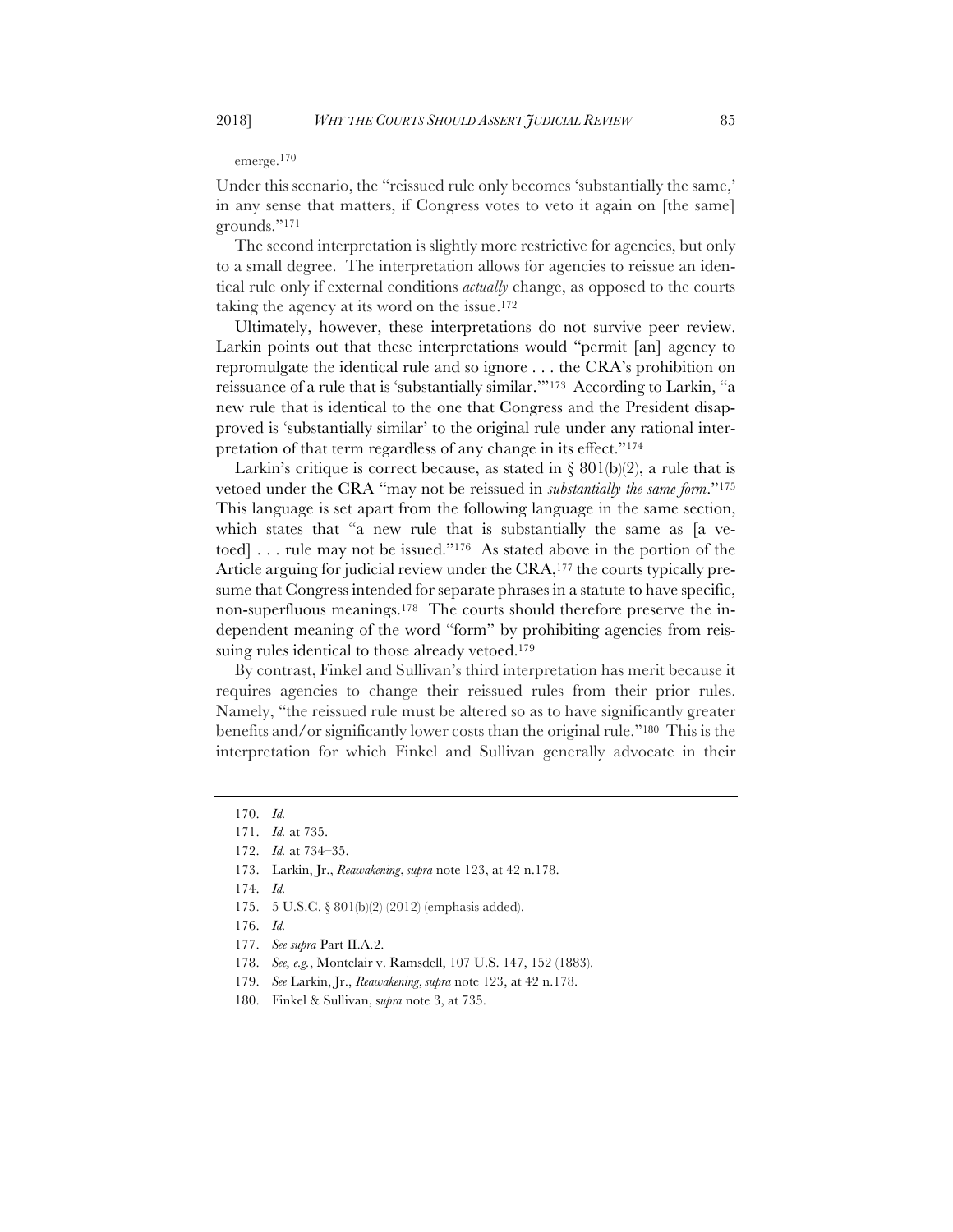scholarship.

Under this interpretation, "the notion of 'similar form' would not be judged via a word-by-word comparison of the two versions of the rule."<sup>181</sup> Rather, the issue would be determined "by a common-sense comparison of the stringency and impact of the rule."182 In practical terms, "two versions of a regulation that have vastly different impacts on society might contain 99.99% or more of their individual words in common and thus be *almost* identical in 'form' if that word was used in its most ordinary sense."183 For example, "an OSHA rule requiring controls on a toxic substance in the workplace . . . might contain thousands of words mandating engineering controls, exposure monitoring, record-keeping, training, issuance of personal protective equipment, and other elements, all triggered when the concentration of the contaminant exceeded some numerical limit."184 If OSHA reissued a vetoed toxic substance rule "with one single word changed (the number setting the limit), the costs and burdens could drop precipitously."185 Finkel and Sullivan persuasively explain that it would be "bizarre to constrain the agency from attempting to satisfy congressional concerns by fundamentally changing the substance and import of a vetoed rule merely because doing so might affect only a small fraction of the individual words in the regulatory text."186

Their fourth interpretation, by contrast, posits that the agency must not only change the overall costs and benefits of the rule, but "fix all of the specific problems Congress identified when it vetoed the rule."187 This interpretation would recognize that "despite the paramount importance of costs, benefits, and stringency, Congress may have reacted primarily to specific aspects of the regulation."188 Finkel and Sullivan argue, however, that "the fact that Congress chose not to accompany statements of disapproval with any language explaining the consensus of what the objections were may make it inadvisable to require the agency to fix problems that were never formally defined and that may not even have been seen as problems by more than a few vocal representatives."189

189. *Id.*

<sup>181.</sup> *Id.*

<sup>182.</sup> *Id.*; *see also id.* at 740–41 (explaining why Congress "intended that the currency for judging [substantial] similarity" should be based on costs and benefits instead of other criteria). 183. *Id.* at 735 (emphasis added).

<sup>184.</sup> *Id.*

<sup>185.</sup> *Id.*

<sup>186.</sup> *Id.* at 735–36.

<sup>187.</sup> *Id.* at 736.

<sup>188.</sup> *Id.*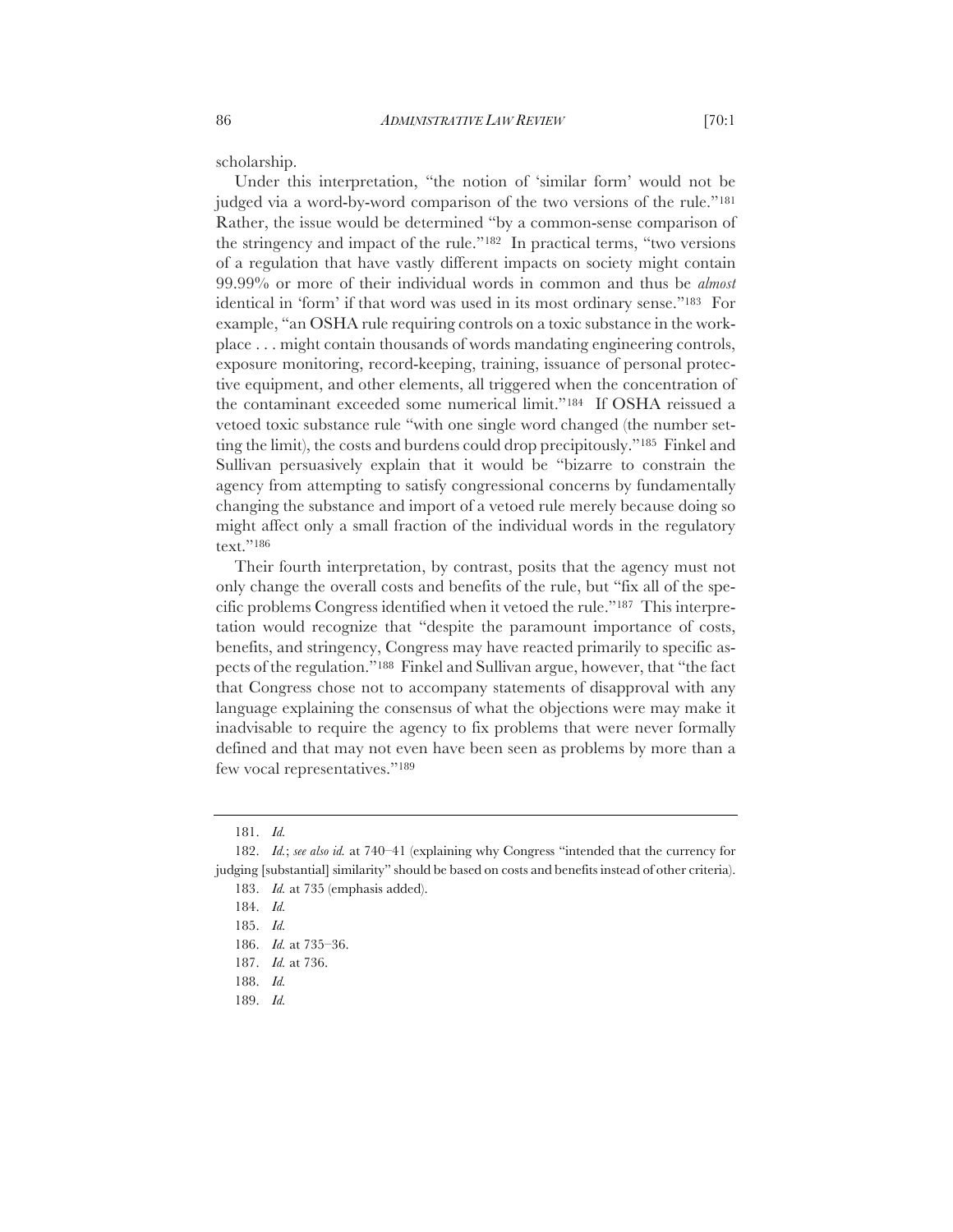The fifth interpretation goes one step further—but in questionably vague form. Here, the courts would interpret "'substantially the same form' in an expansive way befitting the colloquial use of the word form as more than, or even perpendicular to, substance."190 Specifically, in addition to "changing the costs and benefits and fixing specific problems, the agency must do more to show it has 'learned its lesson.'"191 This would be based on the rationale that "the original rule deserved a veto because of how it was issued, not just

because of what was issued, and the agency needs to change its attitude, not just its output."192 In other words, "the CRA was created as a mechanism to assert the reality of congressional power, . . . [so] merely fixing the regulatory text may not be sufficient to avoid repeating the same purported mistakes that doomed the rule upon its first issuance."193 In concrete terms, however, it remains unclear what standard the courts would fashion to ensure that agencies "learn their lesson."194 This raises questions about the interpretation's workability and lends uncertainty to its practical impact, which undercuts its validity.

Equally invalid is Finkel and Sullivan's sixth interpretation, which states that "the agency must devise a wholly different regulatory approach if it wishes to regulate in an area Congress has cautioned it about."<sup>195</sup> This interpretation would supply additional meaning to the term "form."196 If the vetoed rule was, for instance, a "specification standard, the agency would have to reissue it as a performance standard in order to devise something that was not in 'substantially the same form.'"197 In addition, "substantially the same form" could be read even more restrictively by dividing the term "*form* into the overarching dichotomy between command-and-control and voluntary (or market-based) designs: if Congress nixed a 'you must' standard, the agency would have to devise a 'you may' alternative to avoid triggering a 'substantially similar' determination."198 However, I believe this goes too far.

Finally, the seventh and most stringent interpretation states that an agency

193. Finkel & Sullivan, *supra* note 3, at 736.

198. *Id.*

<sup>190.</sup> *Id.*

<sup>191.</sup> *Id.*

<sup>192.</sup> *Id.* (arguing that the "interpretation comports with Senator Enzi's view of why the CRA was written, as he expressed during the ergonomics floor debate: 'I assume that some agency jerked the Congress around, and Congress believed it was time to jerk them back to reality. Not one of you voted against the CRA'"); *see* 147 CONG. REC. 2821 (2001) (statement of Sen. Enzi).

<sup>194.</sup> *Id.*

<sup>195.</sup> *Id.*

<sup>196.</sup> *Id.* at 736–37.

<sup>197.</sup> *Id.* at 737.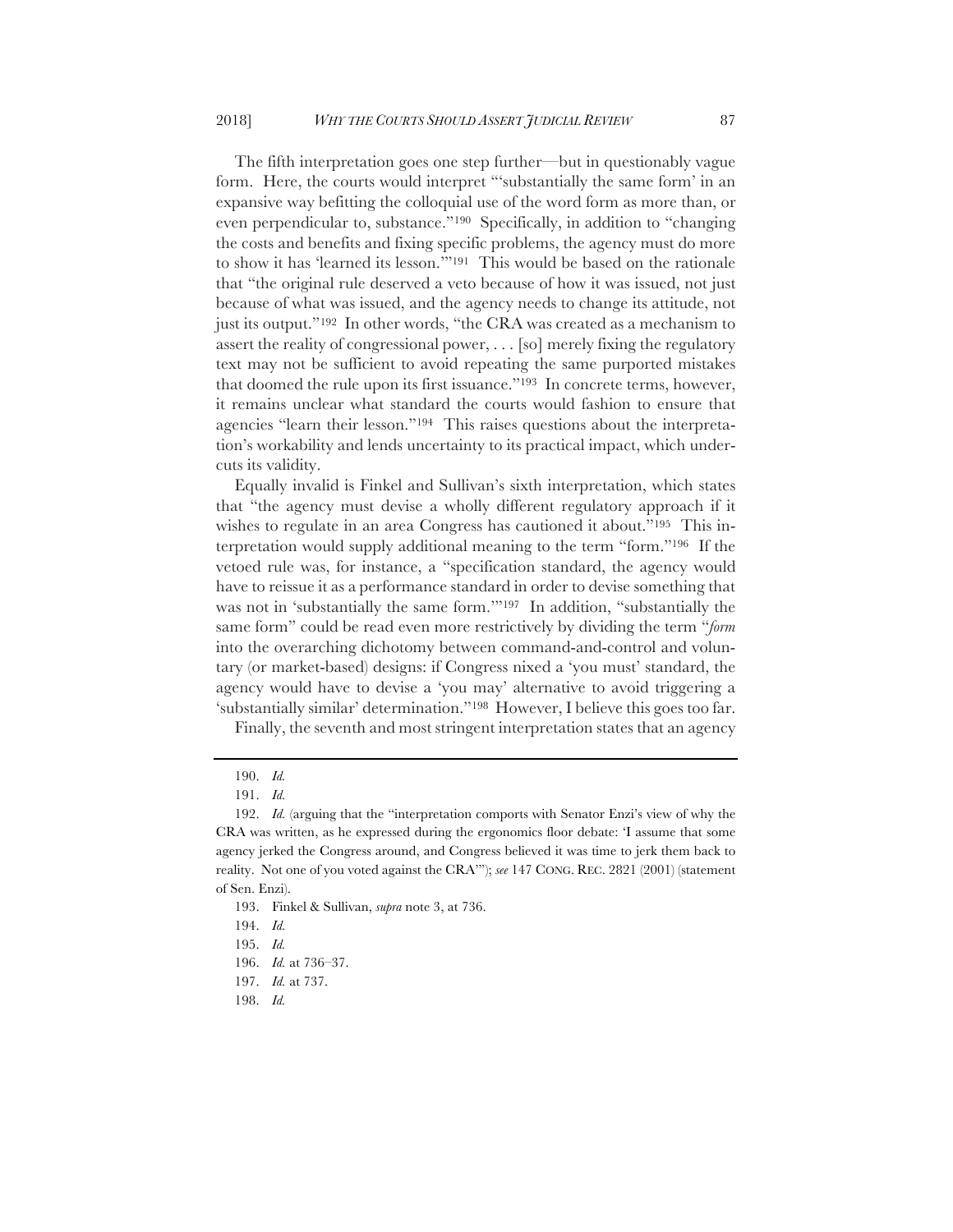"simply cannot attempt to regulate in any way in an area where Congress has disapproved of a specific regulation."199 Such a "daunting interpretation would take its cue from a particular reading of the clause that follows the 'same form' prohibition: 'unless the reissued or new rule is specifically authorized by a law enacted after the date of the joint resolution disapproving the original rule.'"200 Regardless, the validity of this interpretation is undermined by the fact that enabling statutes like the Dodd-Frank Act require agencies to promulgate rules in certain areas of law. The existence of such statutory mandates illustrates that Congress did not intend to preclude agencies from reissuing rules merely because Congress has vetoed a prior rule issued by the agency—at least in scenarios where the agency has a preexisting obligation to issue rules.201

# *2. The Interpretation Stating that a Reissued Rule Need Only be Altered so as to Have Significantly Greater Benefits or Significantly Lower Costs than the Original Rule, if not Both, to not be "Substantially the Same" is a Generally Valid Approach*

Finkel and Sullivan persuasively argue that the courts should adopt their third interpretation of "substantially the same." They argue that, "so long as the rule as reissued makes enough changes to alter the cost-benefit ratio in a significant and favorable way  $\dots$ , the purposes of the CRA will be served, and the new rule should not be barred."202

Finkel and Sullivan present three compelling reasons in support of this interpretation. First, they argue that the legislative history of the CRA indicates that cost-benefit analysis and risk assessment were the "intended emphases" of the statute because "Congress wanted more efficient regulations," and "requiring an agency to go back and rewrite rules that failed a cost-benefit test served Congress's need" for regulatory accountability.203

Second, Finkel and Sullivan argue that "the constraint that the text of any joint resolution of disapproval must be all-or-nothing—all non-offending portions of the vetoed rule must fall along with the offending ones—argues

<sup>199.</sup> *Id.*

<sup>200.</sup> *Id.*

<sup>201.</sup> *See id.* at 744 ("[T]he very fact that Congress . . . anticipated occasional instances where similar or even identical rules could be reissued means, logically, that it clearly expected different rules to be reissued, making the interpretation of 'substantially the same' as barring all further activity in a given problem area quite far-fetched.").

<sup>202.</sup> *Id.* at 740.

<sup>203.</sup> *Id.*; *see* 142 CONG. REC. 8197 (1996) (joint statement of Sens. Nickles, Reid & Stevens) ("Congress may find a rule to be too burdensome, excessive, inappropriate or duplicative").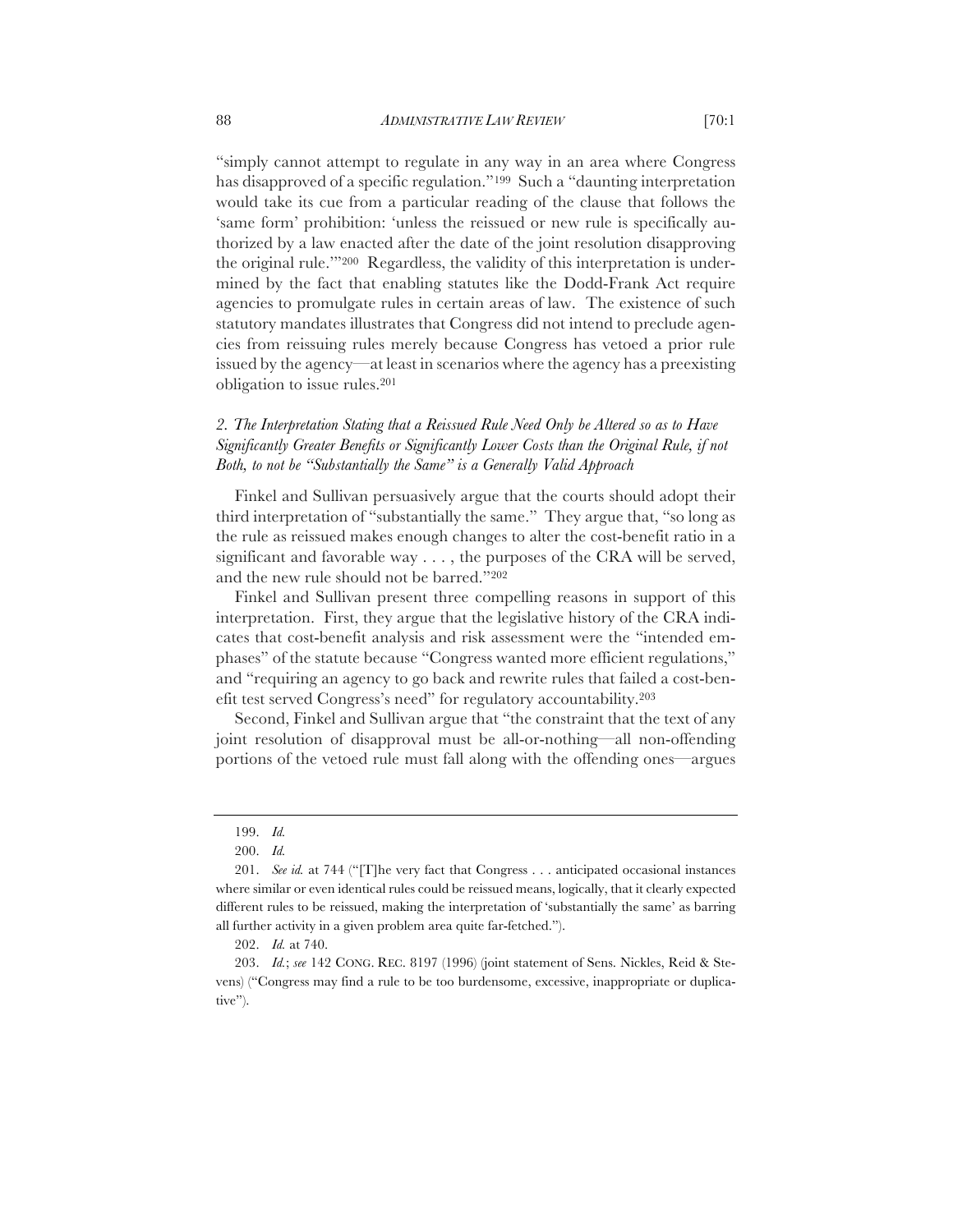for a limited interpretation" because a "far-reaching interpretation of 'substantially the same' would limit an agency's authority in ways Congress did not intend in exercising the veto."204 Finally, Finkel and Sullivan point out that "it seems implausible (or at least unwise) that Congress would intend to significantly alter an agency's delegated authority via the speedy and lessthan-deliberative process it created to effect the CRA."205 I believe that these arguments are reasonable and persuasive and that Finkel and Sullivan's narrow "cost-benefit ratio" interpretation of "substantially the same" is a valid approach.

Despite these arguments, circumstances arguably exist in which applying the cost-benefit ratio test is inappropriate. Such circumstances include cases where an agency issues a rule that imposes no monetary costs or costs that are *de minimis*. In such a scenario, it defies logic for the courts to ask whether the agencies' reissued rule alters the cost-benefit analysis, given that the original rule had been cost-free. As the argument goes, Congress did not veto rules because of concerns with cost so the courts should not be concerned about cost either.

This argument can be illustrated by the following hypothetical scenario involving a rule that arguably imposes no compliance costs. Specifically, suppose that a rule exists that prohibits educational institutions that receive federal funding from preventing transgender students from accessing restroom facilities consistent with their gender identity. Such a prohibition was expressed in a non-binding guidance document issued jointly by the Department of Justice and the Department of Education (ED) under Title IX of the Education Amendments of 1972 during the Obama Administration.206 The

<sup>204.</sup> Finkel & Sullivan, *supra* note 3, at 740; *see* 142 CONG. REC. 8197 (stating that the CRA "will help to redress" the "delicate balance between the appropriate roles of the Congress in enacting laws, and the Executive Branch in implementing those laws" by "reclaiming for Congress *some* of its policymaking authority, *without at the same time requiring Congress to become a super regulatory agency*") (emphasis added).

<sup>205.</sup> Finkel & Sullivan, *supra* note 3, at 741 (making a "behavioral analogy," stating that "a parent who wants her teenager to bring home the right kind of date will clearly achieve that goal more efficiently, and with less backlash, by rejecting a specific suitor [perhaps with specific detail about how to avoid a repeat embarrassment]" as opposed to "grounding her or forbidding her from ever dating again." Likewise, a Congress that wants to ensure that agencies issue the right kinds of rules in the future will likely avoid "repudiat[ing] whole categories of agency activity" without any guidance or explanation).

<sup>206.</sup> *See* U.S. DEP'T OF JUSTICE & U.S. DEP'T OF EDUC., DEAR COLLEAGUE LETTER (2016); *see also* 20 U.S.C. §§ 1681–1688 (2012) (providing statutory authority for the guidance letter); 34 C.F.R. § 106 (2016) (providing regulatory authority for the guidance letter); 28 C.F.R. § 54 (2016) (same).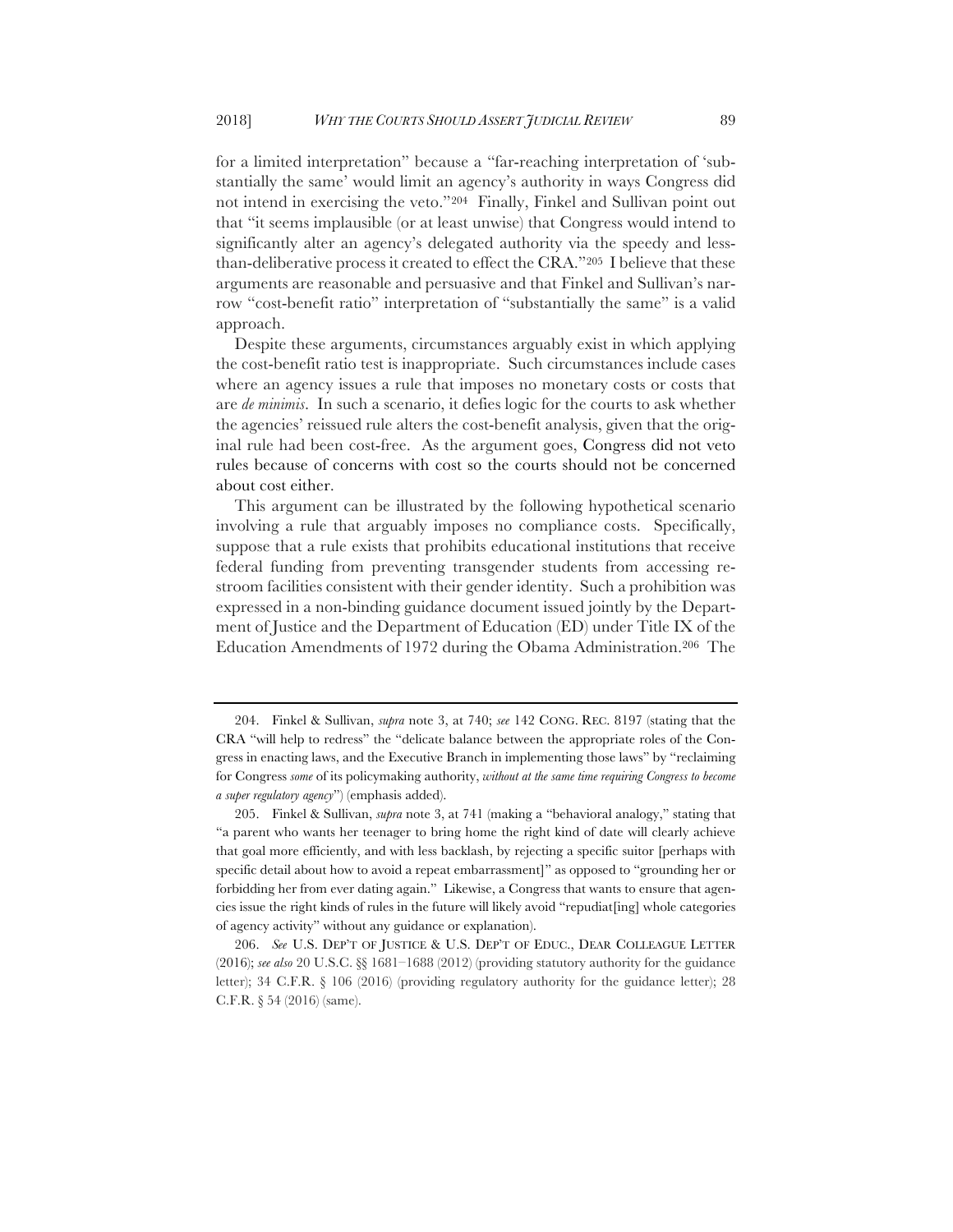guidance has since been repealed under the Trump Administration.207 Assume, however, that rather than issuing non-binding guidance on the matter, the ED had issued a binding rule. Suppose that Congress had subsequently vetoed the rule under the CRA and then the agency had reissued the rule, claiming that it was substantially different from the prior version of the rule. A court would need to determine whether the reissued rule is substantially the same as the old rule and ask whether a cost-benefit ratio test is the appropriate way to figure this out.

The answer is "yes." A cost-benefit ratio test is the appropriate way to figure this out. Arguably, a cost-benefit ratio test would make no sense here because a rule prohibiting transgender discrimination would impose minimal, if any, compliance costs on schools—as the schools would likely need to spend little, if any, money in allowing transgender students to use the restroom facilities of their choice. However, most, if not all, regulations carry hidden economic costs and benefits.208 For example, critics of the rule may argue that allowing transgender students to use the bathroom of either gender may make some students feel uncomfortable and even cause some parents to withdraw students from the schools (perhaps enrolling them elsewhere, like a privately-funded school), which would decrease enrollment at the public school, thus constituting a hidden cost of the regulation. By contrast, advocates of the rule may argue that an anti-discrimination rule protecting transgender students would carry hidden benefits, such as the fostering of tolerance, empathy, acceptance and well-being among students with different backgrounds, which would encourage diversity in individuals' relationships, translating into economic development for communities.209 As a result, it is clear that both hidden benefits and costs exist with a transgender bathroom access rule. This example suggests that costs and benefits are likely imposed by most—if not all—regulations. As such, Finkel and Sullivan's cost-benefit ratio approach seems proper in the vast majority of cases.

The validity of the cost-benefit ratio approach is further reinforced by the

<sup>207.</sup> *See* U.S. DEP'T OF JUSTICE & U.S. DEP'T OF EDUC., DEAR COLLEAGUE LETTER (2017) (stating that "the prohibitions on discrimination 'on the basis of sex' in Title IX of the Education Amendments of 1972 (Title IX), 20 U.S.C.  $\S$  1681 et seq., and its implementing regulations, *see, e.g.*, 34 C.F.R. § 106.33, require access to sex-segregated facilities based on gender identity").

<sup>208.</sup> *See, e.g.*, William Dunkelberg, *The Hidden Costs of Regulations*, FORBES (July 12, 2016), https://www.forbes.com/sites/williamdunkelberg/2016/07/12/the-cost-of-regulations/#4f3055eb6c81 (arguing that "'hidden' costs are estimated to be nine times the observed cost of compliance" for business regulations).

<sup>209.</sup> *See, e.g.*, Nathan Eagle, Michael Macy & Rob Claxton, *Network Diversity and Economic Development*, 328 SCI. 1029, 1029–31 (2010) (finding a strong correlation between the diversity of people's relationships and the economic development of the people's communities).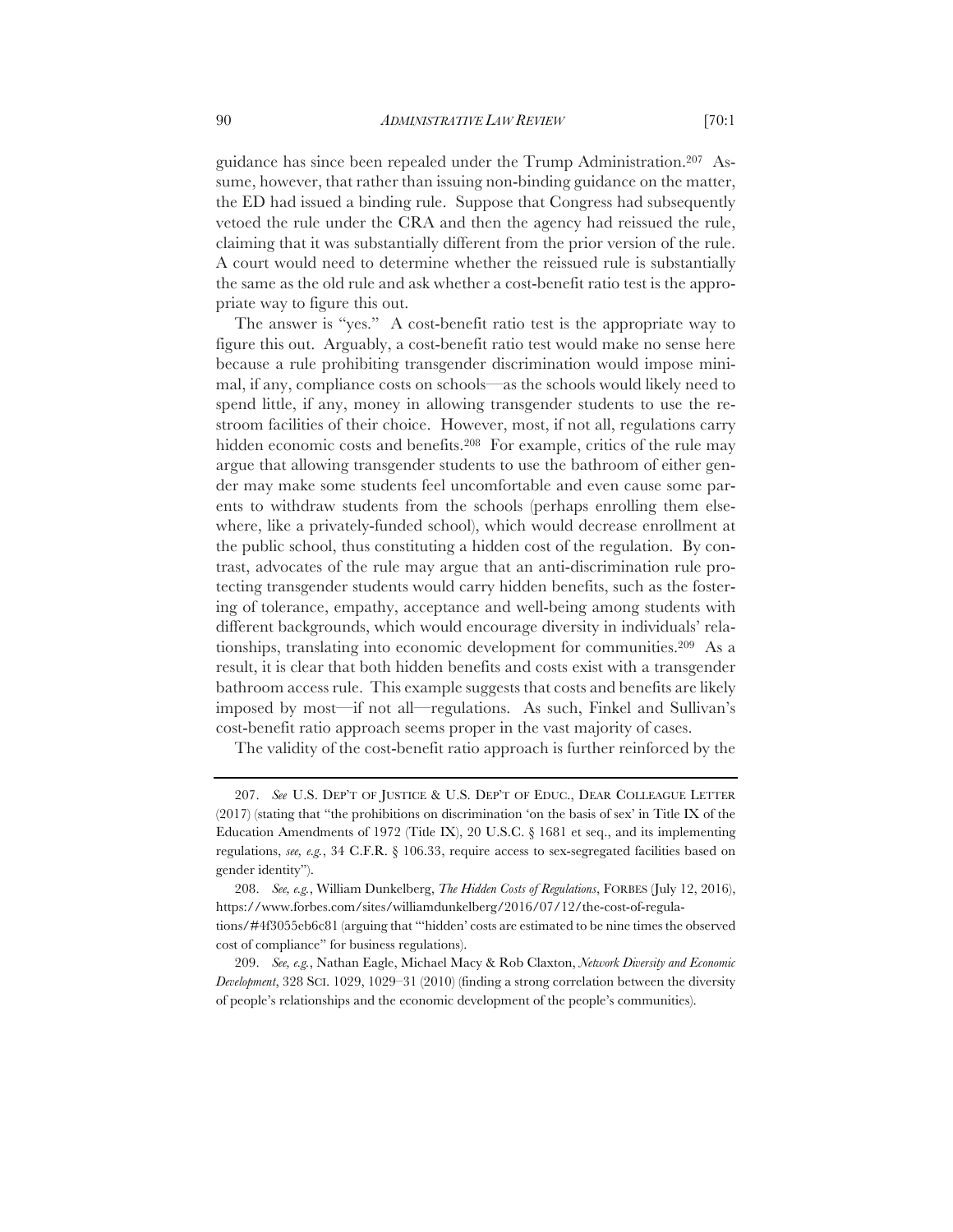fact that agencies are required to consider the costs associated with a rule whenever doing so is arguably permissible under the agency's enabling statute.210 In *Michigan v. EPA*,211 for example, the Supreme Court held that the Environmental Protection Agency (EPA) impermissibly failed to consider costs when it decided to regulate hazardous air pollutants emitted by power plants, despite the fact that the Clean Air Act (CAA) only directed the agency to consider whether regulation was "appropriate and necessary."212 Despite the fact that the statute did not explicitly require the EPA to consider costs, the Court found that the context of the term "appropriate and necessary" in the CAA required the agency to do so.213

Specifically, the Court found that  $\S$  7412(n)(1) of the CAA required the EPA to conduct three studies, including one that reflects concerns about cost.214 The Court noted that the EPA agreed that the term "appropriate and necessary" must be interpreted in light of all three studies.215 As such, the Court held that the EPA must consider costs when deciding whether a rule is appropriate and necessary.216

Although the Court stated that "[t]here are undoubtedly settings in which the phrase 'appropriate and necessary' does not encompass cost,"217 many commentators have viewed the decision as requiring agencies to consider costs whenever the statute arguably permits it, and federal courts have likewise increasingly come to "view as per se irrational agency action that ignores the economic considerations" associated with a rule.218 These decisions support the reasonableness of Finkel and Sullivan's cost-benefit ratio approach

214. *Id.* at 2707–08.

<sup>210.</sup> *See* Michigan v. EPA, 135 S. Ct. 2699, 2707–12 (2015).

<sup>211.</sup> *Id.* at 2699.

<sup>212.</sup> *Id.* at 2707–12.

<sup>213.</sup> *Id.* at 2707.

<sup>215.</sup> *Id.* at 2708.

<sup>216.</sup> *Id.* at 2711–12.

<sup>217.</sup> *Id.* at 2707.

<sup>218.</sup> Reeve Bull & Jerry Ellig, *Judicial Review of Regulatory Impact Analysis: Why Not the Best?*, 69 ADMIN L. REV. 725, 728 (2017) (discussing *Michigan*); *see Michigan*, 135 S. Ct. at 2716–17 (Kagan, J., dissenting) ("Cost is almost always a relevant—and usually, a highly important factor in regulation. Unless Congress provides otherwise, an agency acts unreasonably in establishing 'a standard-setting process that ignore[s] economic considerations.'") (citations omitted); Metlife, Inc. v. Fin. Stability Oversight Council, 177 F. Supp. 3d 219, 240 (D.D.C. 2016) ("In the end, cost must be balanced against benefit because '[n]o regulation is "appropriate" if it does significantly more harm than good.'") (citations omitted); *see also* Caroline Cecot & W. Kip Viscusi, *Judicial Review of Agency Benefit-Cost Analysis*, 22 GEO. MASON L. REV. 575*,* 587 n.82 (2015) ("[*Michigan v. EPA*] show[s] strong support for requiring some [cost-benefit analysis] . . . in agency decision making whenever arguably permissible.").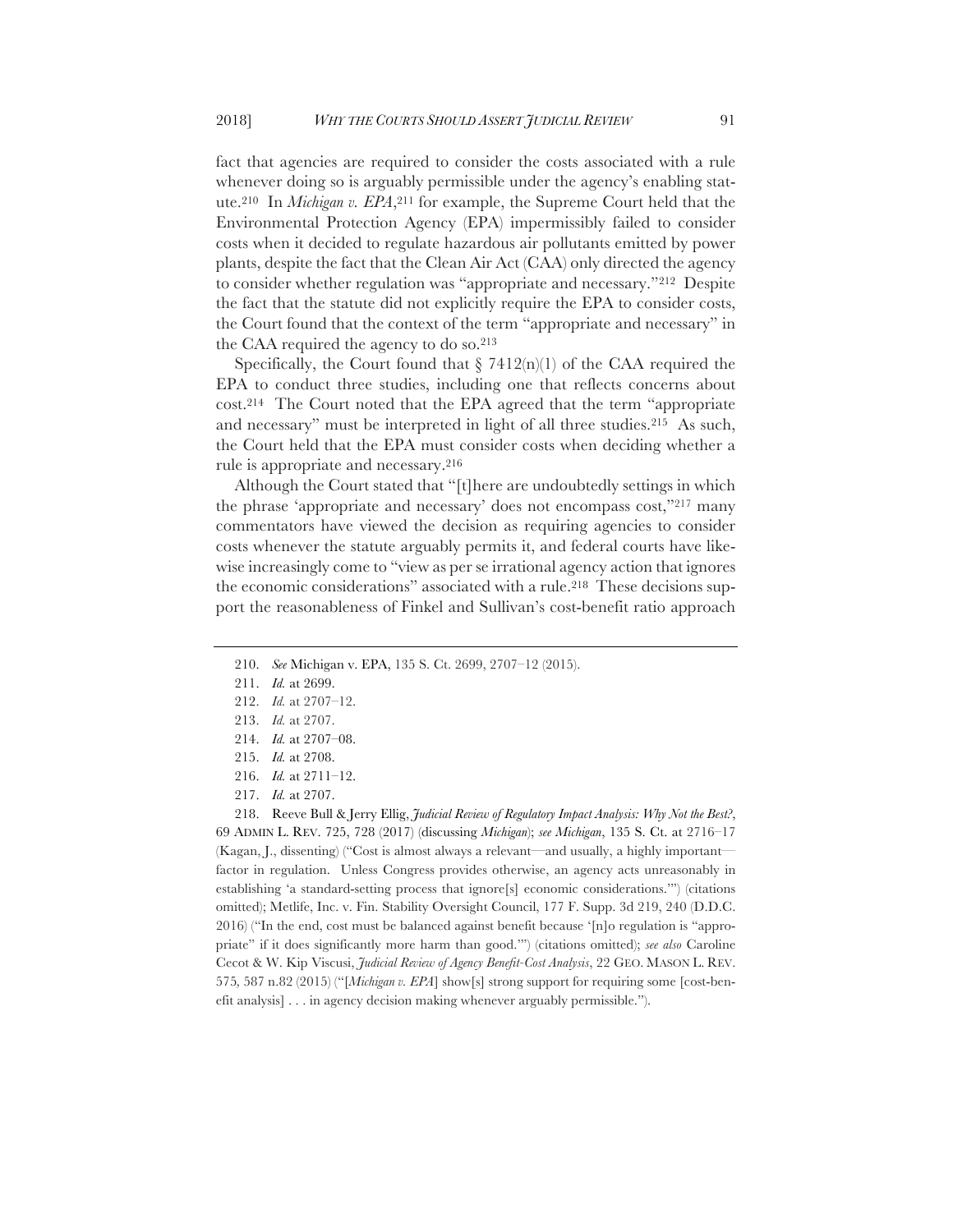in most cases.

There are rare circumstances, however, where it would be unreasonable to follow the cost-benefit ratio approach in determining whether a reissued rule is substantially the same as a prior rule. These circumstances exist when two conditions are present: (1) an agency is expressly precluded in its enabling statute from considering costs,  $2^{19}$  and (2) the statute requires the agency to reissue the rule if struck down.220

An example of a scenario where an agency was statutorily precluded from considering costs arose in *Whitman v. American Trucking Ass'ns*.221 In that case, the Supreme Court held that the CAA barred the EPA from considering implementation costs in setting National Ambient Air Quality Standards (NAAQS), which dictate the allowable quantities of air pollutants that may exist in the ambient air.222 In such a scenario, the courts should refrain from considering costs in deciding whether a reissued rule is substantially the same as a vetoed rule because the agency is unable to consider costs when issuing such a rule in the first place.

Not being able to examine costs raises the issue of what remaining options are available to a court in interpreting "substantially the same." It is clear, upon considering the range of plausible interpretations of "substantially the same," that a very non-stringent interpretation must be adopted. Finkel and Sullivan's fourth interpretation—that the agency must "fix all of the specific problems Congress identified when it vetoed the rule"—does not make sense because, as noted above, Congress does not provide any guidance or basis for why it objects to a rule to enable the courts to identify the specific problems identified by Congress.223 Also, it would not make sense to interpret "substantially the same" stringently to preclude the agency from ever regulating in the area of law again because the agency would still be required to reissue the rule under its enabling statute. Further, it would not make sense to require the agency to follow a wholly new regulatory approach—issuing a voluntary or market-based standard instead of a "command-and-control" regulation—because the enabling statutes in such circumstances generally require issuance of a specific form of a rule—such as the CAA requiring the EPA to set NAAQS, which are traditional, command-and-control requirements.224 The only remaining viable option for interpreting "substantially

<sup>219.</sup> *See, e.g.*, Whitman v. Am. Trucking Ass'ns, 531 U.S. 457, 467–71 (2001).

<sup>220.</sup> *See, e.g.*, Dodd-Frank Act, 15 U.S.C.  $\frac{8}{3}$  78m(q)(2)(A) (2012) (imposing a mandatory duty on agencies to promulgate Securities and Exchange Commission disclosure rules).

<sup>221.</sup> 531 U.S. 457 (2001).

<sup>222.</sup> *See id.* at 468–71.

<sup>223.</sup> Finkel & Sullivan, *supra* note 3, at 736.

<sup>224.</sup> *See* Roger K. Raufer & Stephen L. Feldman, ACID RAIN AND EMISSIONS TRADING: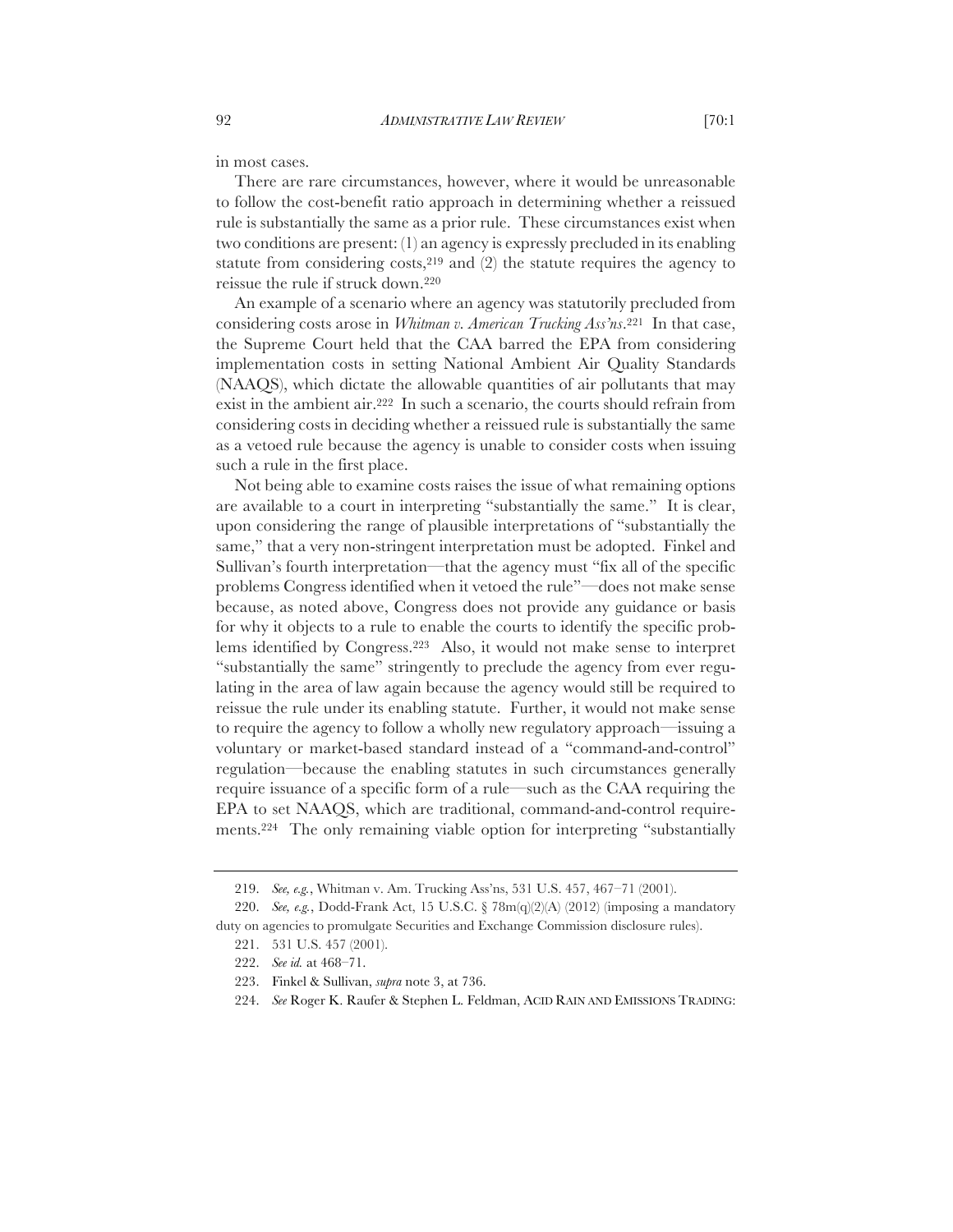the same" is to allow the agencies to reissue a rule if the agency makes some sort of change in the rule while asserting, or perhaps proving, that external conditions, such as the vote count in Congress regarding the rule, have changed.225 In doing so, the agency would want to tout any increased intangible benefits of the reissued rule but would not need to argue that it has decreased the rule's economic costs.

Overall, *Michigan* suggests that, in most statutes, agencies are able—if not required—to consider costs. As such, Finkel and Sullivan's cost-benefit ratio test appears to be a valid approach in most cases.

### *D. The Courts Should Decline to Grant* Chevron *Deference to Agency Interpretations of "Substantially the Same"*

#### *1. Overview of the* Chevron *Doctrine*

*Chevron U.S.A., Inc. v. Natural Resources Defense Council, Inc.*<sup>226</sup> has a "familiar two-step analytical process for deciding whether to uphold an agency's interpretation of a statute."227 The first question courts consider is "whether Congress has directly spoken to the precise question at issue."228 If Congress has clearly and unambiguously spoken to the issue at hand, "that is the end of the matter."229 However, if Congress has not spoken to "the precise question at issue," the agency's interpretation of the statutory provision will stand if it is "reasonable."230

For the second step of *Chevron*, "the reviewing courts will defer to the agency's interpretation, even if it believes that a different policy choice is better."231 "The courts are far more deferential to agencies in this second step."232 In fact, according to an empirical study Orin Kerr conducted between 1995 and 1996, "agencies prevail at step one forty-two percent of the time and at step two eighty-nine percent of the time."233 In addition, Schroeder and Glicksman found that the EPA lost 58% of the time at step

225. Finkel & Sullivan, *supra* note 3, at 734–35.

- 227. *Id.* at 842; Cole, *supra* note 75, at 280.
- 228. *Chevron*, 467 U.S. at 842.
- 229. *Id.* at 842–43.
- 230. *Id.* at 843.
- 231. Cole, *supra* note 75, at 280–81.
- 232. *Id.* at 281.
- 233. *Id.*

IMPLEMENTING A MARKET CONTROL TO POLLUTION CONTROL 17 (1987) (describing the National Ambient Air Quality Standards as reflecting a "command/control philosophy").

<sup>226.</sup> 467 U.S. 837, 842 (1984).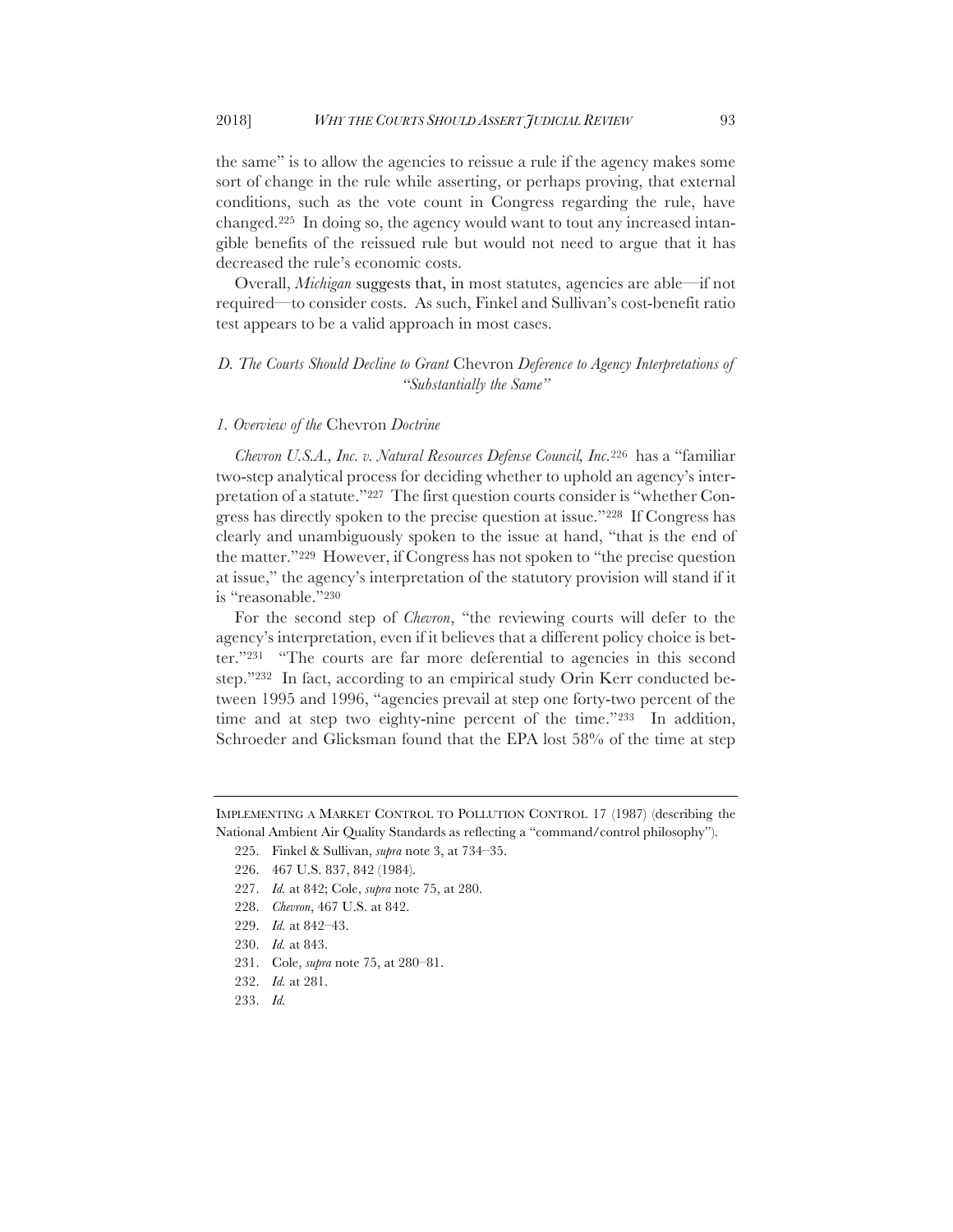one of *Chevron* while prevailing under *Chevron* step two 92.6% of the time.234

The Supreme Court has justified this increased level of deference to agencies at step two of *Chevron* for several reasons:

[A]gency personnel are experts in their field; judges are not. . . . Congress entrusts agencies to implement the law in a particular area because of this expertise. For example, scientists and analysts working for the [FDA] are more knowledgeable about food safety and drug effectiveness than are judges. Because [agency experts] are specialists in their field, they are in a better position to implement effective public policy.235

As such, "agencies typically understand better than courts do the impact of competing statutory interpretations on underlying statutory policies."236

In addition, "deferring to agency experts follows the intent of Congress because the *Chevron* court ruled that when Congress leaves open regulatory gaps in a statute, it intends to enable the agencies with the expertise the discretion to fill the gaps, rather than have the courts do so."237 The Supreme Court recognized that "Congress simply cannot legislate every detail in a comprehensive regulatory scheme."238 Rather, agencies must be able to fill and resolve the inevitable "gaps and ambiguities" in statutes.239 The Supreme Court "presumed that by leaving open these gaps and ambiguities, Congress impliedly delegated to the agency the authority to resolve them."240 Further, "even though Congress knew that an agency might follow its own political agenda rather than that of Congress, it still desired for agency experts to make the policy decisions in implementing statutes."241

Third, the President of the United States and his administrative officials "have a political constituency to which they are accountable."242 Federal judges, by contrast, do not have a constituency and therefore "have a duty to respect legitimate policy choices made by those who do."243 "Thus, in creating its two-step deference framework, the Court based its decision on

<sup>234.</sup> Christopher H. Schroeder & Robert L. Glicksman, Chevron*,* State Farm*, and the EPA in the Courts of Appeals During the 1990s*, 31 ENVTL. L. REP. 10,371, 10,377 (2001).

<sup>235.</sup> *See* LINDA D. JELLUM, MASTERING STATUTORY INTERPRETATION 215–16 (2008).

<sup>236.</sup> Cole, *supra* note 75, at 281.

<sup>237.</sup> *Id.*

<sup>238.</sup> JELLUM, *supra* note 235, at 216.

<sup>239.</sup> *Id.*

<sup>240.</sup> *Id.*

<sup>241.</sup> Cole, *supra* note 75, at 281–82.

<sup>242.</sup> JELLUM, *supra* note 235, at 216.

<sup>243.</sup> *Id.* (quoting Chevron U.S.A., Inc. v. Nat. Res. Def. Council, Inc., 467 U.S. 837, 866 (1984)).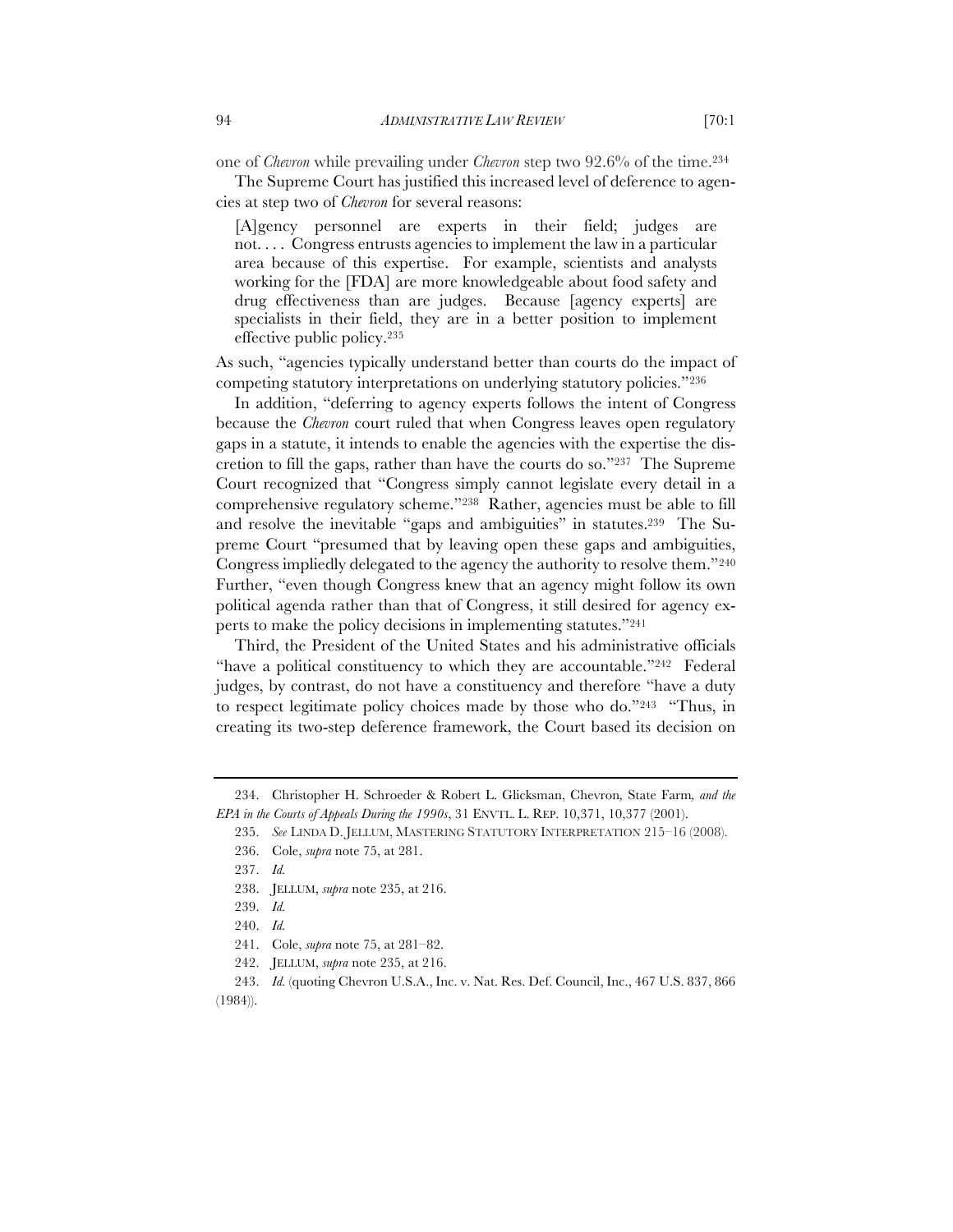three concepts: agency expertise, implied congressional delegation, and democratic theory."244

# *2. Arguments Exist to Support* Chevron*'s Application to Agency Interpretations of § 801(b)(2) of the Congressional Review Act*

To support the claim that agency interpretations of "substantially the same" are entitled to *Chevron* deference, Finkel and Sullivan rely on the Supreme Court's holding in *Chevron* that a court must defer to an agency's reasonable interpretation of a statutory ambiguity that concerns the scope of the agency's own authority unless the organic statute is itself clear and contrary.245 An agency's authority is limited by a resolution repealing a rule under the CRA because it prohibits the agency from promulgating a rule that is substantially the same.246 As such, Finkel and Sullivan argue that the *Chevron* doctrine should apply here.

Finkel and Sullivan contend that "the CRA proscription against an agency reissuing a vetoed rule 'in substantially the same form' is an ambiguous limitation to an agency's delegated authority."247 As a result, "it cannot provide any evidence that Congress has 'directly spoken to the precise question at issue'—namely, what form of regulation would constitute a 'substantially similar' reissuance of the rejected rule."248 They acknowledge that a court might, "in the absence of clear, enacted statutory language, look to legislative history [or the signing statements of the joint resolutions of disapproval] to determine whether Congress has 'spoken to' the issue" of whether a reissued rule is "substantially the same."249 They also maintain, however, that examining legislative history here "without any textual hook to hang it on" is "unworkable as a judicial doctrine" because individual members of Congress make "too many disparate (and perhaps disingenuous) arguments on the floor" when debating on the rationale for a veto under the CRA.250 *Chevron* step one, then, according to Finkel and Sullivan, "cannot end the inquiry," and the courts must "proceed to step two," in which "a court should give substantial deference to an agency in determining whether, for purposes

<sup>244.</sup> *Id.*

<sup>245.</sup> Finkel & Sullivan, *supra* note 3, at 752; *see also* City of Arlington. v. FCC, 133 S. Ct. 1863, 1870–75 (2013) (deferring to agency's interpretation regarding the scope of its own statutory jurisdiction).

<sup>246.</sup> *See* Finkel & Sullivan, *supra* note 3, at 752.

<sup>247.</sup> *Id.*

<sup>248.</sup> *Id.*

<sup>249.</sup> *Id.* at 752–53.

<sup>250.</sup> *Id.* at 753.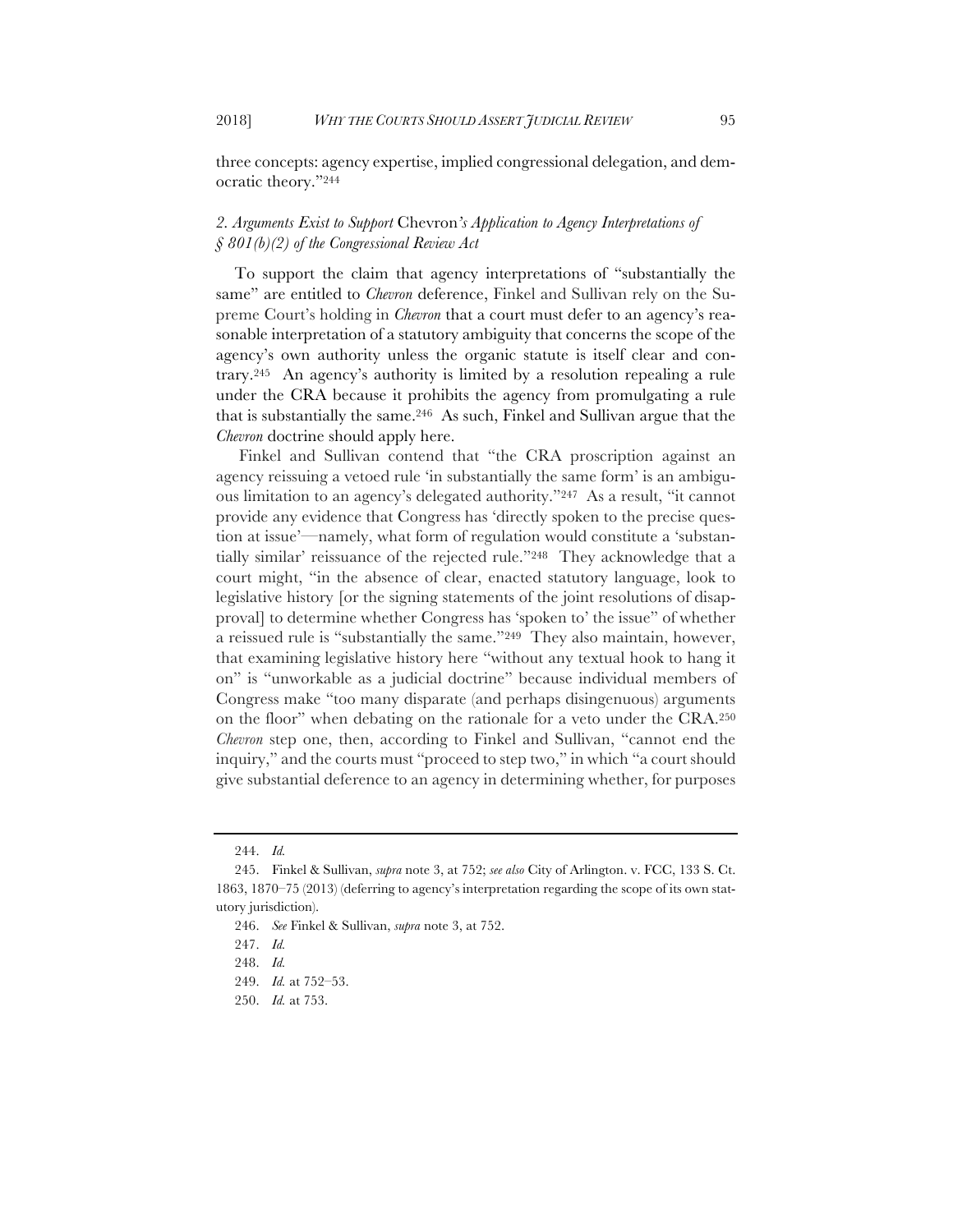of the CRA, a rule is substantially different from the vetoed rule."251

*3.* Chevron *Does Not Apply to the Congressional Review Act Because the Statute is Not Agency-Specific, so Deferring Here Would Create a Lack of Uniformity on an Issue of Great Economic and Political Magnitude that is Outside Any Agencies' Expertise, Without Any Meaningful Judicial Input*

Despite the appeal of Finkel and Sullivan's argument, it falls short. This is because the CRA is not an agency-specific statute and therefore *Chevron*  deference is inappropriate. Courts have clearly held that *Chevron* deference is inappropriate when an agency offering an interpretation of a statute is not administering the statute.<sup>252</sup> To "administer" a statute, agencies typically must adjudicate or promulgate rules pursuant to their delegated statutory authority using their regulatory expertise.253

By contrast, a statute may not be administered when a number of agencies interpret it.254 For instance, "the Freedom of Information Act [(FOIA)] requires all agencies to provide government records to members of the public upon request, subject to a number of exceptions."255 Nearly "every agency has regulations interpreting how it must comply with FOIA, but none of these regulations should receive *Chevron* deference."256 There is a reason for this. Namely, "as a practical matter, two agencies might well interpret the statute differently, and if courts deferred to both agency's interpretations, it could mean that the same statute may have two different meanings depending on the agency involved."257 Likewise, if the courts deferred to every agency's interpretation of "substantially the same" in the CRA, it could mean

254. *See id.* (explaining why agencies interpreting the Freedom of Information Act (FOIA) do not receive *Chevron* deference).

255. *Id.*; *see* 5 U.S.C. § 552 (2012) (providing statutory framework).

256. FUNK & SEAMON, *supra* note 84, at 284 (explaining that agencies interpreting FOIA do not receive *Chevron* deference because of the lack of uniformity that would ensue and the fact that the agencies lack the relevant subject-matter expertise necessary to receive deference); *see also* Collins v. Nat'l Transp. Safety Bd., 351 F.3d 1246, 1252–53 (D.C. Cir. 2003) (declining to grant deference to agency interpretations of FOIA); Inst. for Wildlife Prot. v. U.S. Fish & Wildlife Serv., 290 F. Supp. 2d 1226, 1230 (D. Or. 2003) (same); JAMES T. O'REILLY, FEDERAL INFORMATION DISCLOSURE: THE FREEDOM OF INFORMATION ACT IN COURT 554-55 (2017) ("Deference is not given to individual agency interpretations of FOIA.").

257. FUNK & SEAMON, *supra* note 84, at 284.

<sup>251.</sup> *Id.*

<sup>252.</sup> *See, e.g.*, Kelley v. EPA, 25 F.3d 1088, 1091–92 (D.C. Cir. 1994). As stated in *Adams Fruit Co. v. Barrett*, "[a] precondition to deference under *Chevron* is a congressional delegation of administrative authority." 494 U.S. 638, 649 (1990) (citing Bowen v. Georgetown Univ. Hosp., 488 U.S. 204, 208 (1988)).

<sup>253.</sup> FUNK & SEAMON, *supra* note 84, at 284.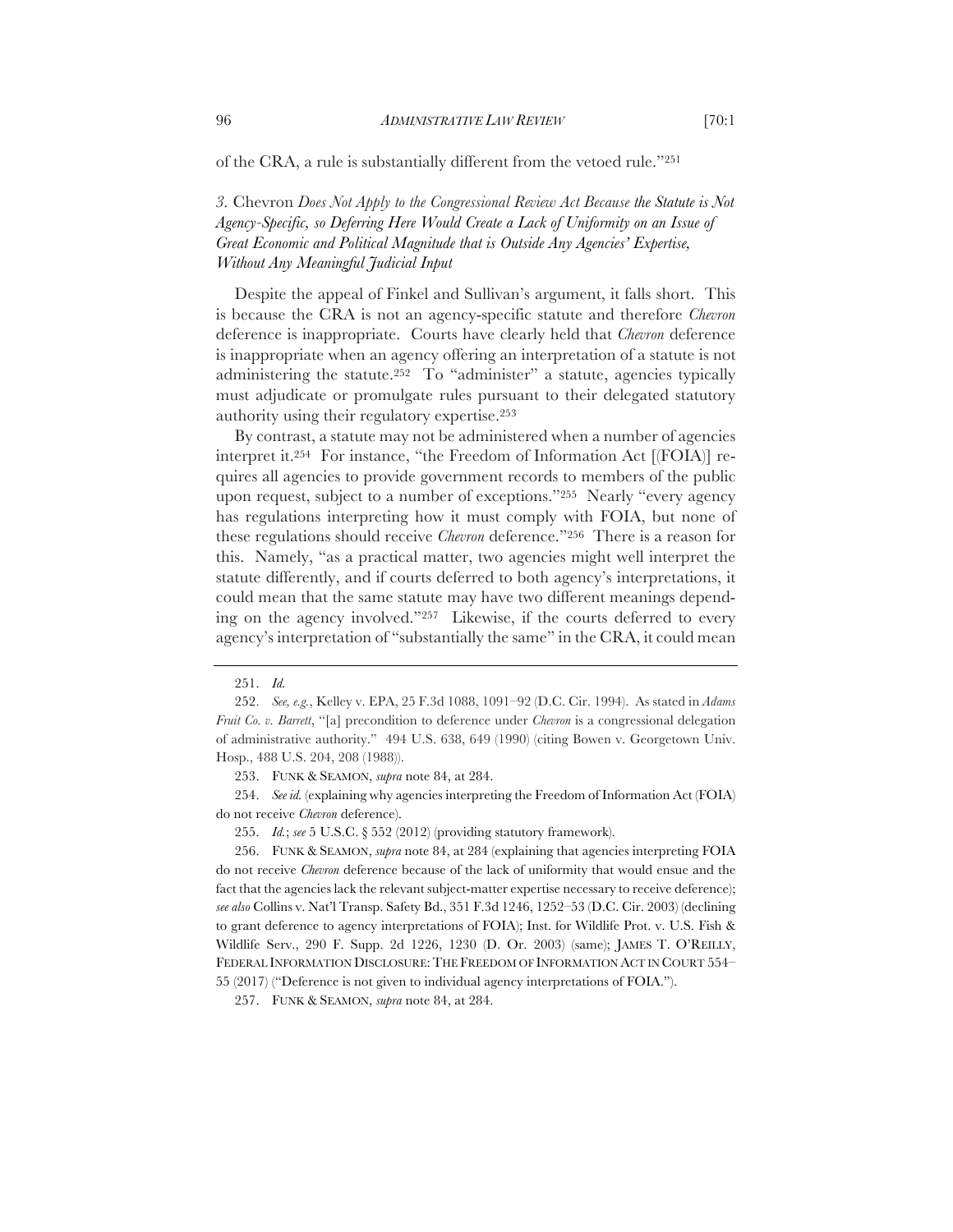that the CRA may have different meanings depending on the agency involved.

Such an outcome would undermine one of the benefits of *Chevron*, which is the encouragement and facilitation of national uniformity in the interpretation of federal statutes.258 "That is, an administering agency's reasonable interpretation is generally deferred to by courts across the nation, whereas if courts were to resolve ambiguities themselves, there would likely be different results in different circuits, requiring Supreme Court review."259 A similar lack of uniformity may ensue if the courts defer to different agencies' interpretations of the CRA.

A lack of uniformity ensuing in such circumstances is not an inconceivable, or even unlikely, outcome. Although one could argue that federal agencies would likely all have the same interest in protecting their jurisdiction, this cannot simply be assumed in a vacuum. Rather, some agency officials might have political or ideologically-driven agendas that could motivate them to narrow the scope of government reach and argue at litigation for a more stringent interpretation of "substantially the same."

This could occur, for instance, in the context of litigation involving agencies—such as the EPA—whose missions fundamentally conflict with the current President's policy and political agenda. It is well-documented, for example, that the EPA's current Administrator, who serves at the pleasure of the President, has made decisions that conflict with the mission of the agency.260 It is quite possible that this type of decisionmaking could extend to litigation arising under the CRA. This illustrates that ideological motivations could quite possibly result in different agencies offering different interpretations of "substantially the same," which, if adopted by the courts, would result in different courts interpreting the CRA differently, thereby subverting one of the primary benefits of *Chevron*—nationwide legal uniformity. As a result, the courts should decide de novo how to interpret  $\S 801(b)(2)$  of the CRA.

It is unpersuasive to claim that *Chevron* should apply simply because a similar lack of uniformity may be created from the courts deciding CRA cases de novo. Although it is true that de novo review could result in different

<sup>258.</sup> *See* Kelley v. EPA, 25 F.3d 1088, 1091 (D.C. Cir. 1994).

<sup>259.</sup> FUNK & SEAMON, *supra* note 84, at 284.

<sup>260.</sup> *See, e.g.*, Oliver Milman, *EPA: Air Pollution Rule Should Be Delayed––Despite Its Effect On Children*, GUARDIAN (June 14, 2017), https://amp-theguardian-com.cdn.ampproject.org/c/s/amp.theguardian.com/us-news/2017/jun/14/epa-pollution-rule-delay-children (explaining how the current Environmental Protection Agency (EPA) Administrator has made a string of decisions to either halt or scrap pollution rules despite acknowledging that postponing the rules might have "disproportionate" effects on young people).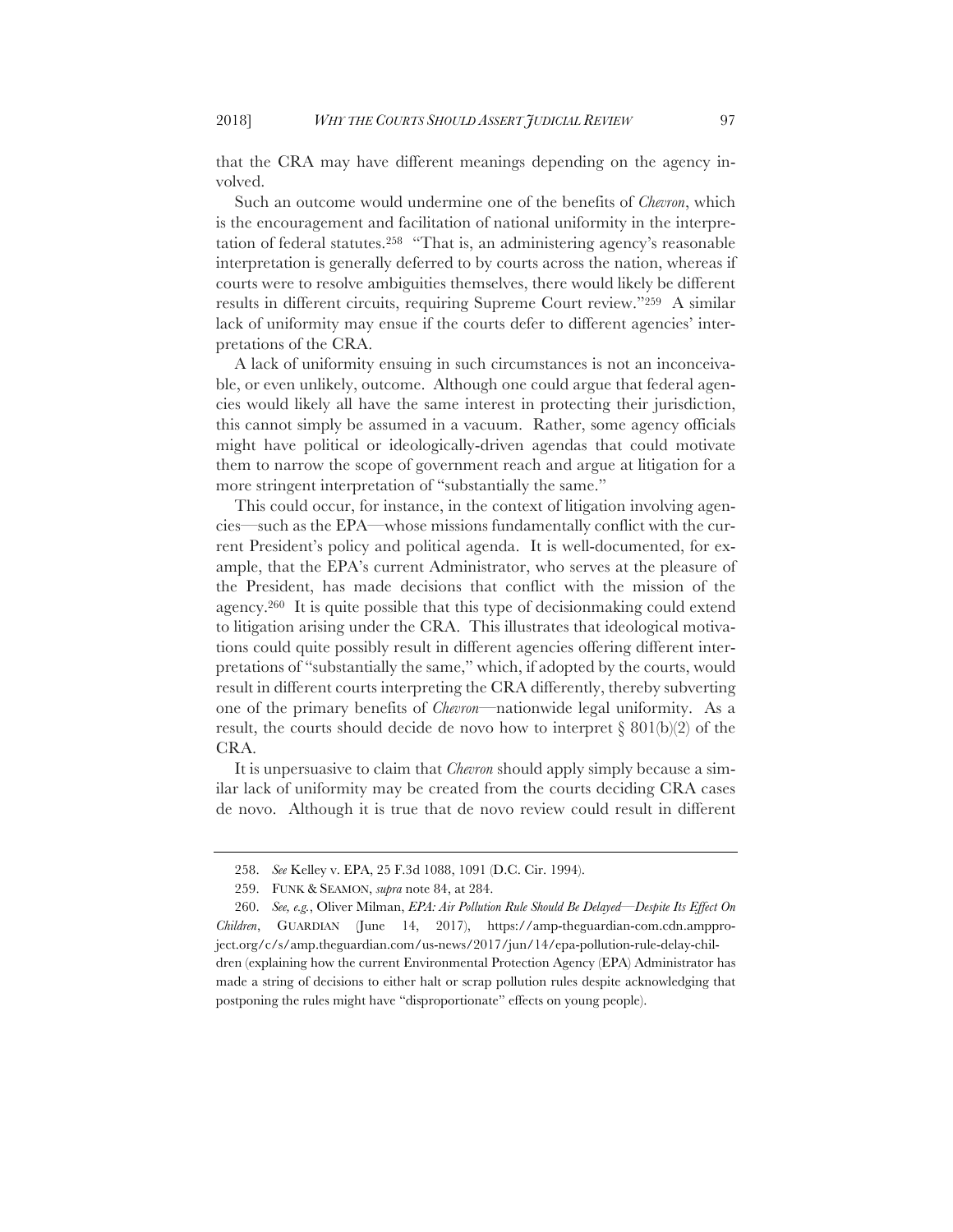interpretations in different circuits, this would occur as a result of judges rendering principled decisions without having to blindly rubber-stamp arguments made by agencies.261 At the very least, this constitutes a less arbitrary and more independent method of decisionmaking than a deference-based approach.262

*Chevron* deference is also inappropriate here because an agency's interpretation of "substantially the same" would require considerations that exceed the scope of the agency's own area of expertise.263 The CRA is a generallyapplicable statute, which means that any interpretation of "substantially the same" would affect *all* agencies that issue rules.<sup>264</sup> This would require a court to take into account considerations that go beyond the scope of any individual agency's familiarity.

This reasoning is compounded by the fact that agencies may often make decisions in a manner influenced by their own specific subject matter expertise and agency missions.265 Further, their positions may often be motivated by their own unique institutional interests. As a result, it would be inappropriate and unfair for those agencies to be able to make the courts defer to them on matters that affect other agencies. Thus, the Supreme Court's reasoning in *Chevron* for deferring to agency personnel who are "experts in [their own] field" 266 and better equipped to understand technical and complex issues arising within their own specialized areas of law does not apply here.

Finally, the Supreme Court's decisions in *King v. Burwell*<sup>267</sup> and *FDA v. Brown & Williamson Tobacco Corp.*<sup>268</sup> dictate that the courts should hold that Congress is unlikely to delegate to an agency the authority to resolve the pol-

<sup>261.</sup> *See* Immigration & Naturalization Serv. v. Chadha, 462 U.S. 919, 962, 965–66 (1983) (Powell, J., concurring) (emphasizing the critical need for an independent judiciary). 262. *Id.*

<sup>263.</sup> *See* King v. Burwell, 135 S. Ct. 2480, 2489 (2015) (stating that agencies are "especially unlikely" to be entitled to deference on issues outside of their expertise).

<sup>264.</sup> *See generally* CAREY, DOLAN & DAVIS, *supra* note 26 (explaining how the CRA works).

<sup>265.</sup> As an example, the Internal Revenue Service defines its agency's mission as "Provid[ing] America's taxpayers top quality service by helping them understand and meet their tax responsibilities and enforce the law with integrity and fairness to all," and "help[ing] the large majority of compliant taxpayers with the tax law, while ensuring that the minority who are unwilling to comply pay their fair share." *The Agency, its Mission and Statutory Authority*, IRS, https://www.irs.gov/about-irs/the-agency-its-mission-and-statutory-authority (last updated Aug. 6, 2017).

<sup>266.</sup> Chevron U.S.A., Inc. v. Nat. Res. Def. Council, Inc., 467 U.S. 837, 865 (1984).

<sup>267.</sup> 135 S. Ct. 2480 (2015).

<sup>268.</sup> 529 U.S. 120 (2000).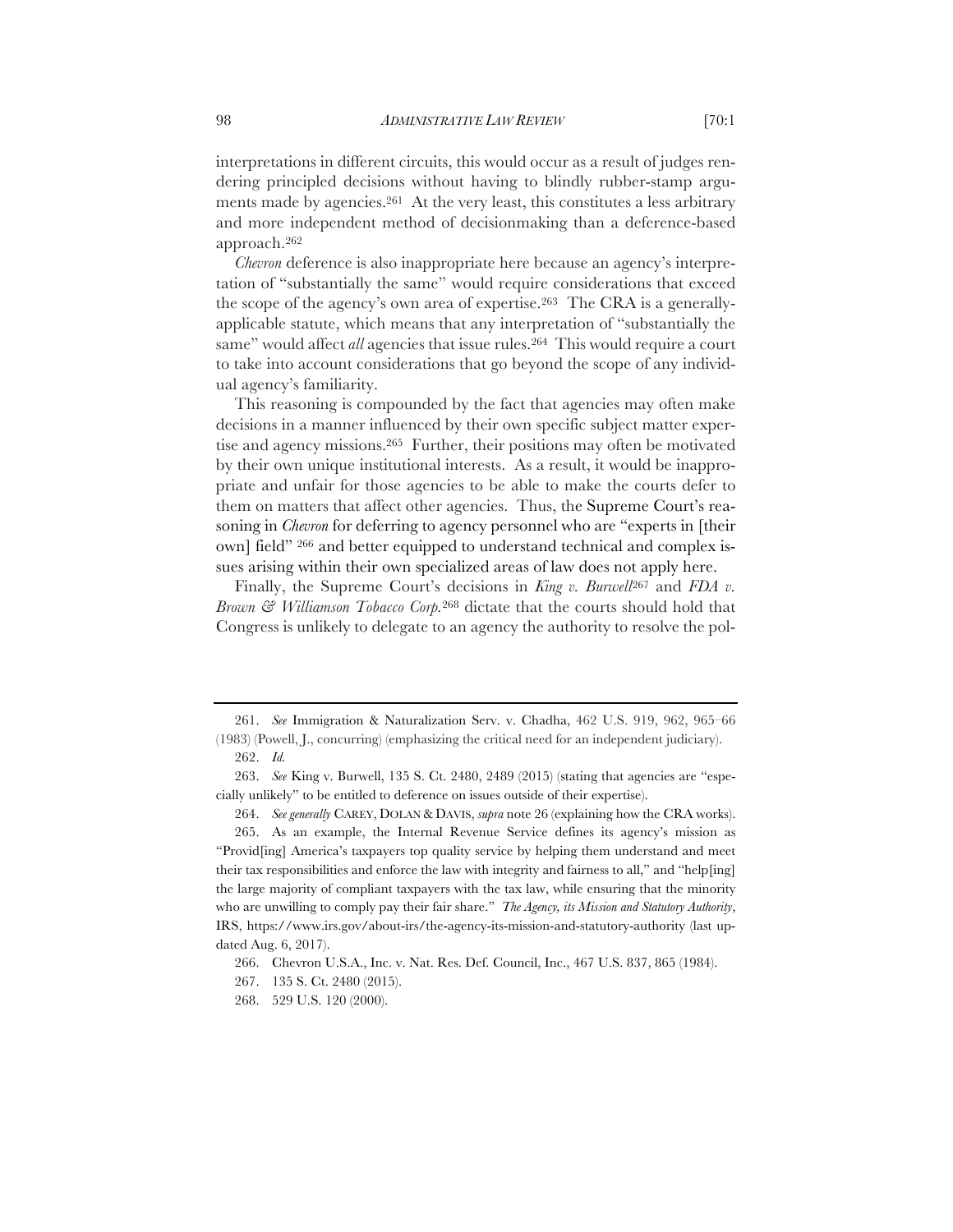icy question of how to interpret "substantially the same" because such a question carries significant economic and political magnitude.269 In *Brown & Williamson Tobacco Corp.*, the Court concluded that under *Chevron* Congress clearly intended to exclude tobacco products from regulation under the FFDCA.270 In doing so, the Court emphasized that it "must be guided to a degree by common sense as to the manner in which Congress is likely to delegate [to an agency] a policy question of such economic and political magnitude."271 Further, upon analyzing the legislative history and text of the statute, the Court held that Congress was unlikely to delegate to the FDA the authority to regulate tobacco products.272

The Court reaffirmed this holding more recently in *Burwell* by refusing to defer to the Internal Revenue Service's interpretation of the Affordable Care Act (ACA).273 Specifically, the Court held that the issue of whether tax credits were available for insurance purchased on federally-established exchanges was "a question of deep 'economic and political significance,'" and that if Congress had "wished to assign that question to an agency, it would have done so expressly."274

These decisions can be characterized as standing for the proposition that when a legal issue in question is of profound political or social importance, it is less likely that Congress would have delegated its resolution to an agency absent an express statement of delegation.275 Such a proposition applies with equal force to the idea of an agency resolving issues under the CRA. As in *Burwell* and *Brown & Williamson Tobacco Corp.*, the issue of how to interpret "substantially the same" is one of substantial economic and political importance because it affects the balance of power between the Legislative and Executive branches of the Federal government. Given the profound magnitude of this issue, it is less likely that Congress would have delegated its resolution to an agency absent an express statement of delegation. Such a statement, of course, does not exist in the CRA.276 As a result, the courts should not grant *Chevron* deference to agencies' interpretations of "substantially the

<sup>269.</sup> *See id.* at 133; *Burwell*, 135 S. Ct. at 2488–89.

<sup>270.</sup> *See generally Brown & Williamson Tobacco Corp.*, 529 U.S. at 133.

<sup>271.</sup> *Id.* 

<sup>272.</sup> *Id.* at 160–61.

<sup>273.</sup> *See Burwell*, 135 S. Ct. at 2488–89.

<sup>274.</sup> *Id.* at 2489.

<sup>275.</sup> *See, e.g.*, Cass. R. Sunstein, Chevron *Step Zero*, 92 VA. L. REV. 187, 240–42 (2006) (arguing that *Brown & Williamson Tobacco Corp*. suggests that the courts will decline to grant *Chevron* deference to agencies on issues of major political or social importance); FUNK & SEAMON, *supra* note 84, at 289 (same).

<sup>276.</sup> *See generally* 5 U.S.C. §§ 801–808 (2012).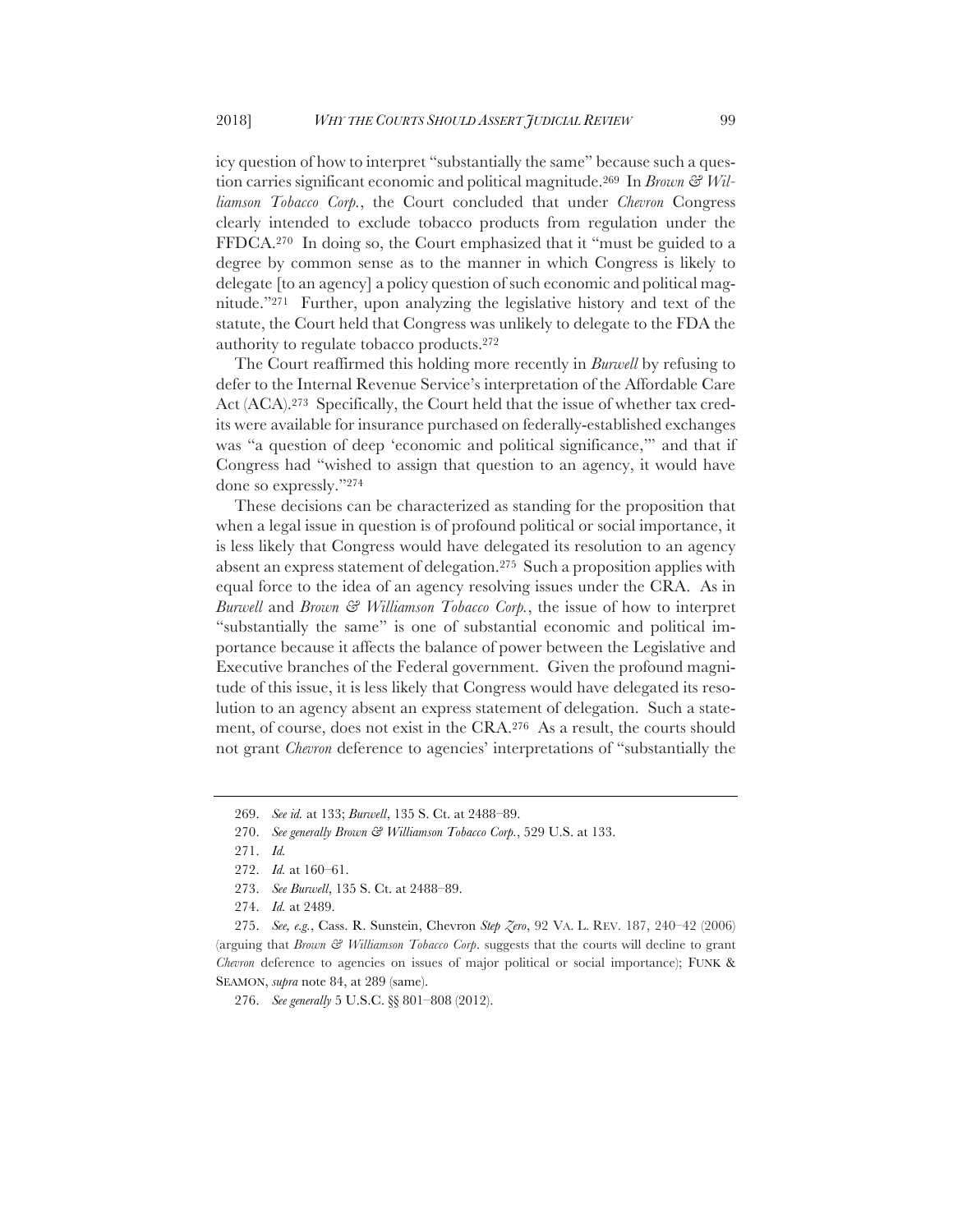same" under the statute.<sup>277</sup>

### *E. The Courts Should Apply the Arbitrary and Capricious Standard of Review to Agencies' Determinations About Whether a Rule is "Substantially the Same"*

Despite not granting *Chevron* deference to agencies on how to interpret "substantially the same," courts should defer under the arbitrary and capricious standard of review to agencies' determinations about the differences in the costs and benefits between their reissued and original rules.278 The deference granted would be rule-specific and it would occur within the confines of the courts' cost-benefit ratio interpretation of "substantially the same."279 Under this approach, the courts would defer to the agencies' determinations that their reissued rules substantially increase benefits or lower costs, or both, so long as the agencies' determinations are reasonable and supported by the record. The deference granted here would be limited to the agencies' costbenefit analyses as opposed to the agencies' interpretations of the statute. This would avoid arbitrarily undermining the uniform application of the CRA.

#### *1. Overview of the Arbitrary and Capricious Standard to Agency Cost-Benefit Analysis*

Section  $706(2)(a)$  of the APA states that a "reviewing court shall . . . hold unlawful and set aside agency action, findings, and conclusions found to be . . . arbitrary, capricious, an abuse of discretion, or otherwise not in accordance with law."280 Also known as "hard look" review,281 the arbitrary and capricious standard requires that agencies "fully explain their actions,

<sup>277.</sup> Recall that Congress has introduced legislation that would repeal *Chevron* deference, thereby rendering the entire issue of *Chevron* in this Article moot. *See supra* note 46 (discussing Regulatory Accountability Act, H.R. 76, 115th (Jan. 3, 2017)). The likelihood of a *Chevron*  repeal, however, is reduced by the fact that the Senate version of the bill does not repeal *Chevron*. Furthermore, the Senate and House bills would need to be reconciled before the final bill can arrive on the President's desk. *Id.* It is also worth asking whether the President would sign the legislation, given that repealing *Chevron* and *Auer* would make it harder for him to advance his policies.

<sup>278.</sup> 5 U.S.C. § 706(2)(a) (2012) (setting forth the "arbitrary and capricious" standard of review); Cecot & Viscusi, *supra* note 218, at 591 (citing Motor Vehicle Mfrs. Ass'n v. State Farm Mut. Auto. Ins. Co., 463 U.S. 29, 43 (1983)) (describing arbitrary and capricious review as deferential).

<sup>279.</sup> *See supra* Part II.C.2 (arguing for validity of the cost-benefit ratio test).

<sup>280.</sup> 5 U.S.C. § 706(2)(a).

<sup>281.</sup> Greater Bos. Television Corp. v. FCC, 444 F.2d 841, 851–52 (D.C. Cir. 1970).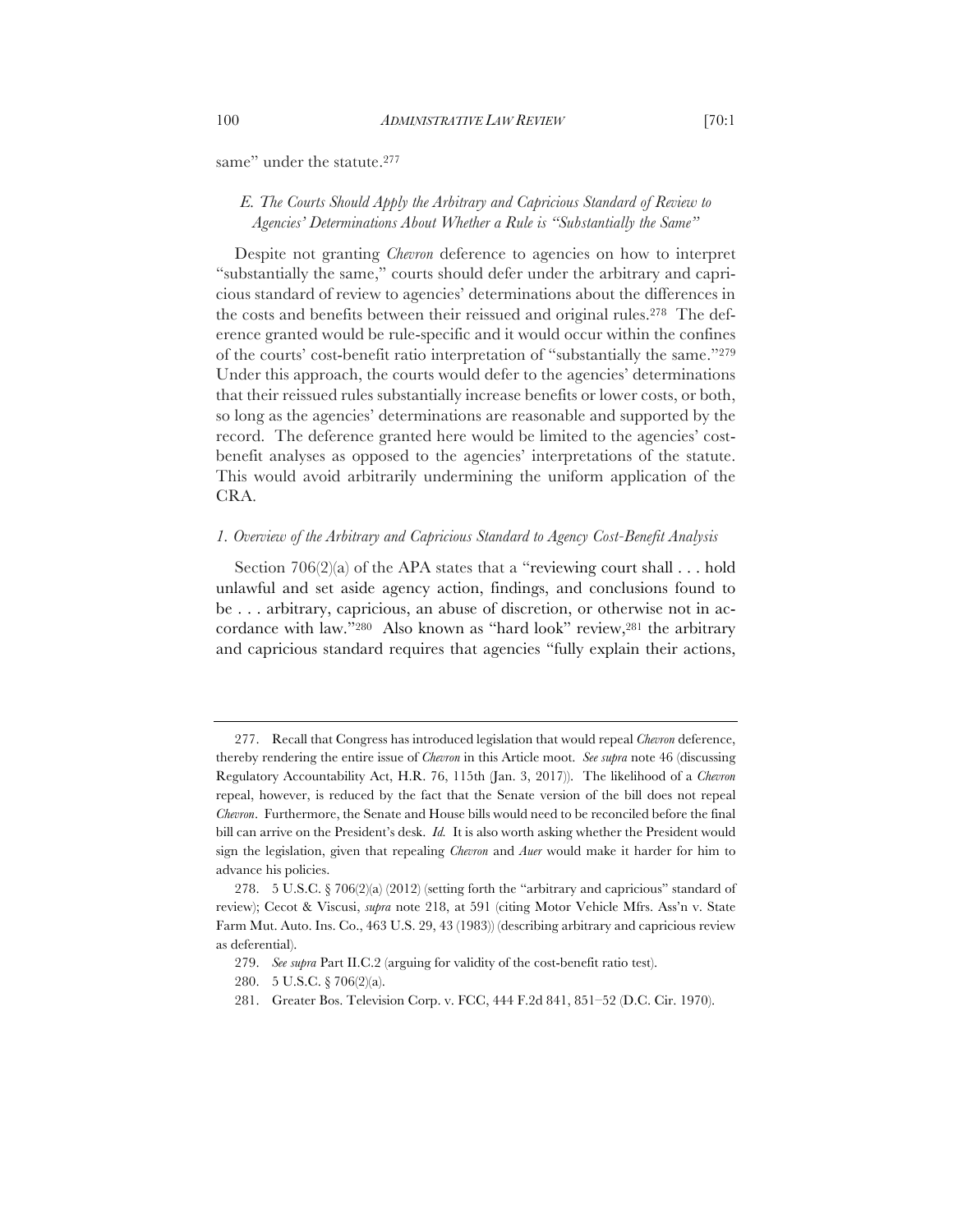taking into account all relevant factors, and responding to all material comments."282 This test is "generally considered to be deferential," and is "especially so when a court evaluates the adequacy of an agency's cost-benefit analysis."283

"The Supreme Court has consistently reminded courts that the scope of review is 'narrow' and 'a court is not to substitute its judgment for that of the agency.'"284 "In addition, when an agency makes 'predictions, within its area of special expertise, at the frontiers of science,' the reviewing court should 'generally be at its most deferential.'"285

In fact, a "cost-benefit analysis is the kind of analysis that often requires an agency to make many predictions based on available scientific and technical evidence—such as, for example, predictions about the emission-reduction benefits associated with a particular air-pollution-control technology or predictions about the cost of implementing a particular workplace-safety regulation."286 When examined from this perspective, "Supreme Court precedent can be read to require courts to be particularly hands off when it comes to evaluating the substance of agency cost-benefit analysis."287 As such, the courts have "explicitly reasoned that agency determinations based on the weighing of expected benefits and costs are best left to agency expertise."288

With that said, "the arbitrary or capricious test is not without some bite, even in the context of evaluating an agency's [cost-benefit analysis]."289 For example, in *Motor Vehicle Manufacturers Ass'n of the United States v. State Farm Mutual Automobile Insurance Co.*,290 the Supreme Court held that:

[A]n agency rule would be arbitrary and capricious if the agency has relied on factors which Congress has not intended it to consider, entirely failed to consider an important aspect of the problem, offered

290. 463 U.S. 29 (1983).

<sup>282.</sup> William S. Jordan, III, *Ossification Revisited: Does Arbitrary and Capricious Review Significantly Interfere with Agency Ability to Achieve Regulatory Goals Through Informal Rulemaking?*, 94 NW. U. L. REV. 393, 397 (2000).

<sup>283.</sup> Cecot & Viscusi, *supra* note 218, at 590.

<sup>284.</sup> *Id.* (citing Motor Vehicle Mfrs. Ass'n v. State Farm Mut. Auto. Ins. Co., 463 U.S. 29, 43 (1983)).

<sup>285.</sup> *Id.* (citing Balt. Gas & Elec. Co. v. Nat. Res. Def. Council, Inc., 462 U.S. 87, 103 (1983)).

<sup>286.</sup> *Id.* (citing Ctr. for Auto Safety v. Peck, 751 F.2d 1336, 1351 (D.C. Cir. 1985) ("The agency was to identify the costs and benefits of alternative standards, measure them, and select the standard which displays the greatest net benefit. This is more easily said than done, since . . . . the process was as much one of prediction as of analysis.").

<sup>287.</sup> *Id.*

<sup>288.</sup> *Id.*

<sup>289.</sup> *Id.*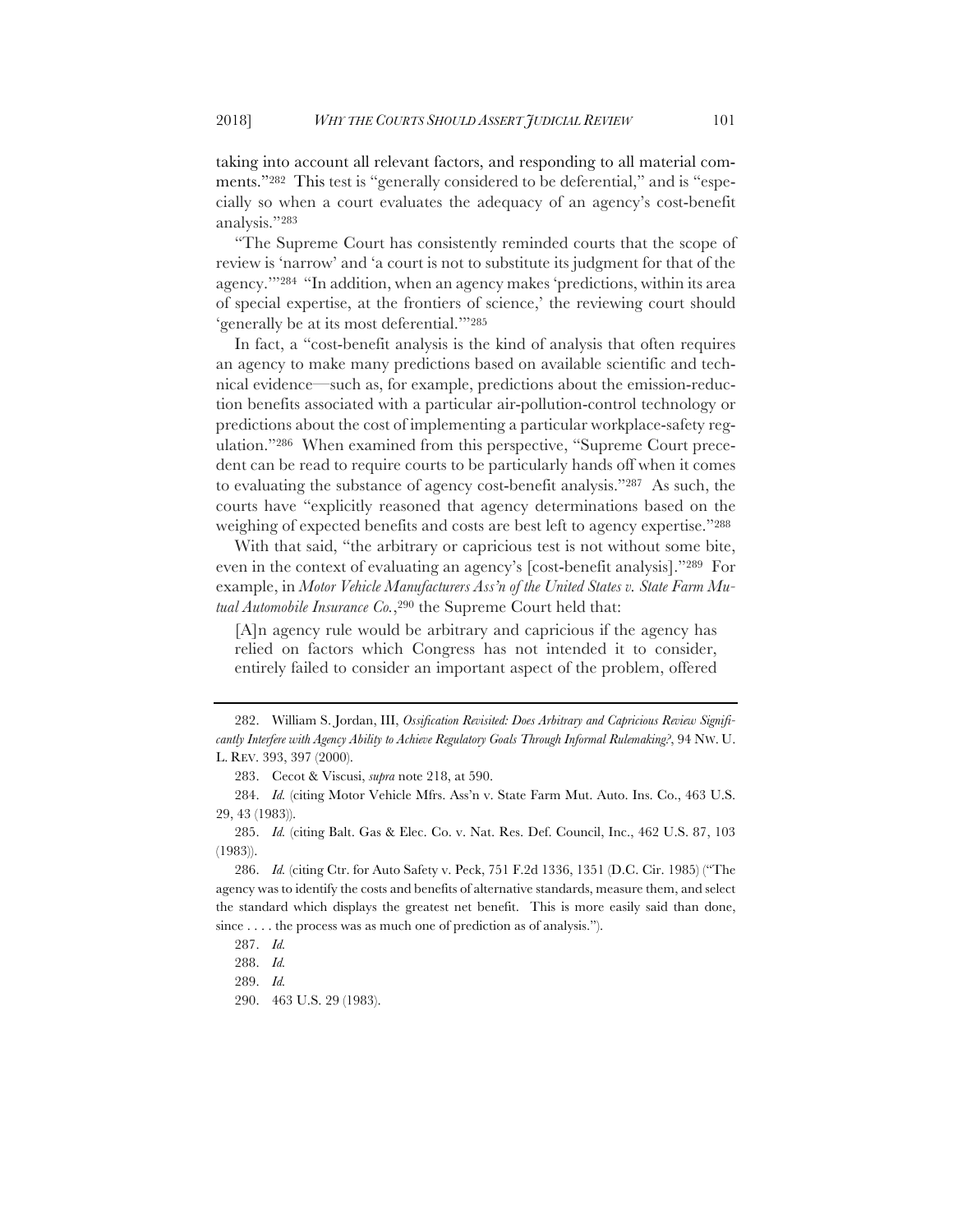an explanation for its decision that runs counter to the evidence before the agency, or is so implausible that it could not be ascribed to a difference in view or the product of agency expertise.291

The cases illustrate how the Court "succinctly predicted—or influenced the development of—the current style of [cost-benefit analysis] policing by reviewing courts."292 As a result, the courts "primarily examine whether all statutory factors and other important aspects of the issue were considered in the cost-benefit analysis and whether the cost-benefit analysis is well founded in available scientific evidence."293

Under this approach, courts evaluate whether the cost-benefit analysis is reasonable.294 In doing so, courts typically ask three questions. The first question asks whether the scope of the cost-benefit analysis is inadequate, "often because it ignores an important—or statutorily mandated—aspect of the problem."295 The second question concerns whether the cost-benefit analyses' "methodology or assumptions go against scientific evidence or reason."296 The third question asks whether the agency has disclosed the costbenefit analysis' assumptions or methodology to interested parties.297 These are all questions that courts consider in assessing the reasonableness of a costbenefit analysis.298

However, courts will generally not reverse an agency's cost-benefit analysis "'simply because there are uncertainties, analytic imperfections, or even mistakes in the pieces of the picture petitioners have chosen to bring to [the court's] attention,' but rather 'when there is such an absence of overall rational support as to warrant the description 'arbitrary or capricious.'"299 If the courts find a "defect in the analysis, [they] . . . look to the seriousness of the flaw and the likelihood that correcting the error will change the agency's ultimate decision."300 Courts also evaluate the "persuasiveness" of the costbenefit analysis "as part of the evidence before the agency to determine whether the agency's chosen regulatory action was reasonable in light of this evidence."301

<sup>291.</sup> *Id.* at 43.

<sup>292.</sup> Cecot & Viscusi, *supra* note 218, at 591.

<sup>293.</sup> *Id.*

<sup>294.</sup> *See* City of Portland v. EPA, 507 F.3d 706, 712–13 (D.C. Cir. 2007) (noting that the court "will [not] tolerate rules based on arbitrary and capricious cost-benefit analyses").

<sup>295.</sup> Cecot & Viscusi, *supra* note 218, at 592.

<sup>296.</sup> *Id.*

<sup>297.</sup> *Id.*

<sup>298.</sup> *Id.* at 576–77.

<sup>299.</sup> *Id.* at 591 (citing Ctr. for Auto Safety v. Peck, 751 F.2d 1336, 1370 (D.C. Cir. 1985)).

<sup>300.</sup> *Id.*

<sup>301.</sup> *Id.* at 591 n.111 (citing Nat'l Ass'n of Home Builders v. EPA, 682 F.3d 1032, 1040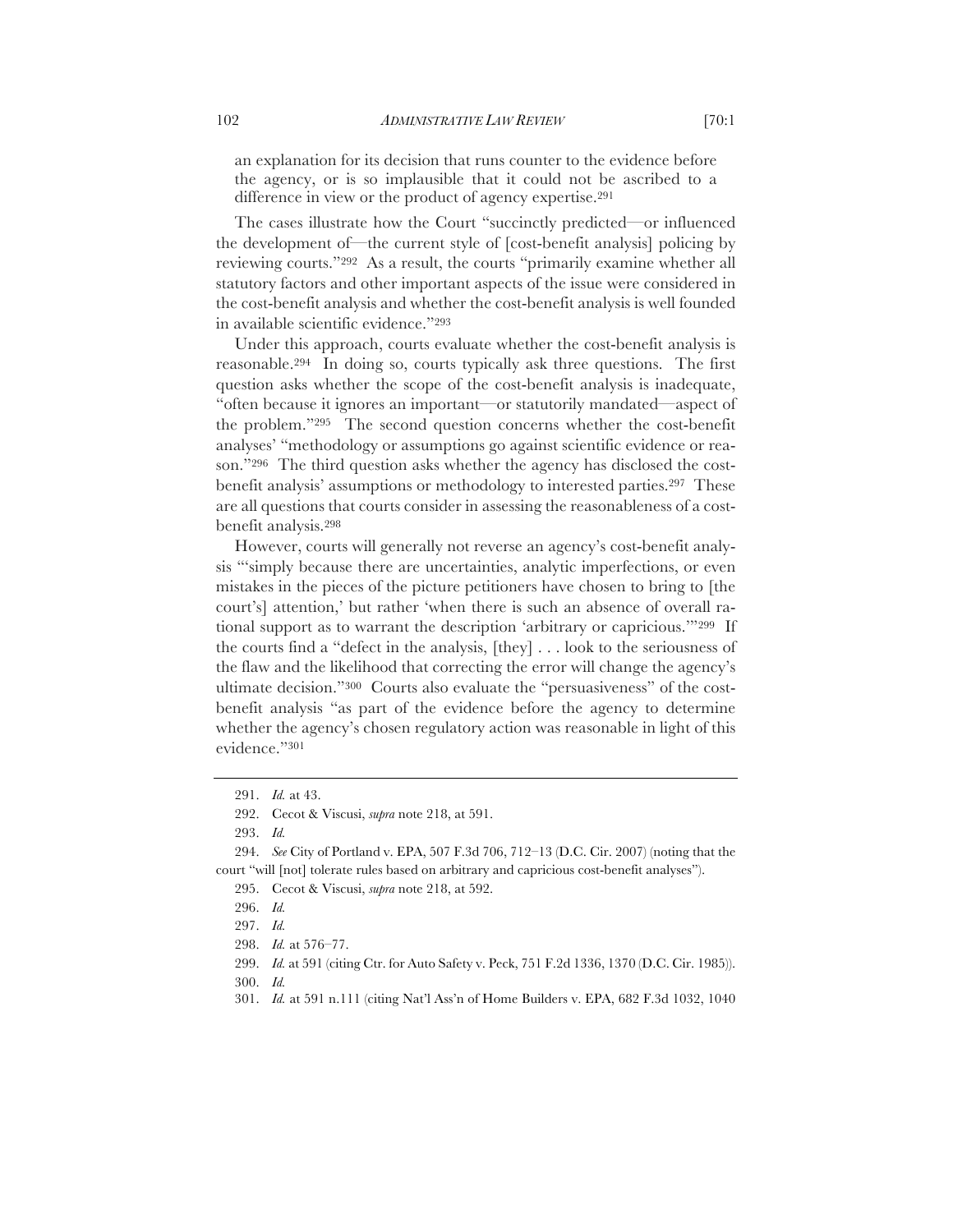*2. For Pragmatic Reasons, the Courts Should Extend the Deferential Arbitrary and Capricious Standard to Agencies' Conclusions Regarding the Difference in Costs and Benefits Between their Reissued and Original Rules, Despite Concerns that Doing So May Undermine the Congressional Review Act's Goal of Agency Accountability*

The courts should expand the scope of the deferential arbitrary or capricious test to agencies' cost-benefit analyses in reviewing whether a reissued rule is substantially the same as a prior rule vetoed under the CRA.302 In doing so, however, the courts must impose an additional requirement on the agencies that is less deferential. The courts must look at the final dollar figures of both rules and determine whether there is a substantial reduction in costs or increase in benefits from the new rule. Furthermore, such a reduction or increase must be fairly traceable to the agency's change in the rule. To determine traceability, the courts must determine whether a connection exists between the change made in the new rule and the purported reduction in costs or increase in benefits.303

For example, the courts should consider evidence that a new EPA air pollutant emissions limitation rule is not substantially the same as a prior, vetoed version of the rule. Specifically, the EPA may assert that, unlike the prior rule, the new rule reduces the scope of the CAA's regulatory requirements, thereby covering fewer factories and power plants and imposing fewer costs on society. In such a scenario, the courts would need to defer to the agency's analysis and conclusions on the issue, provided that the agency's analysis and conclusions are reasonable and supported by the record.

Although this approach is ultimately deferential, it still has some bite. As a result, it does not undermine the *agency accountability* purpose of the CRA.304

<sup>(</sup>D.C. Cir. 2012) ("[W]hen an agency decides to rely on a cost-benefit analysis as part of its rulemaking, a serious flaw undermining that analysis can render the rule unreasonable."); *see*  City of Portland v. EPA, 507 F.3d 706, 713 (D.C. Cir. 2007) ("In the narrow context of this case . . . remanding this rule to the Agency based on flaws in its cost-benefit analysis would be pointless. Even were EPA to redress its alleged errors, the final rule would remain unchanged, making this the epitome of harmless error.").

<sup>302.</sup> Granting *Auer* deference would not be an appropriate approach in this scenario. *See*  Auer v. Robbins, 519 U.S 452 (1997). *Auer* deference only applies when a *regulatory provision* is ambiguous. *Id.* at 452; *see also* Bowles v. Seminole Rock & Sand Co*.*, 325 U.S. 410 (1945). Under a cost-benefit ratio test, however, the language of a rule is not at issue. Instead, the issue is an agency's cost-benefit analysis. As such, *Auer* does not apply.

<sup>303.</sup> *See* Finkel & Sullivan, s*upra* note 3, at 735 (offering the cost-benefit ratio test).

<sup>304.</sup> *See, e.g.*, 142 CONG. REC. 8200 (1996) (joint statement of Sens. Nickles, Reid & Stevens) (articulating intent to hold agencies accountable by stating that "Congress is enacting the congressional review chapter, in large part, as an exercise of its oversight and legislative responsibility . . . over all agencies and entities within its legislative jurisdiction").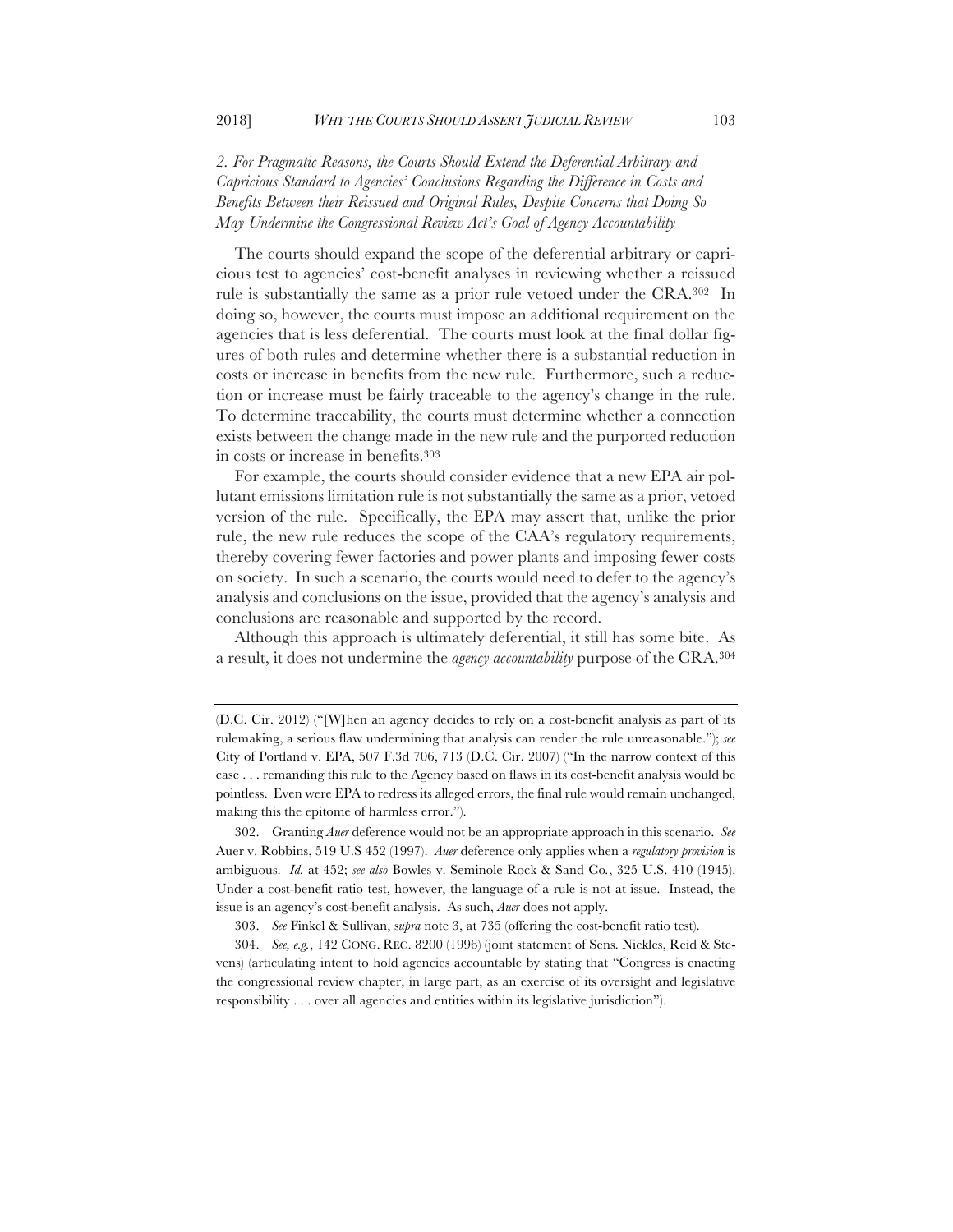Some might argue that, by deferring to agencies' cost-benefit analyses in the context of the CRA challenge, the courts are, in effect, rubber-stamping the agencies' determinations, without providing any meaningful oversight, which runs counter to a primary goal of the CRA to oversee agencies.<sup>305</sup> However, as mentioned above, the courts still must undertake meaningful hard look review of agencies' cost-benefit analyses by evaluating their scope, methodologies, assumptions and transparency under *State Farm*.306 This is consistent with the nature of the meaningful oversight under the CRA that Congress desired.307

Further, pragmatic considerations may require the courts to ultimately defer to agencies on specific matters of costs and benefits that fall squarely within the agencies' special expertise. Article III courts are courts of general jurisdiction, and for all practical purposes, judges may feel uncomfortable second-guessing agency experts, particularly in areas that are highly technical or specialized in nature.308 As a result, the idea of deferring to an agency's cost-benefit analysis is reasonable upon realizing that no realistic alternatives to this approach appear to exist.309

308. *See, e.g.*, Nat'l Ass'n of Home Builders v. EPA, 682 F.3d 1032, 1040 (D.C. Cir. 2012) ("[W]e review such a cost-benefit analysis deferentially."); Nat'l Wildlife Fed'n v. EPA, 286 F.3d 554, 563 (D.C. Cir. 2002) (per curiam) ("[I]n view of the complex nature of economic analysis typical in the regulation promulgation process, [the petitioners'] burden to show error is high."); Ctr. for Auto Safety v. Peck, 751 F.2d 1336, 1342 (D.C. Cir. 1985) ("This is especially true when the agency is called upon to weigh the costs and benefits of alternative policies, since [s]uch cost-benefit analyses epitomize the types of decisions that are most appropriately entrusted to the expertise of an agency  $\dots$ ") (internal quotes omitted) (citation omitted).

309. Applying the arbitrary and capricious standard raises an interesting procedural issue that could arise in future litigation. The issue is whether the agency must do an adequate costbenefit analysis in its regulatory impact analysis or preamble ahead of time if it wants to argue that it has changed the cost-benefit ratio of the new rule—or whether the agency may develop the record on the "cost-benefit" issue upon remand? In other words, how should courts deal with the agency when it fails to adequately address the issue of costs and benefits up front? *See, e.g.*, Nat'l Ass'n of Home Builders v. Defs. of Wildlife, 551 U.S. 644, 657–58 (requiring circuit court to remand case to agency under the arbitrary and capricious test).

This issue is further complicated by the fact that some petitioners are required to bring their legal challenges to agency actions in the district courts—which often do their own factfinding—while others must bring their challenges in the circuit courts, where fact-finding is prohibited. *See, e.g.*, 49 U.S.C.  $\S$  46,110(a) (2012) (providing for circuit court review for challenges by decertified airline mechanics); *cf.* Bar MK Ranches v. Yuetter, 994 F.2d 735, 739 (10th Cir. 1993) (remanding cases to district court to resolve necessary factual issues); Nat.

<sup>305.</sup> *See id.*

<sup>306.</sup> *See* Motor Vehicle Mfrs. Ass'n v. State Farm Mut. Auto. Ins. Co., 463 U.S. 29, 43 (1983).

<sup>307.</sup> *See, e.g.*, 142 CONG. REC. 8200.